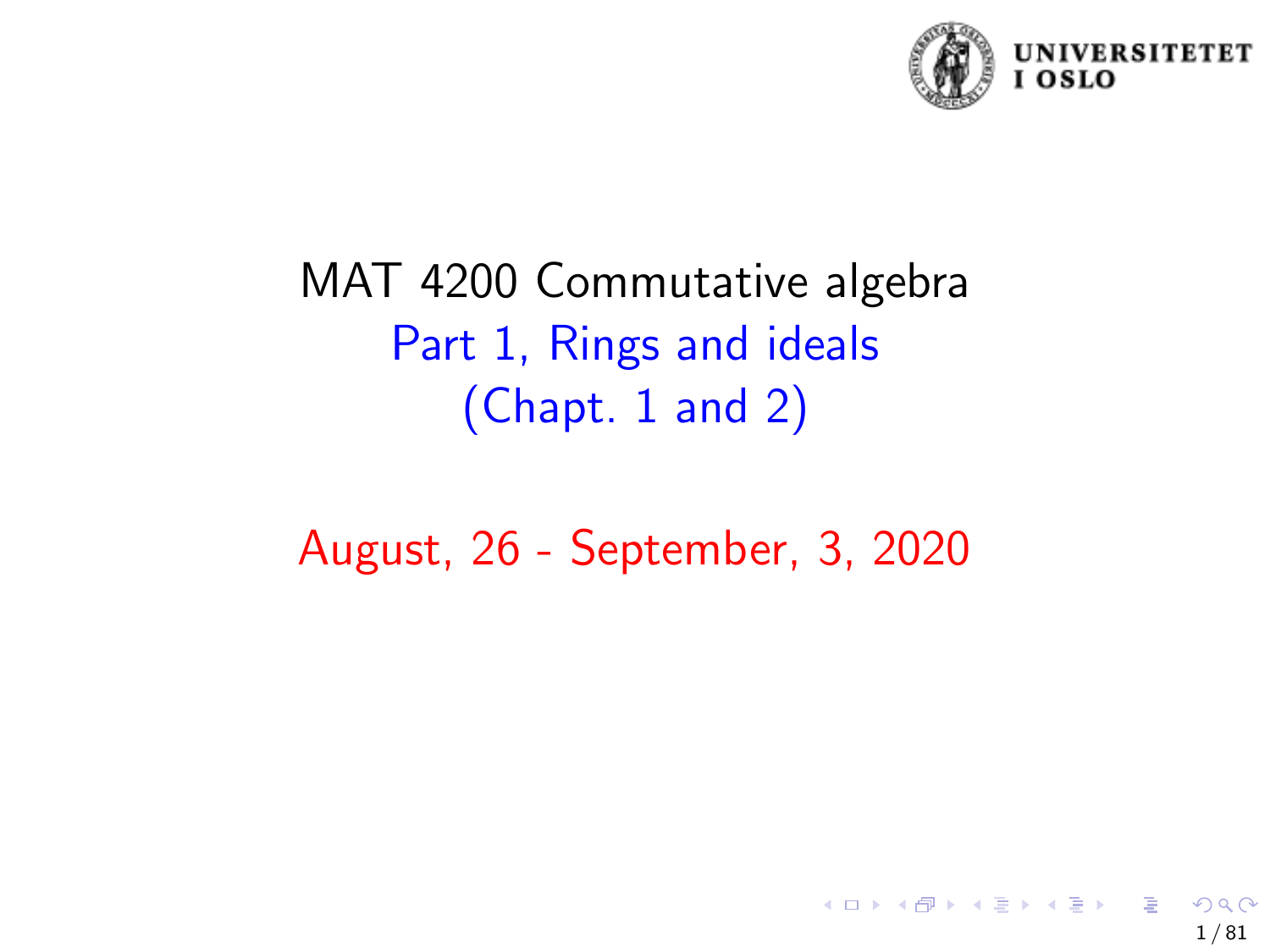

2 / 81

We study rings in general, and rings with additional properties. We also define ring homomorphisms and state basic properties of rings and ring homomorphisms before we define ideals, give some basic properties, and study how ideals behave under homomorphisms. Finally we define prime and maximal ideals.

1.1-1.3, 2.1-2.2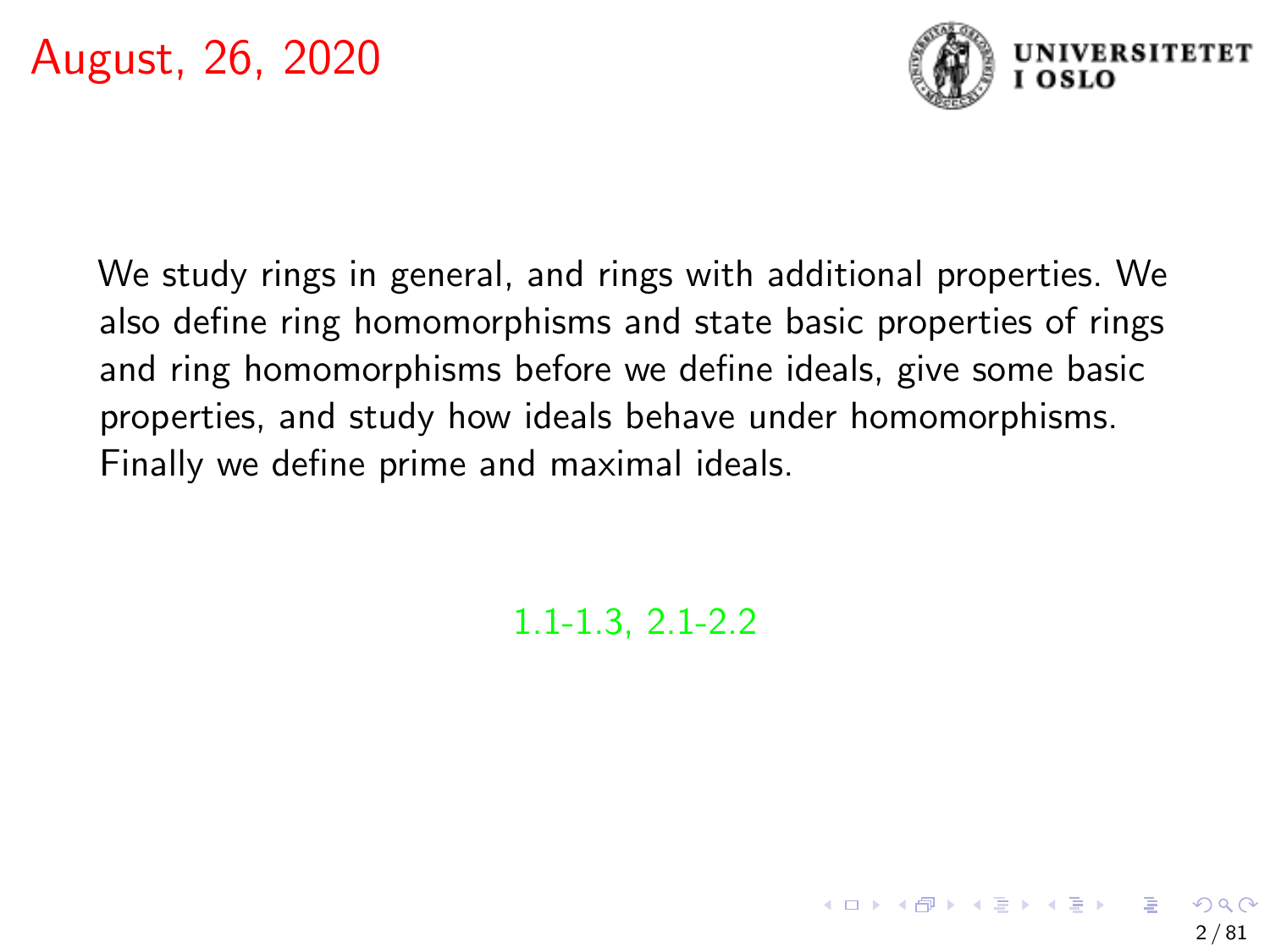

## Definition

A ring is a set A endowed with two binary operations; an addition,  $a+b$ , which makes A an abelian group, and a multiplication, ab. The multiplication is assumed to be **distributive** over the addition  $a(b+c) = ab + ac$ , and in this course it will always be associative,  $a(bc)=(ab)c$ , commutative,  $ab=ba$  and unital  $1 \cdot a=a$  (or at least almost always).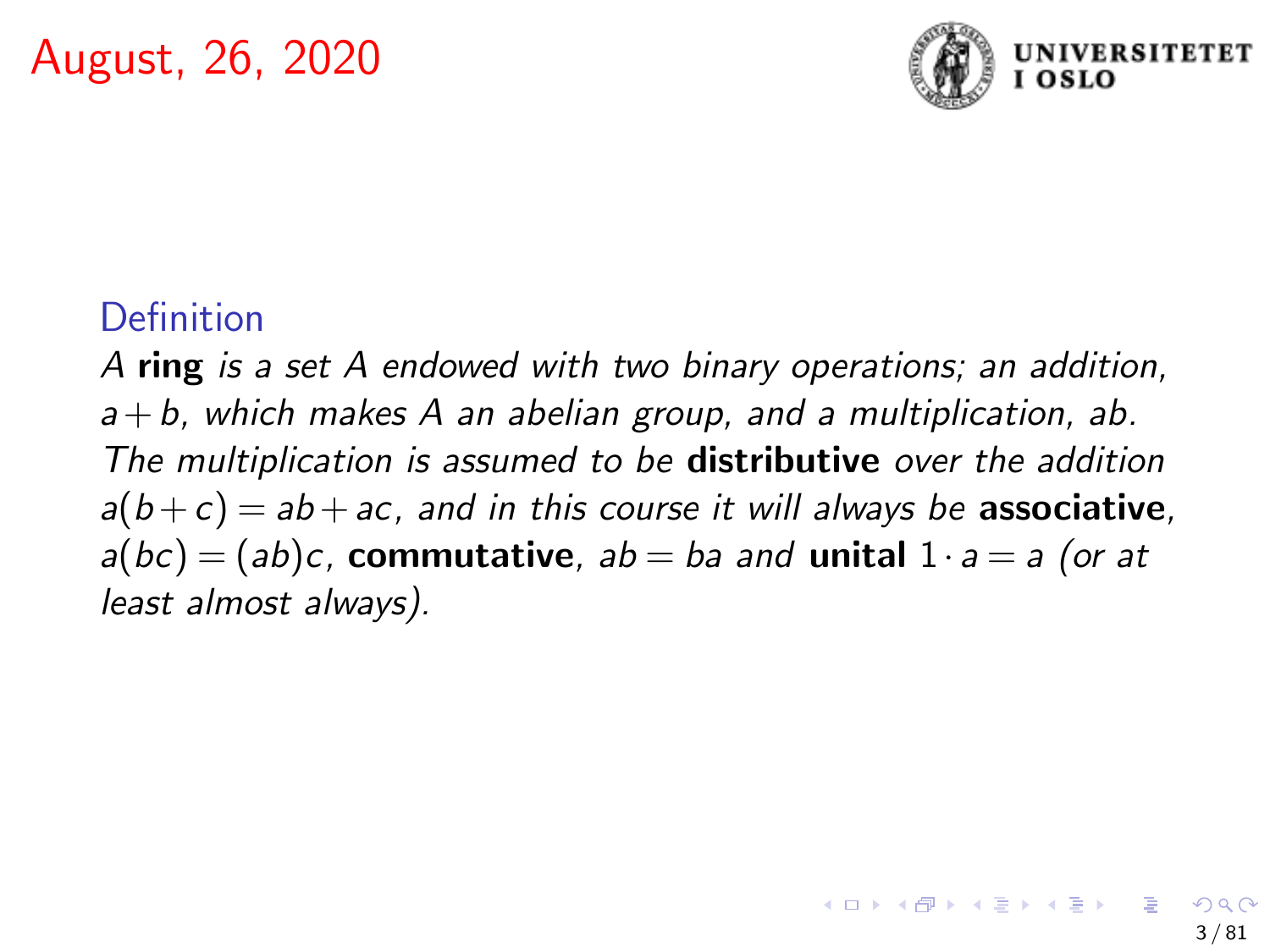

## Example

- ∗ The ring Z of integers
- ∗ The fields of rational numbers; Q, real numbers; R and complex numbers; C.
- $*$  The ring  $\mathbb{Z}_n$  of integers modulo a number n.
- $*$  The ring  $M_n(\mathbb{R})$  of square  $n \times n$ -matrices with real entries (non-commutative).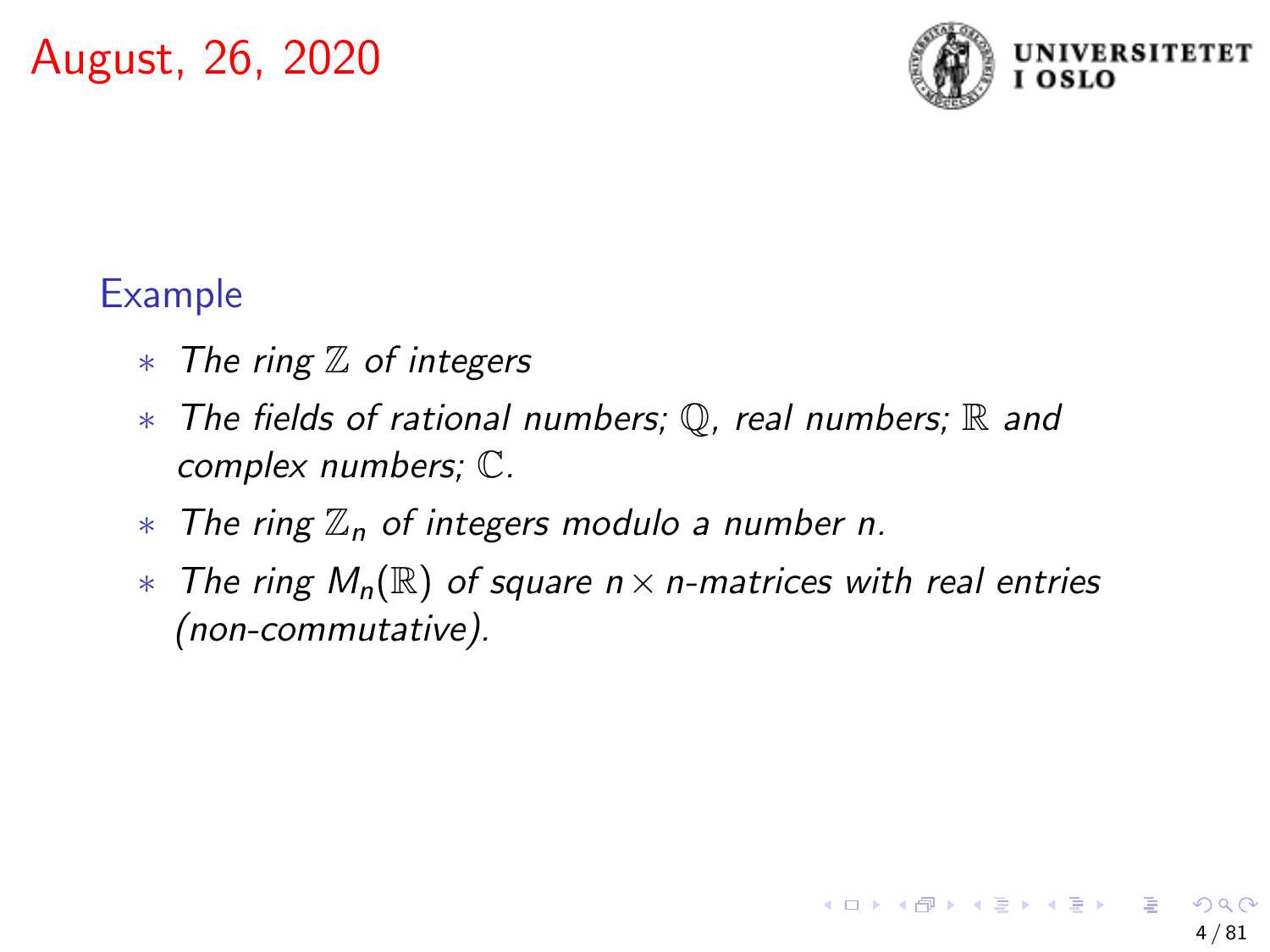

## Example

- ∗ The polynomial ring  $\mathbb{Q}[x_1,...,x_n]$ .
- $*$  The set of continuos functions on an interval,  $C([a, b])$  is a ring.
- ∗ Quadratic extensions  $\mathbb{Z}[\sqrt{n}] = \{a + b\sqrt{n} \, | \, a,b \in \mathbb{Z}\}$  of the integers are rings.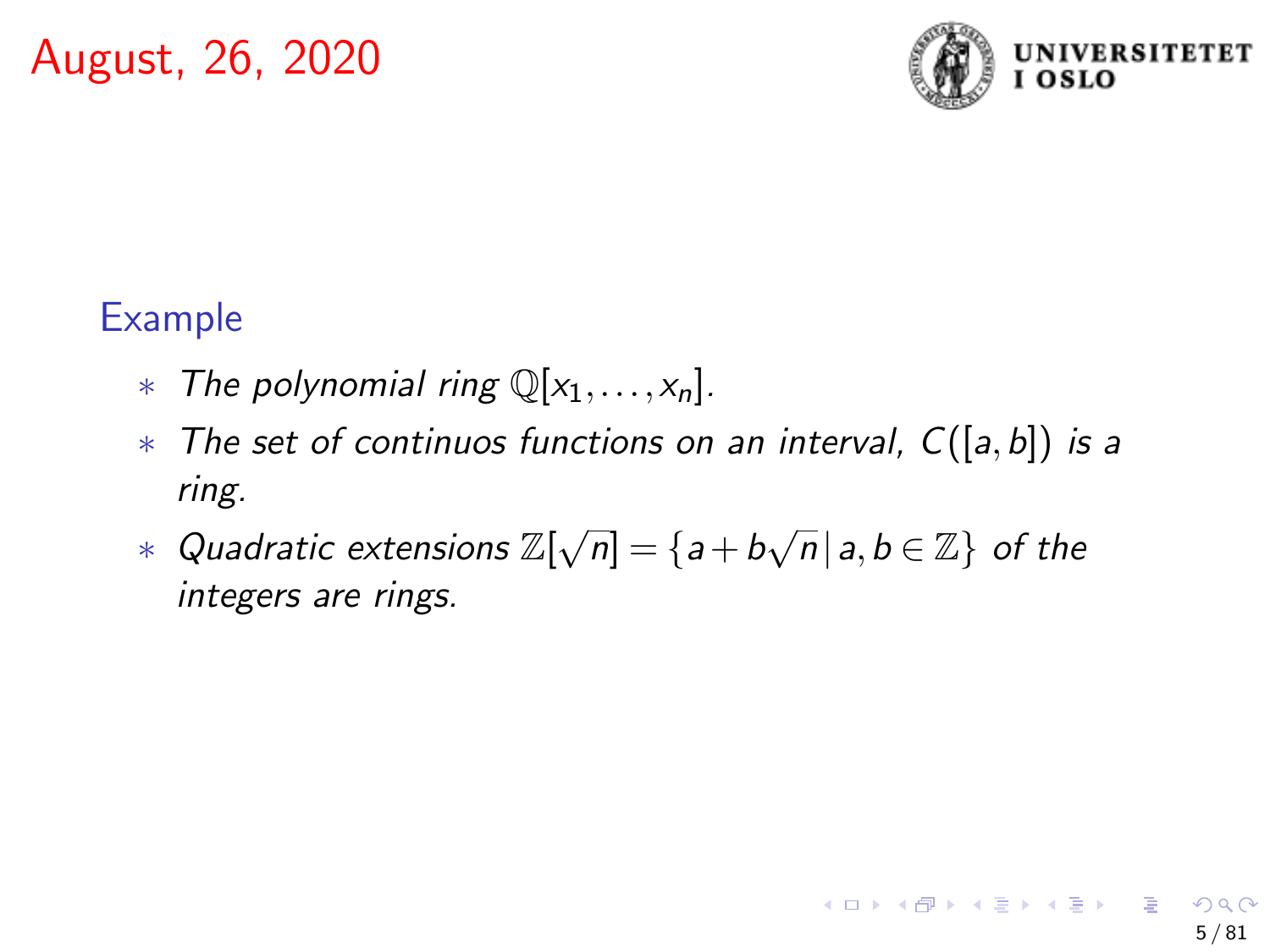

#### Definition

a) A non-zero element a in a ring A is called a **zero-divisor** if there exist a non-zero element  $b \in A$  such that  $ab = 0$ . Non-zero-divisors are also called or a regular elements.

b) A ring without zero-divisors is called an integral domain, or a domain.

#### Proposition

In an integral domain A the **cancellation law** holds true, *i.e.* if  $a \neq 0$  then ab = ac implies b = c.

Proof.

$$
ab - ac = a(b - c) = 0, \quad a \neq 0 \qquad \Rightarrow \qquad b - c = 0
$$

6 / 81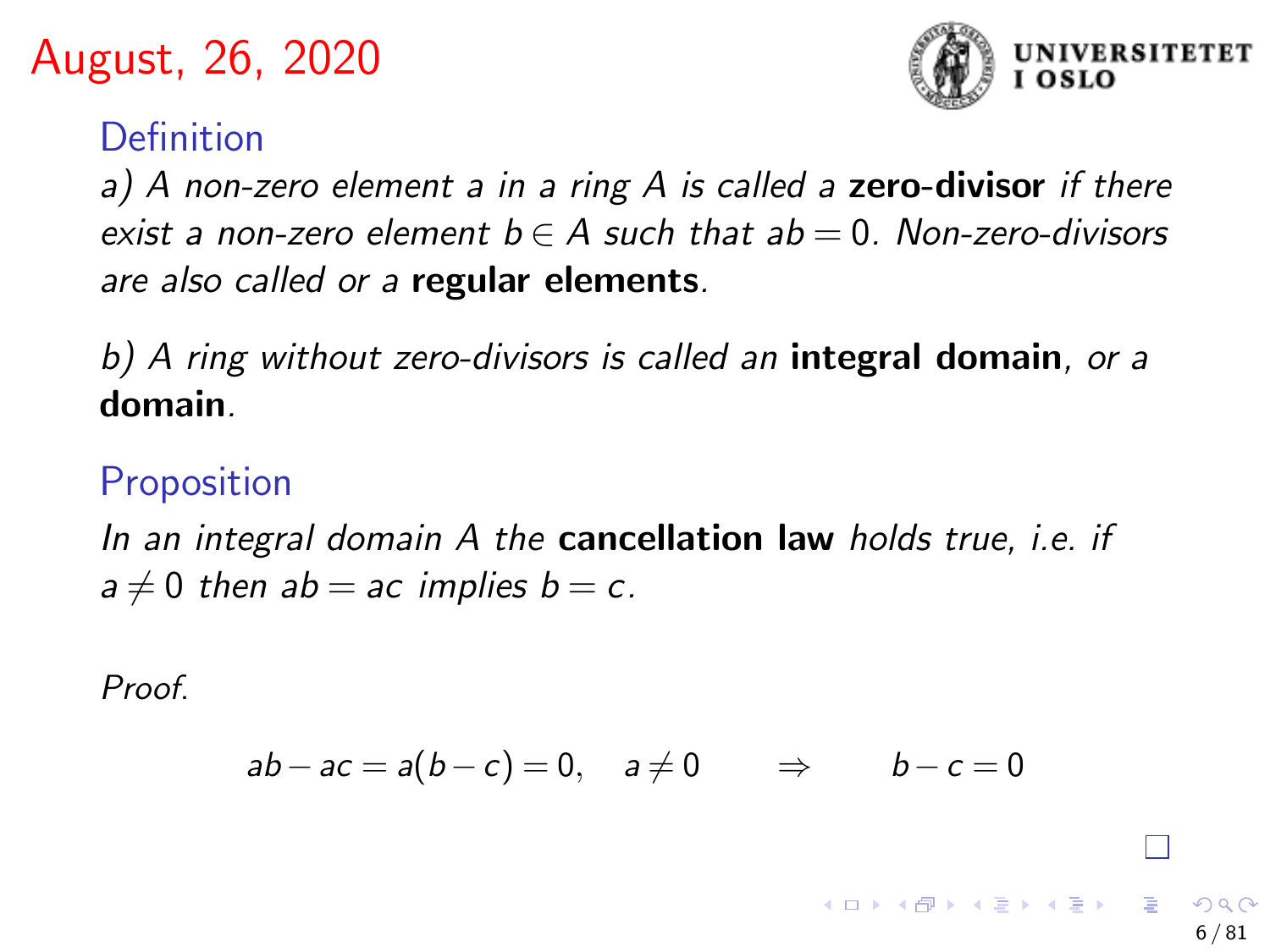

## Definition

a) A non-zero element a in a ring A is nilpotent if  $a^n = 0$  for some  $n > 1$ .

b) A ring without nilpotent elements is said to be reduced.

Notice that sums and products of nilpotent elements are nilpotent as well. In fact if  $a^n=b^m=0$ , then  $(a+b)^{n+m-1}=0$ .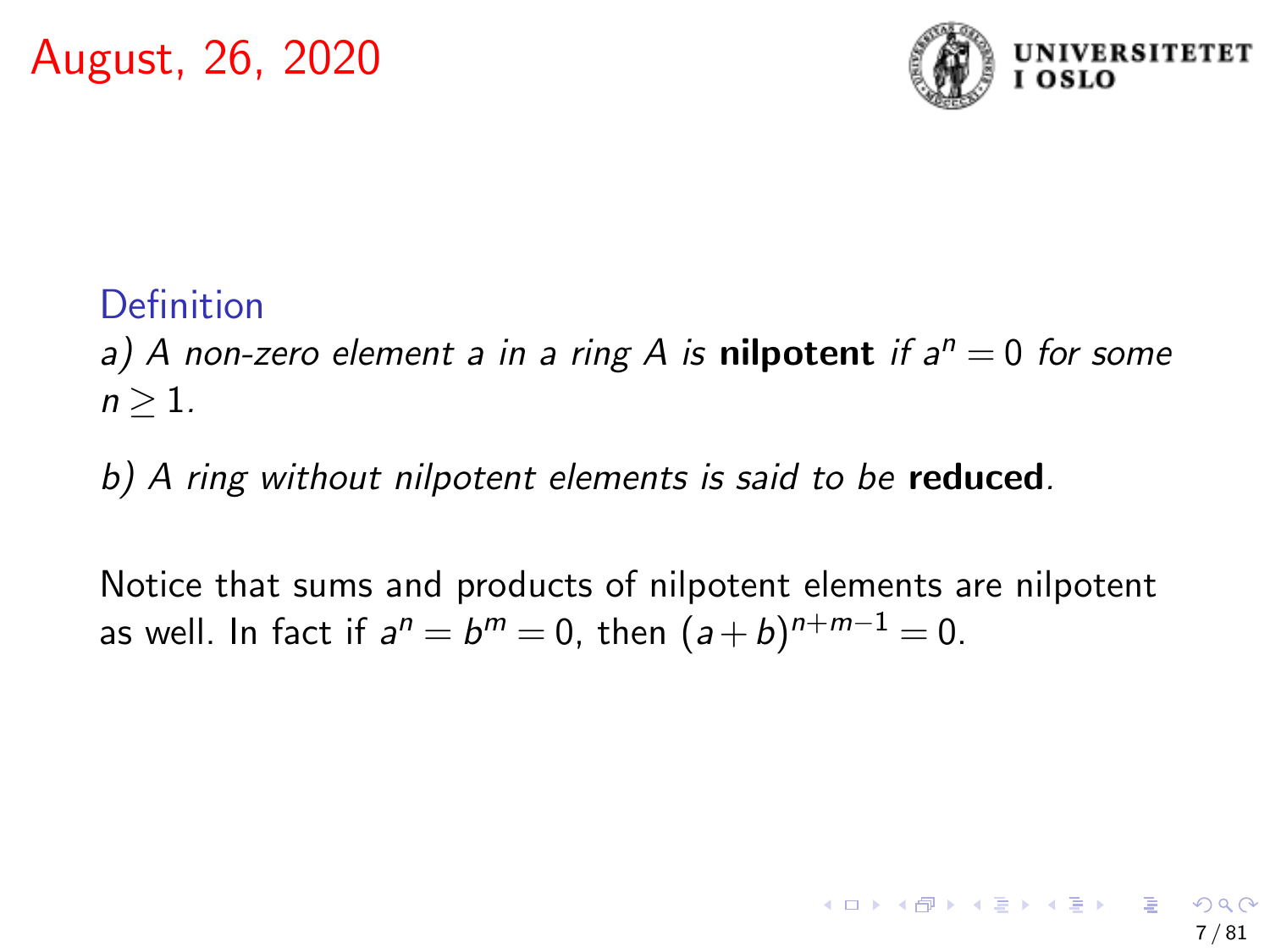

#### Definition

a) A non-zero element a in a ring  $A$  is a unit if there exist a non-zero element  $a^{-1} \in A$  such that  $aa^{-1} = 1$ .

b) A field is a ring where all non-zero elements are units.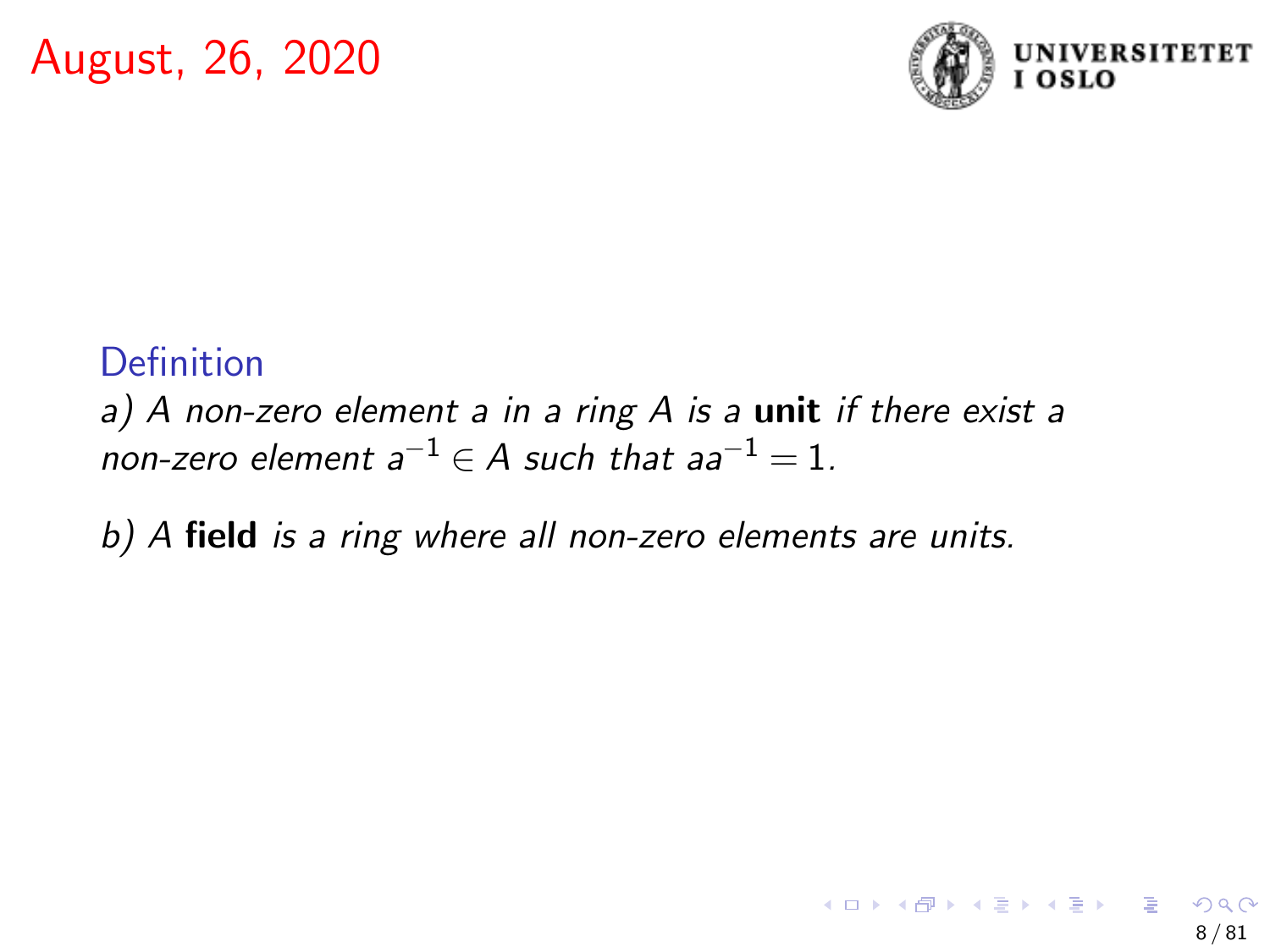

## Example

- i) The ring  $\mathbb{Z}/(n)$  has zero-divisors if and only if n is a composite number.
- $\overline{ii}$ ) The ring of continuous functions on the union X of the x-axis and the y-axis has zero-divisors. The function xy vanishes identically on  $X$ , but neither  $x$  nor  $y$  does.
- iii) The ring  $\mathbb{Z}/(p^r)$  has nilpotent elements for  $r > 1$ .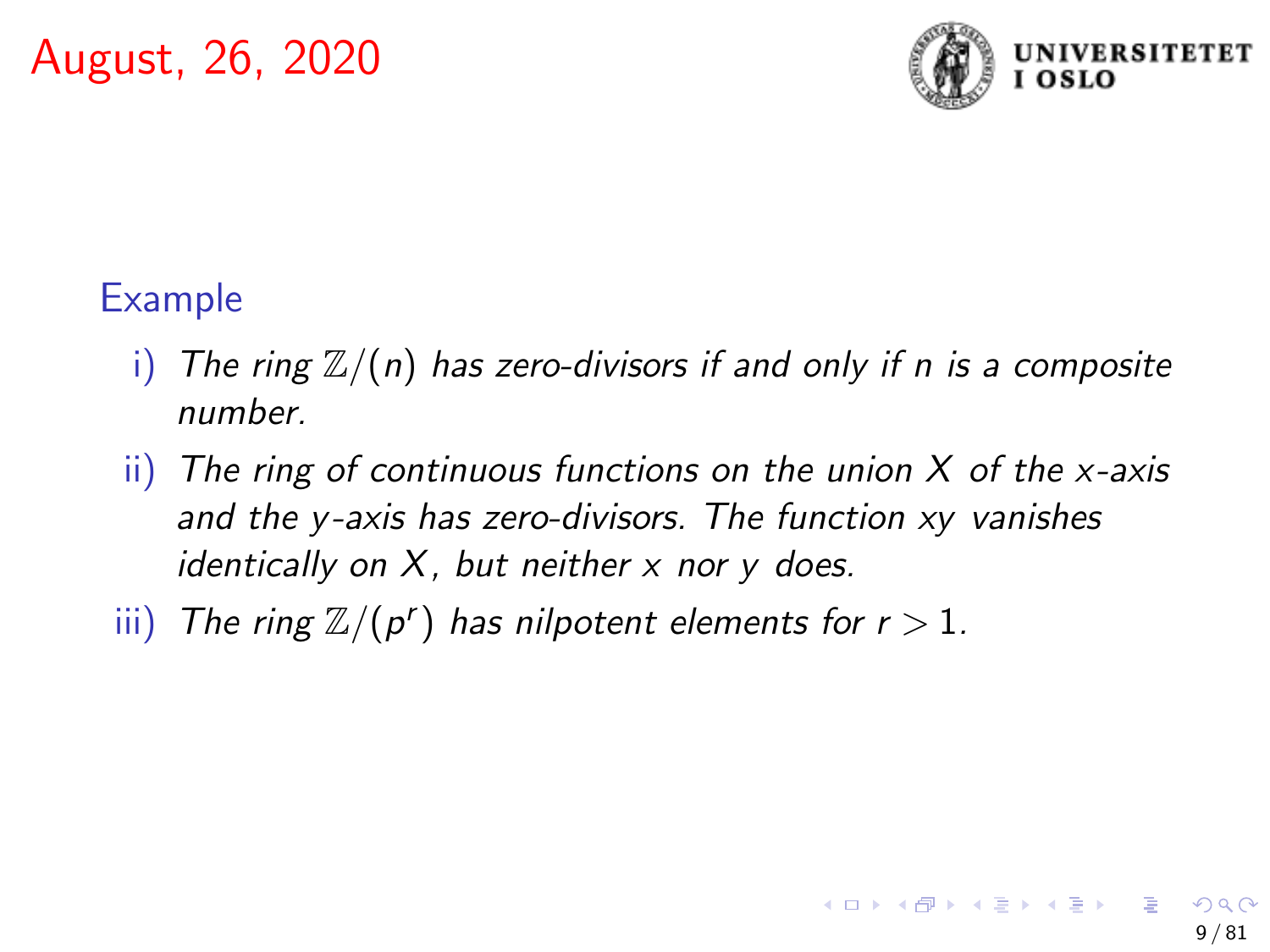

#### Definition

A subring B of A is a ring contained in A whose ring operations are induced from those of A.

Example

- i) The ring  $\mathbb{Z}[\frac{1}{n}]$  $\frac{1}{n}$ ] is the subring of  $\mathbb Q$  consisting of numbers where the denominator is a power of n.
- ii) The subring  $\mathbb{C}[t^2, t^3]$  of  $\mathbb{C}[t]$  is the coordinate ring of a so-called cusp and consists of all polynomials whose first derivative vanishes at the origin; of phrased differently, the polynomials without a linear term.
- iii) The subring  $\mathbb{C}[x, \frac{1}{x}]$  $\frac{1}{x}$ ] of the rational function field  $\mathbb{C}(x)$  consists of elements of the form  $p(x^{-1}) + c + q(x)$  where p and q are polynomials vanishing at the origin and c a complex constant.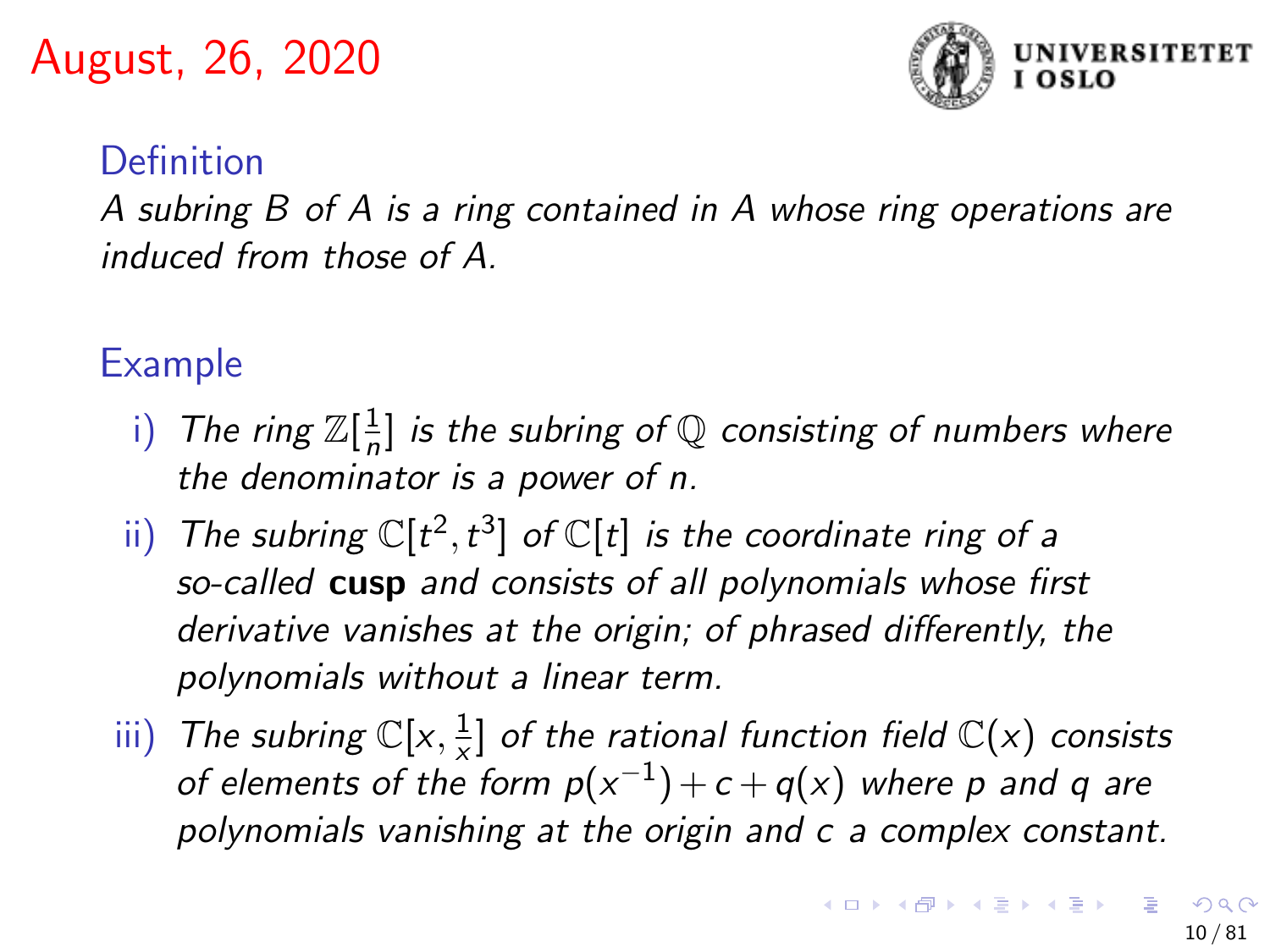

#### Definition

a) A map  $\phi : A \rightarrow B$  of rings is called a **ring homomorphism** if it satisfies

i) 
$$
\phi(a+b) = \phi(a) + \phi(b)
$$
 and  $\phi(0) = 0$ 

ii) 
$$
\phi(ab) = \phi(a)\phi(b)
$$
 and  $\phi(1) = 1$ .

b) A map  $\phi : A \rightarrow B$  of rings is called an **isomorphism** if there exists a homomorphism  $\psi : B \to A$  such that  $\psi \circ \phi$  and  $\phi \circ \psi$  are the identites of A and B respectively.

c) A ring homomorphism  $\phi : A \rightarrow A$  from a ring to itself is called an endomorphism.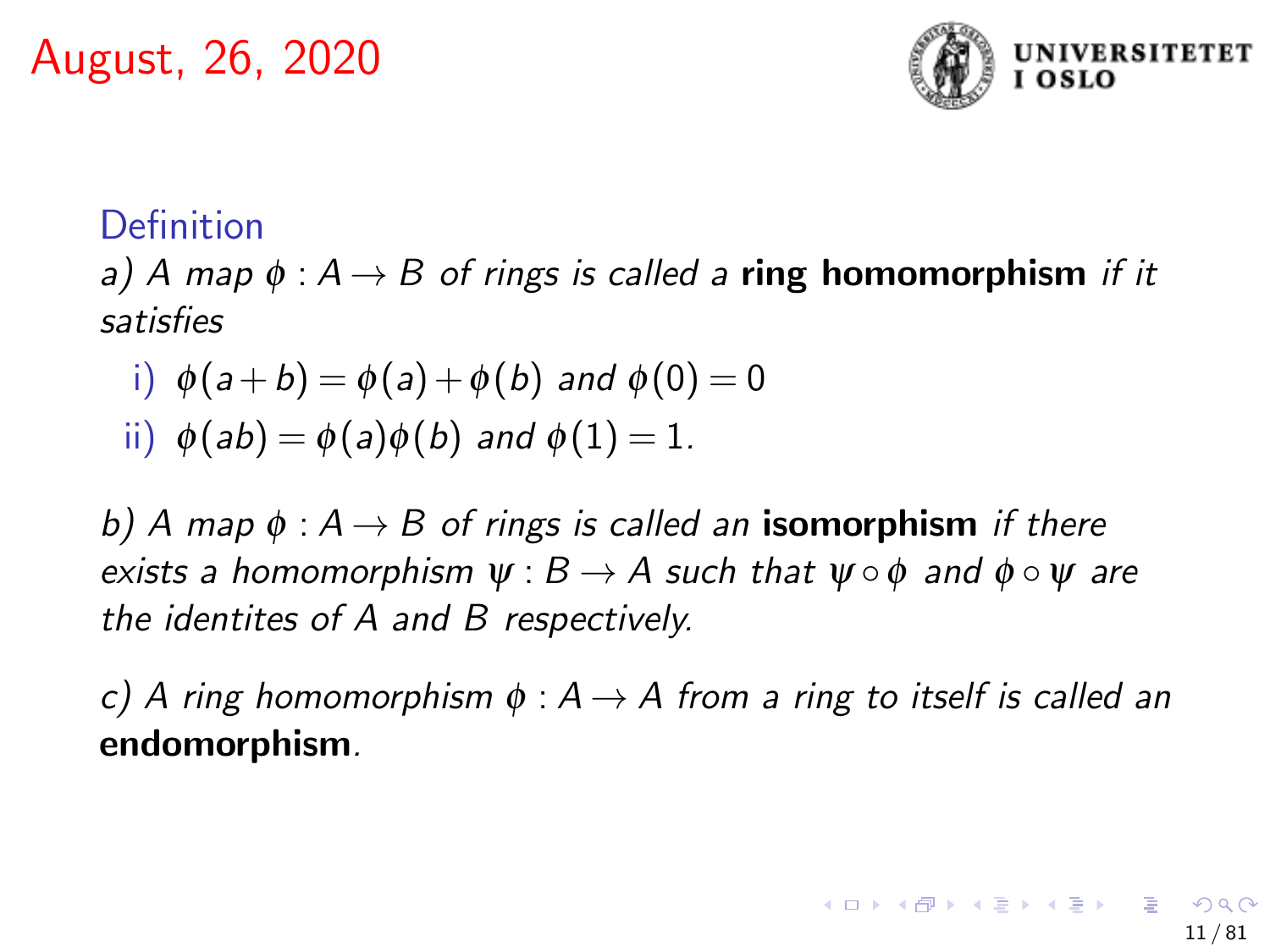

#### Example

- i) The **evaluation map**  $e_a : \mathbb{C}[x] \to \mathbb{C}$  for some complex number  $a \in \mathbb{C}$ , given by mapping a polynomial  $f(x)$  to the number  $f(a)$ is a homomorphism.
- ii) The map  $\mathbb{Z} \to \mathbb{Z}/(n)$  sending x to its residue class  $\overline{x}$  is a homomorphism.
- $\overline{iii}$ ) An isomorphism of a field extension E over a ground field k is a endomorphism.
- iv) The ring homomorphism  $\mathbb{Z}/(p) \times \mathbb{Z}/(q) \rightarrow \mathbb{Z}/(pq)$  for two primes p and q is an isomorphism.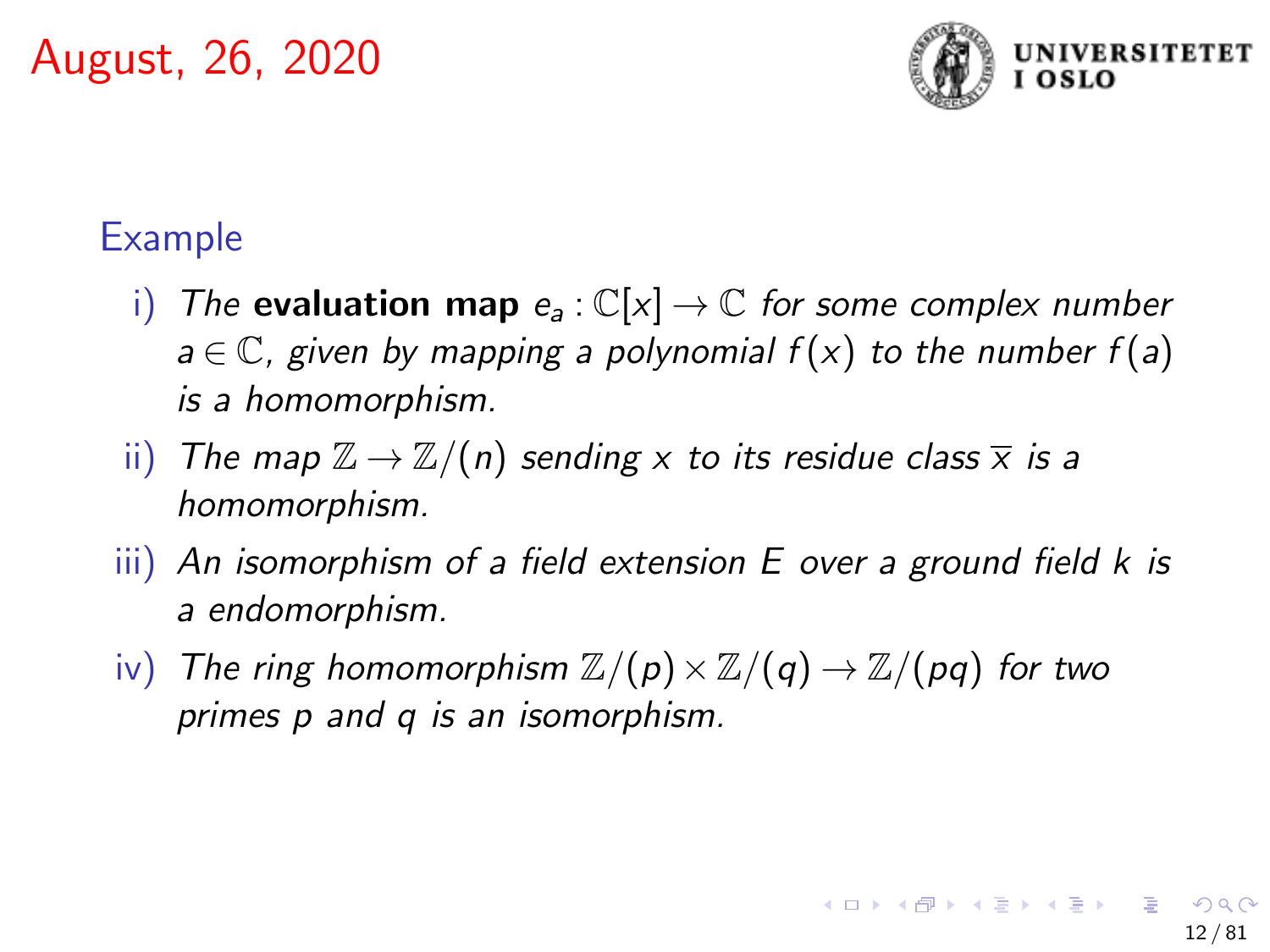

#### Definition

a) Let A be a ring. The element  $1 \in A$  generates a subring  $A_0$  of A, called the **prime ring** of A.

b) The prime ring is isomorphic to either  $\mathbb{Z}/n\mathbb{Z}$  or  $\mathbb{Z}$ . In the former case the integer n is called the **characteristic** of A;  $char(A) = n$ , in the latter case we say that  $A$  is of characteristic zero;  $char(A) = 0.$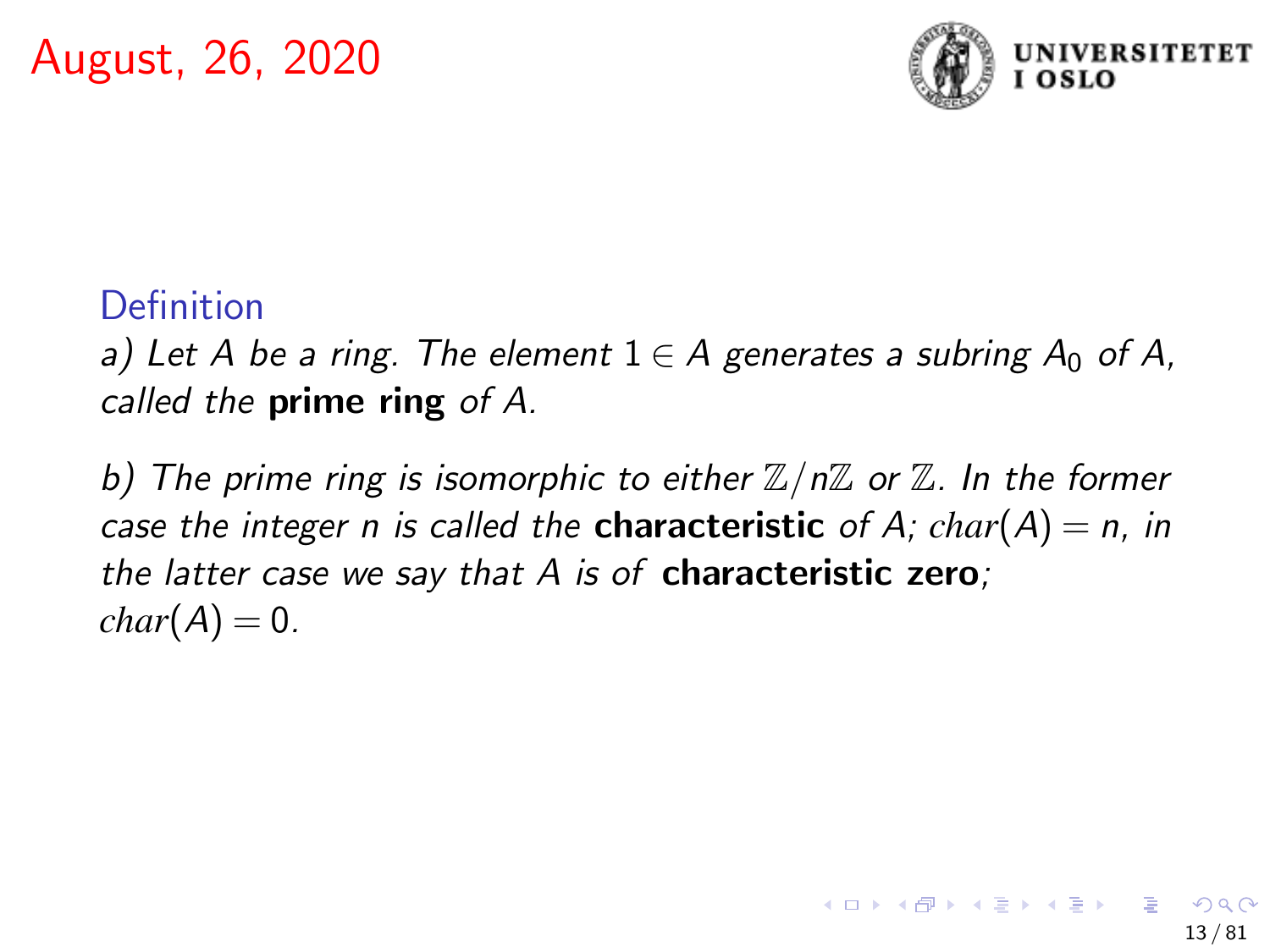

#### Definition

a) Let A and B be two rings. A B-algebra structure on A is a homomorphism  $\phi : B \to A$ .

b) Let  $\phi : B \to A$  and  $\phi' : B \to A'$  be two B-algebras. A B-algebra homomorphism  $\psi: A \to A'$  is a ring homomorphism which respects the B-algebra structure, i.e.  $\psi \circ \phi = \phi'$ .



Notice that any ring is a  $\mathbb{Z}$ -algebra.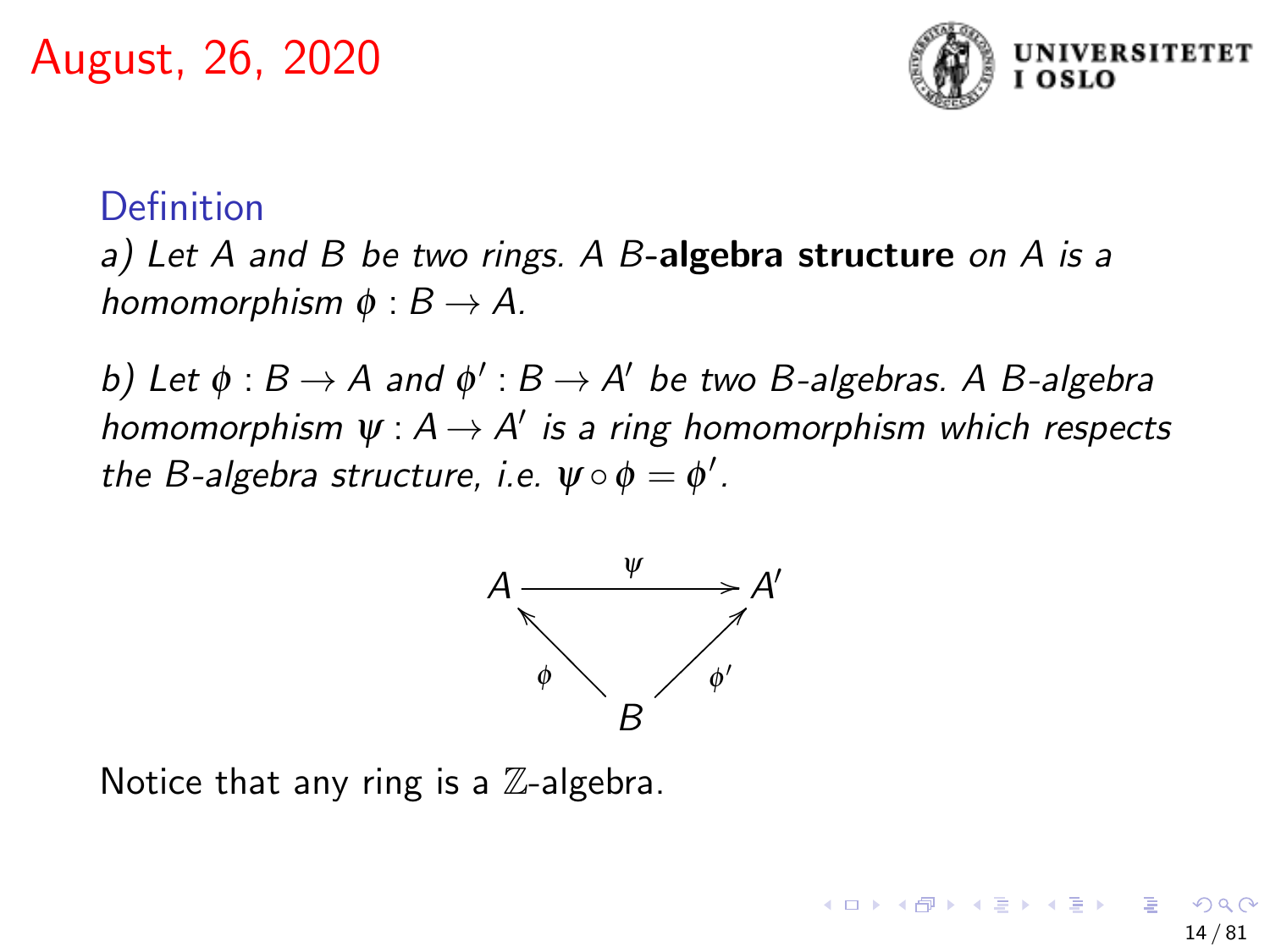

## Definition A polynomial over A is an expression

$$
f(x_1,\ldots,x_n)=\sum a_{\alpha}x_1^{\alpha_1}\ldots x_n^{\alpha_n}
$$

where  $a_{\alpha} \in A$  and the sum is required to be finite. The polynomial ring is denoted

$$
A[x_1,\ldots,x_n]
$$

The **degree** of  $x_1^{\alpha_1} \dots x_n^{\alpha_n}$  is given by  $deg(x_1^{\alpha_1} \dots x_n^{\alpha_n}) = \sum_{i=1}^n \alpha_i$ .

#### Definition

One says that A is finitely generated over B, or is of finite type over B, if  $A = B[a_1, \ldots, a_r]$  for elements  $a_1, \ldots, a_r$  from A.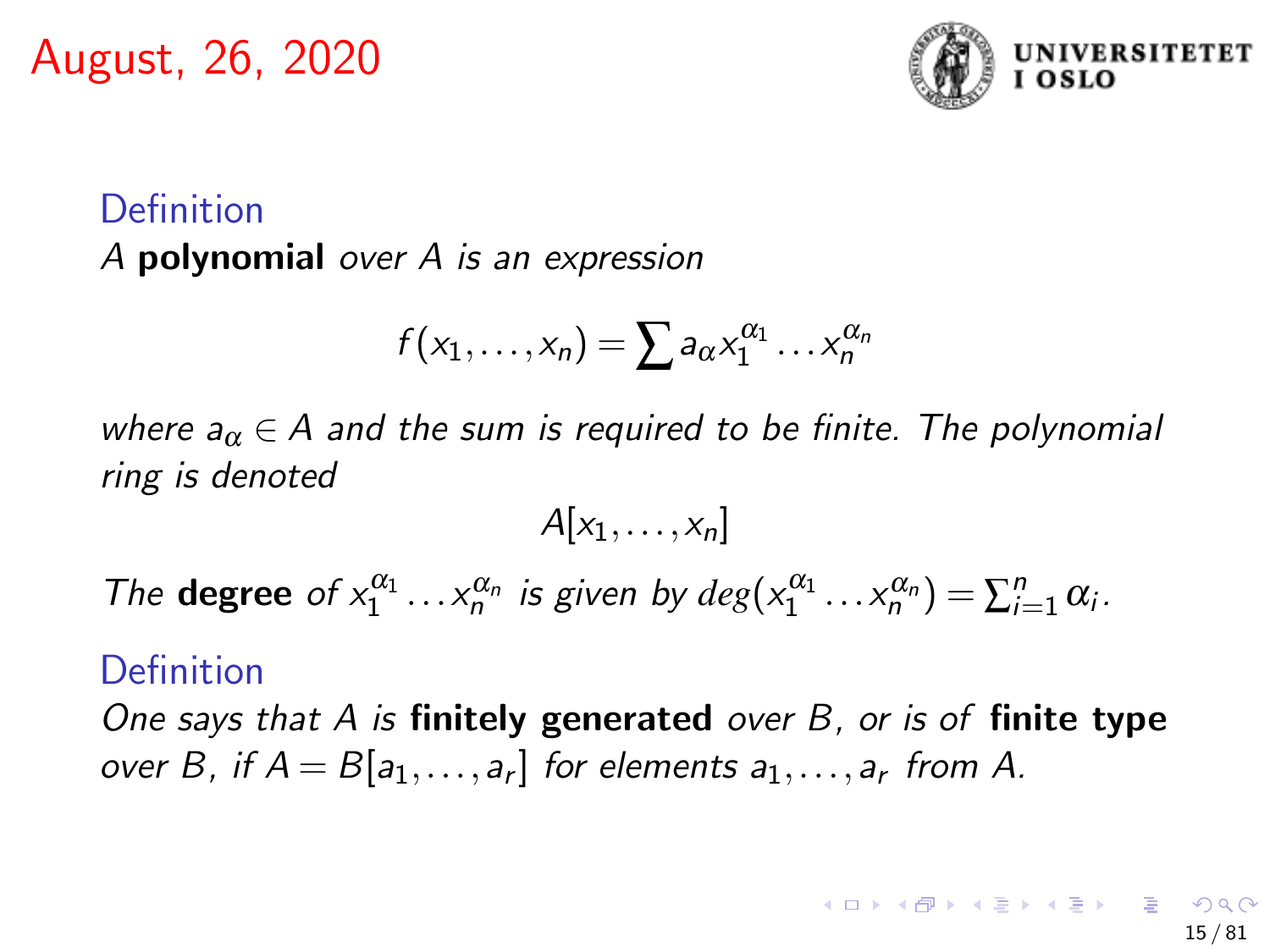

## Proposition (The Universal Mapping Property)

Let A be a ring. Assume given a sequence  $b_1, \ldots, b_r$  of elements from an A-algebra B. Then there is a uniquely determined algebra homomorphism  $\phi: A[x_1,\ldots,x_r] \to B$  such that  $\phi(x_i) = b_i$  for  $1 \leq r$ .

*Proof.* A polynomial  $p$  is given as  $p = \sum_{\alpha} a_{\alpha} x^{\alpha}$ . Since the coefficients  $a_{\alpha}$ are unambiguously determined by  $\rho$ , setting  $\phi(\rho)=\sum_{\alpha}a_{\alpha}b_1^{\alpha_1}\cdot\ldots\cdot b_r^{\alpha_r}$ gives a well-defined map which easily is seen to be additive and multiplicative. I.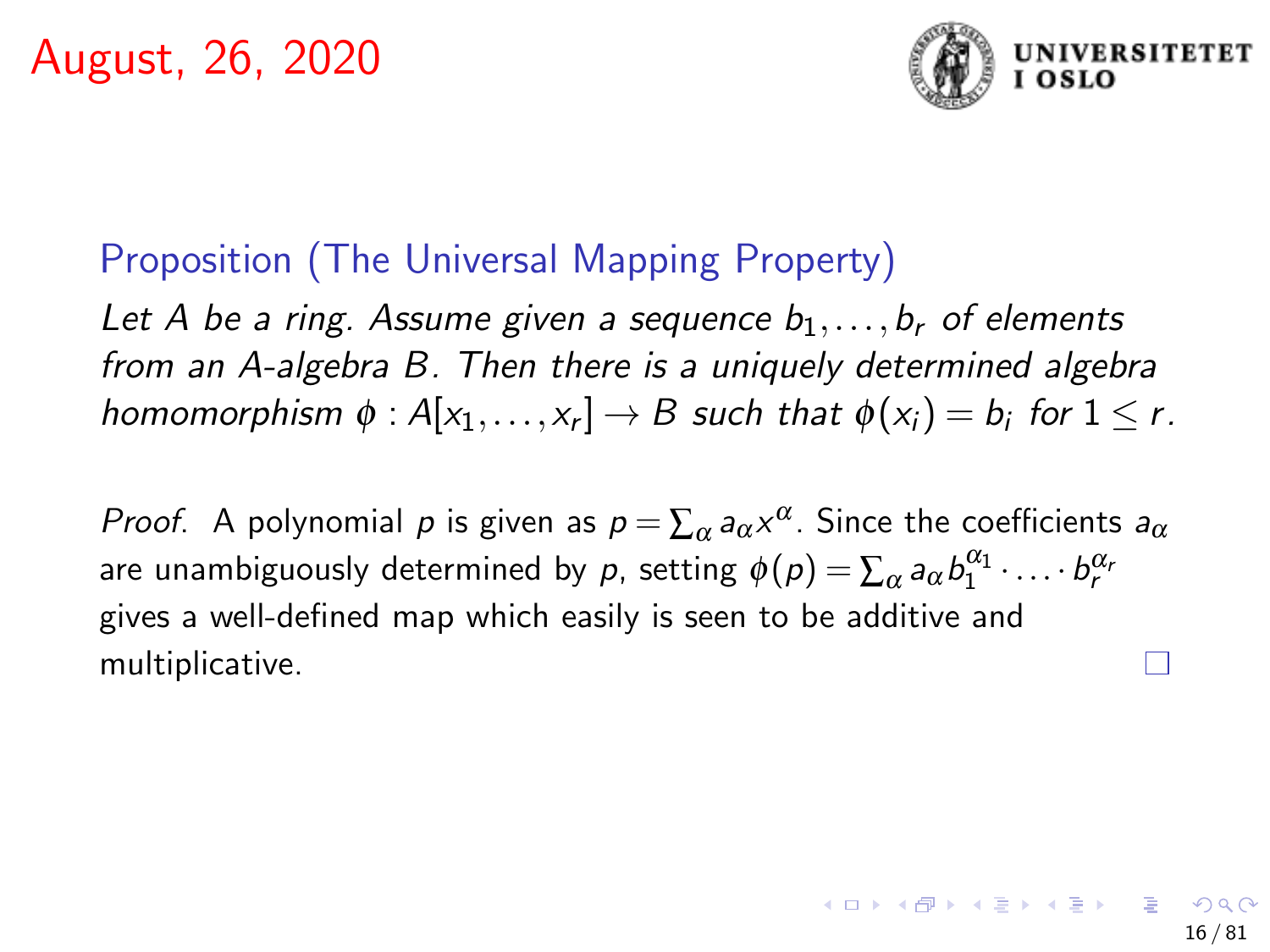

## Definition (free object)

An object  $F(S)$  (ring, group, module, etc.) in a category  $\mathscr C$  is free on a set S if for any other object  $C$  in the same category;

$$
Mor_{\mathscr{C}}(F(S), C) = Mor_{\underline{\mathsf{sets}}}(S, g(C))
$$

where  $g: \mathscr{C} \to \mathsf{sets}$  is the forgetfull functor.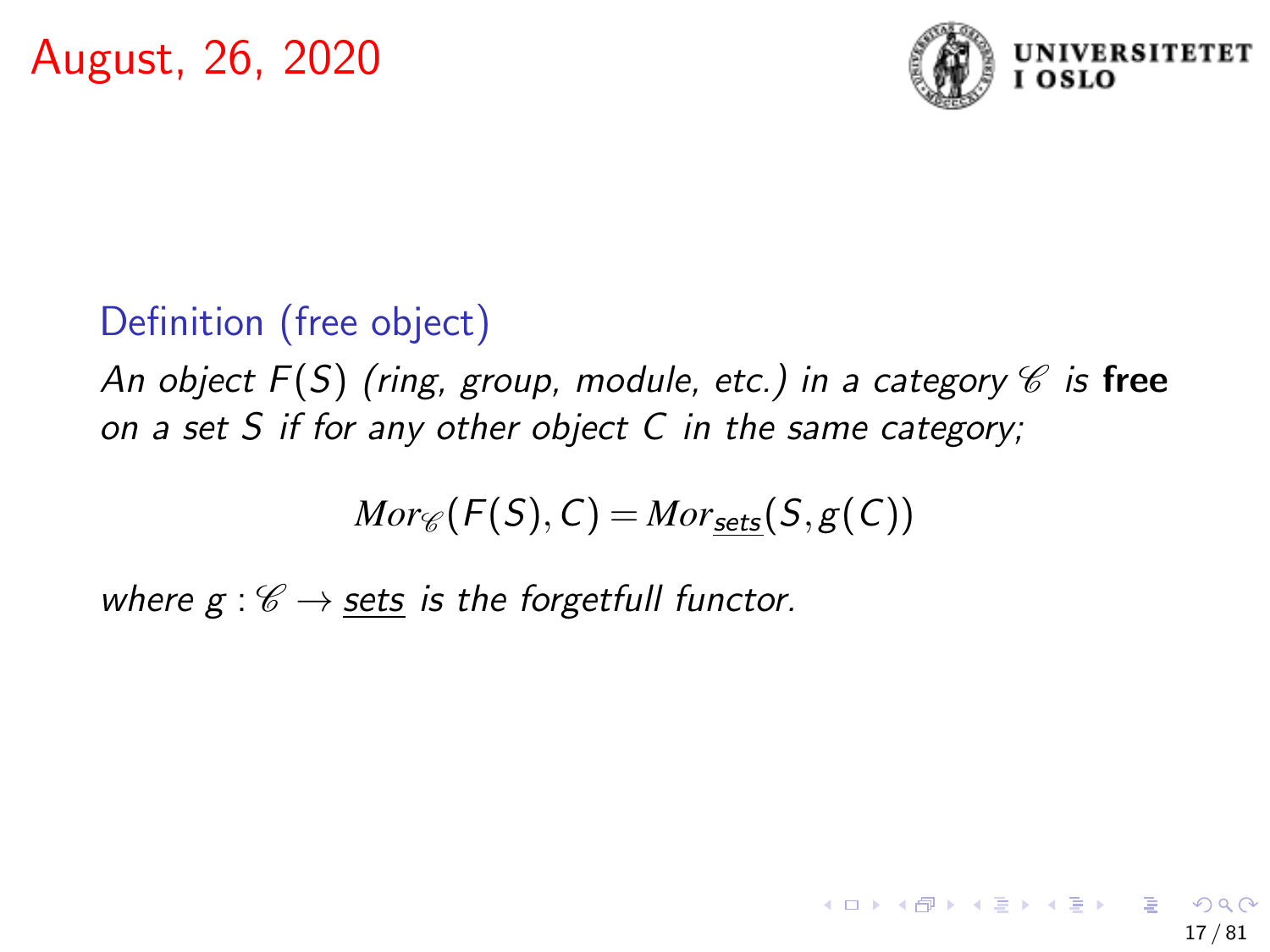

#### Example

 $*$  The polynomial ring  $A[x_1,\ldots,x_r]$  is a free ring (k-algebra) since we have

$$
Hom_{rings}(A[x_1,\ldots,x_r],R)=Mor_{\underline{\mathsf{sets}}}(\{x_1,\ldots,x_r\},f(R))
$$

- $*$  Free abelian groups (finitely generated):  $\mathbb{Z}^N$ .
- ∗ Any vector space is free. (Notice that for an infinite vector space this depends on Zorn's lemma, see September, 2).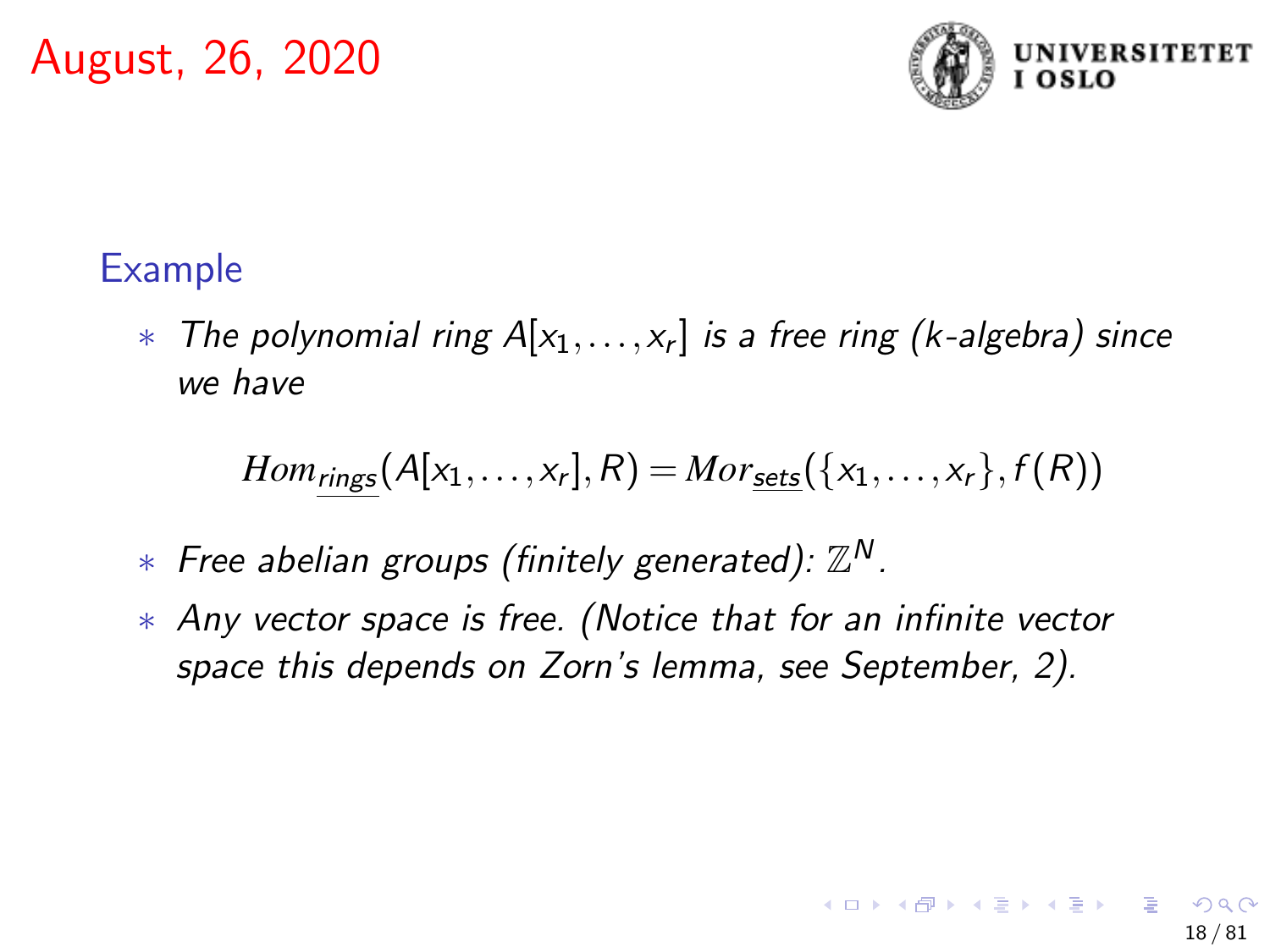

## Definition

A formal power series over A is an expression

$$
f(x_1,\ldots,x_n)=\sum a_{\alpha}x_1^{\alpha_1}\ldots x_n^{\alpha_n}
$$

where  $a_{\alpha} \in A$  and the sum is not required to be finite. The ring of formal power series is denoted

 $A[[x_1, \ldots, x_n]]$ 

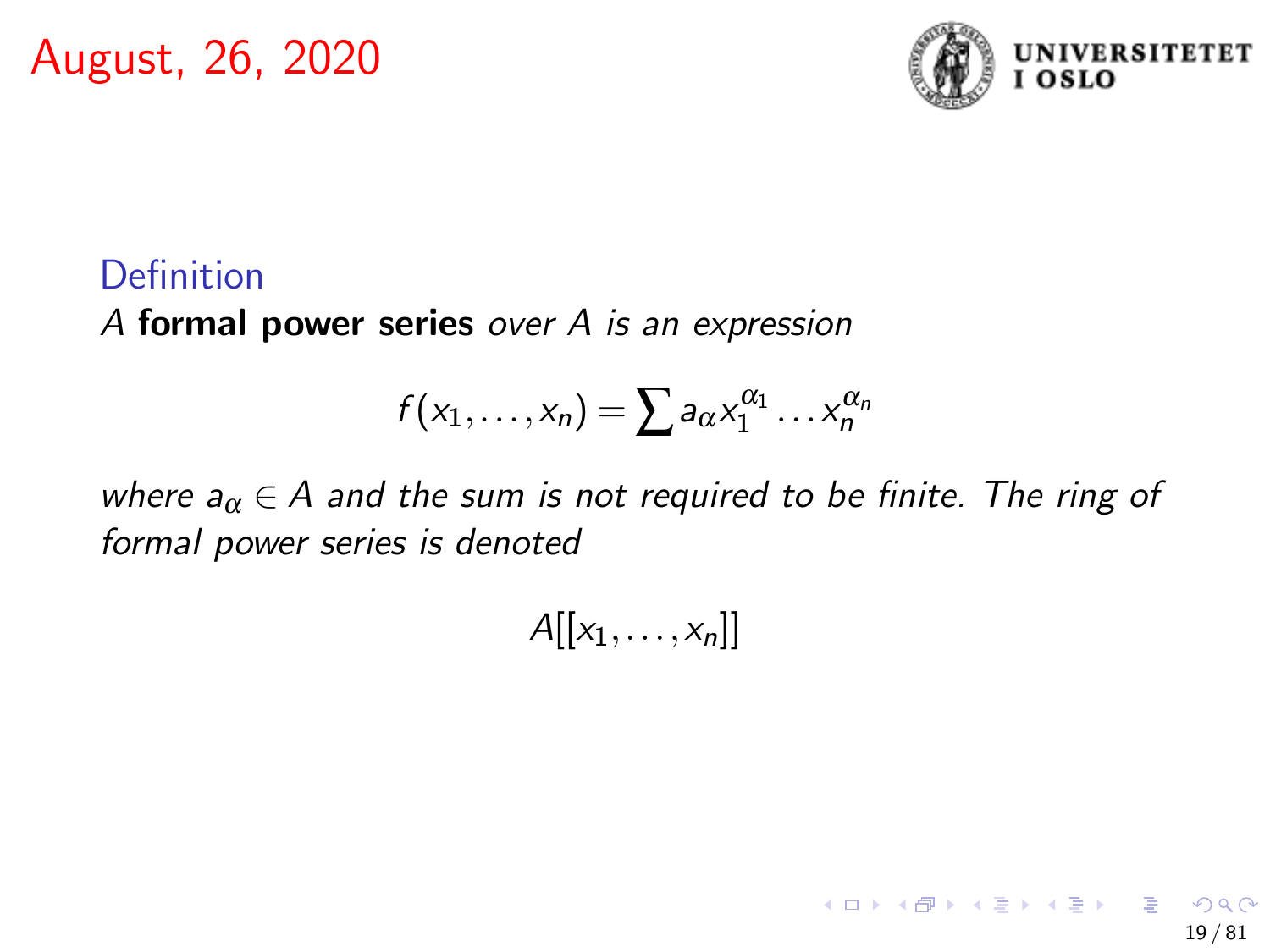

#### Definition

In any ring A an element e satisfying  $e^2=e$  is said to be **idempotent**, and if f is another idempotent, one says that f and  $g$ are **orthogonal idempotents** when  $fg = 0$ . The unit element and zero are called the **trivial idempotents**.

Some facts:

- $*$  The element  $1-e$  is idempotent and orthogonal to e;
- ∗ The subset  $Ae = \{ae | a \in A\}$  is a subring with e as a unit element.
- $*$  In the direct product  $A_1 \times A_2$  there are two natural defined orthogonal idempotents,  $(1,0)$  and  $(0,1)$ .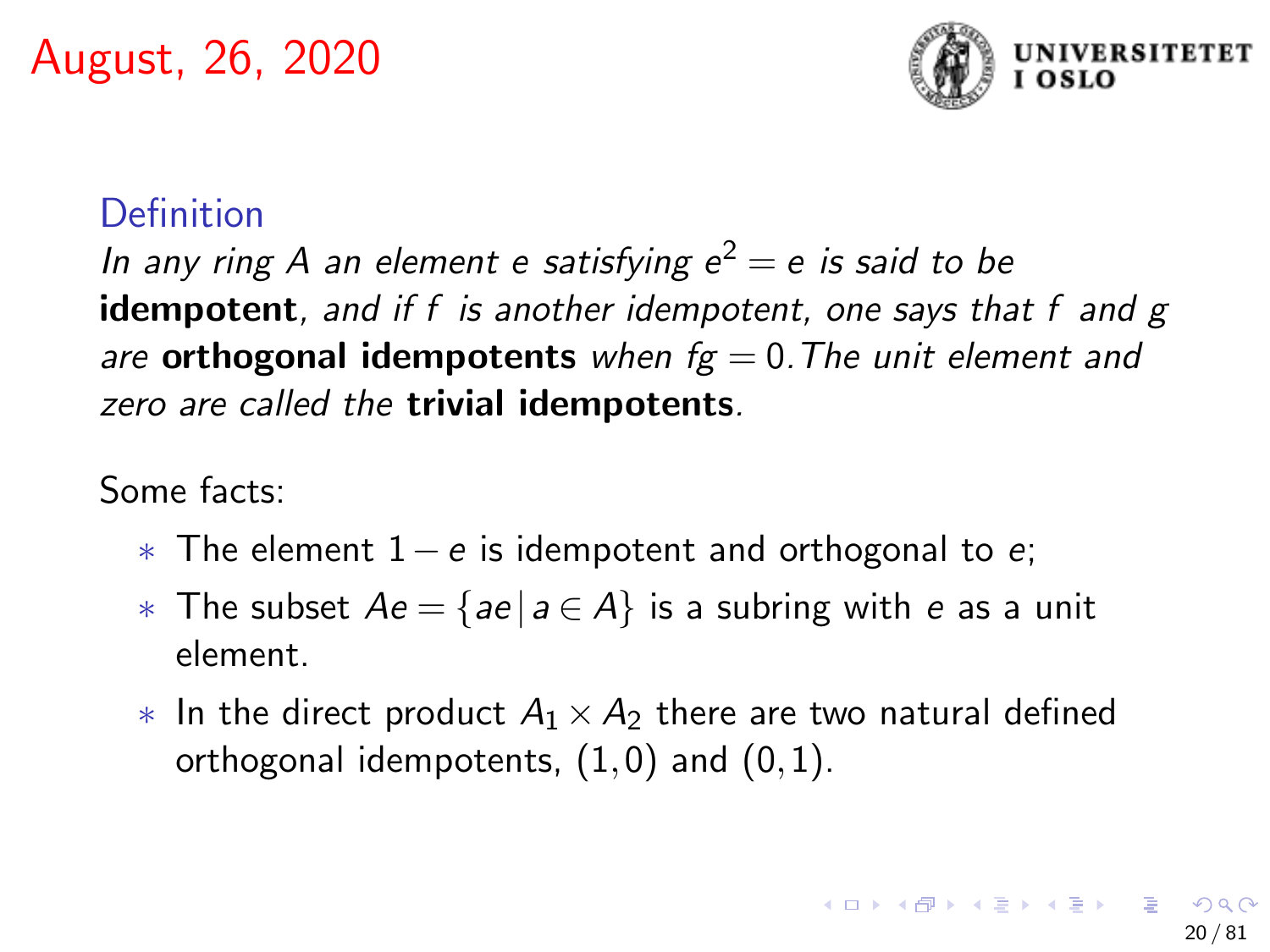

21 / 81

イロト 不優 トメ 差 トメ 差 トー 差

#### Proposition

Let  $e_1, \ldots, e_r$  be pairwise orthogonal idempotents in a ring A and assume that  $\sum_{i} \mathsf{e}_i = 1.$  Then each set  $A\mathsf{e}_i$  is a subring in the restricted sense, and the association  $x \mapsto (xe_1,...,xe_r) = (xe_i)_i$ gives an isomorphism of rings

$$
\phi: A \stackrel{\simeq}{\longrightarrow} \prod_i Ae_i.
$$

The projection onto  $Ae_i$  is realized as multiplication by  $e_i$ .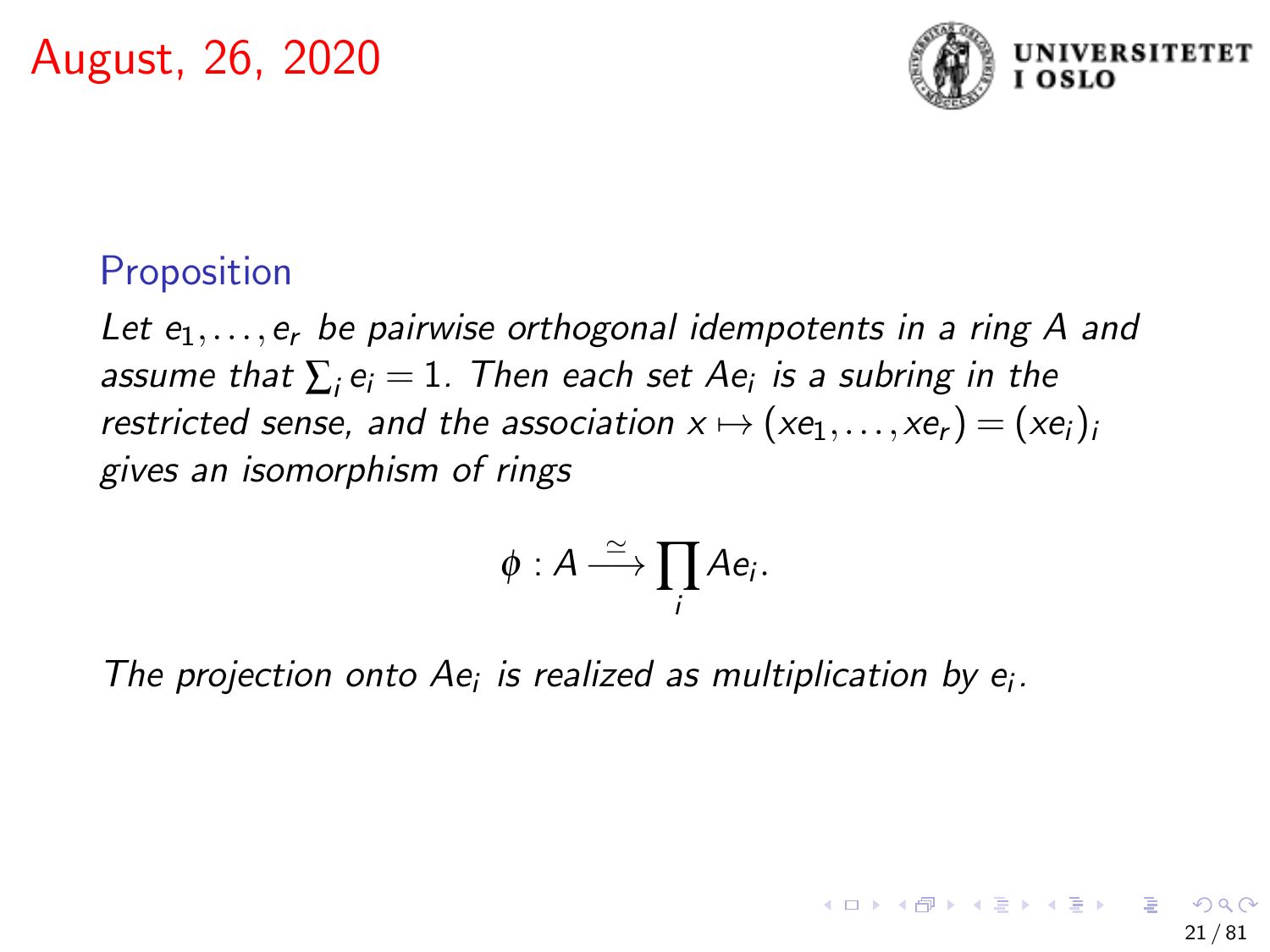Proof.



22 / 81

┌

1) Clearly  $\phi$  is additive. Let x and y be two elements from A. The  $e_i$ 's being idempotents, we find

 $\phi(x)\phi(y) = (xe_i)_i \cdot (ye_i)_i = (xye_ie_i)_i = (xye_i)_i = \phi(xy),$ 

and thus  $\phi$  also respects the multiplication.

- 2) The unit element 1 maps to the string  $(e_i)_i$  which is the unit element in the product
- 3) If  $\phi(x) = (xe_i)_i = 0$ , it follows that each  $xe_i = 0$ , hence  $x = x \cdot 1 = x \sum e_i = \sum x e_i = 0$ . Thus  $\phi$  is injective.
- 4) Given an element  $(x_i e_i)_i$  in the product, we set  $x = \sum_i x_i e_i$ . Using that the  $e_i$ 's are mutually orthogonal, we find  $x e_j = \sum_i x_i e_i e_j = x_j e_j$ , and  $x$  maps to the given element  $(x_i e_i)_i$ . It follows that  $\phi$  is surjective.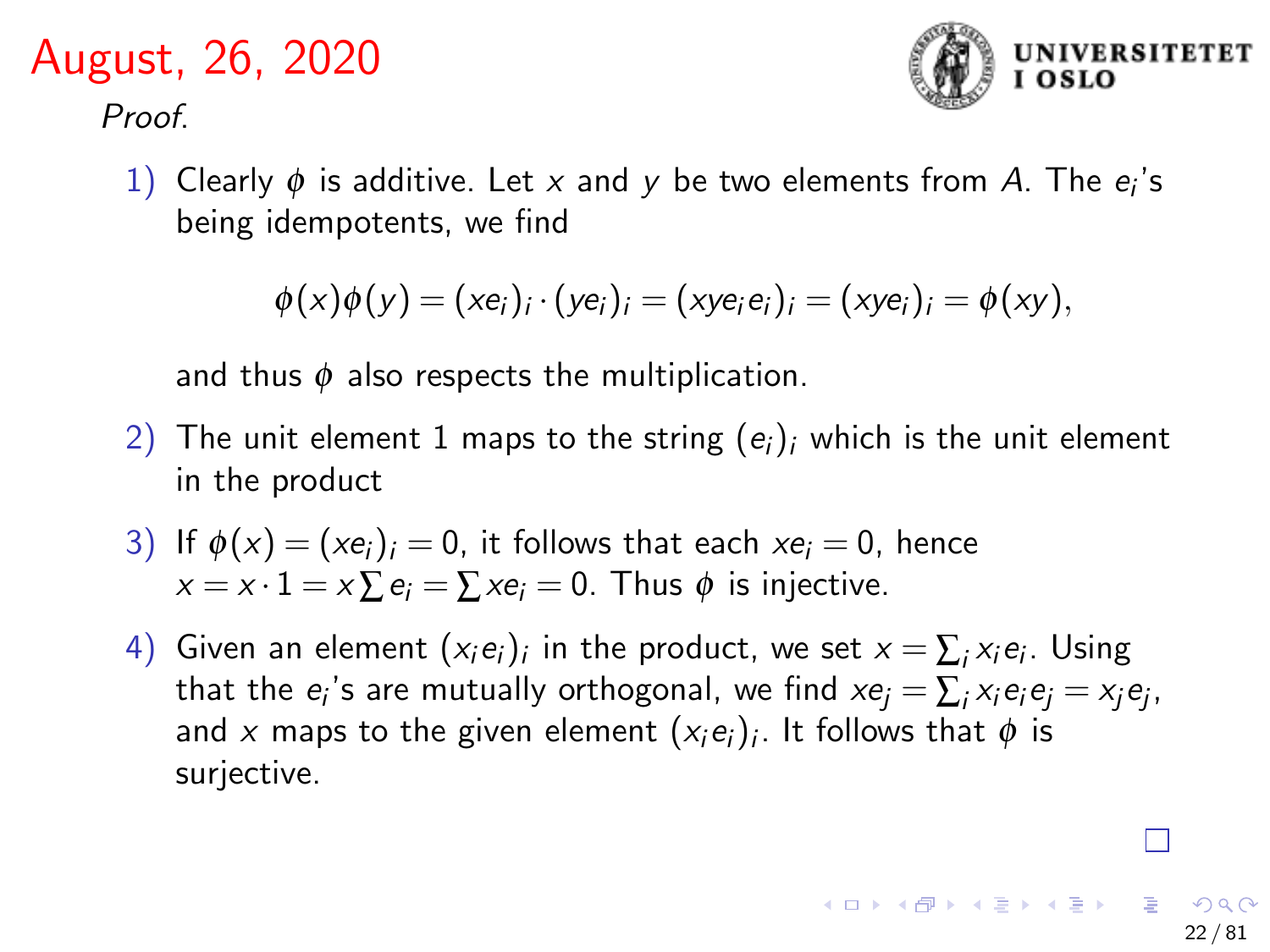

23 / 81

#### Definition

An additive subgroup  $\alpha$  of A is called an **ideal** if  $A\alpha = \alpha$ . The ideal is proper if  $a \neq A$ , and it is non-trivial if  $a \neq 0$ ,

In other words, a is proper if  $1 \neq a$ , and non-trivial if there exists a non-zero element  $0 \neq a \in \mathfrak{a}$ .

#### Example

The non-trivial proper ideals of the integers  $\mathbb Z$  are in one-to-one correspondence with the natural numbers  $\mathbb{Z}_+$ .

$$
(n)\subset\mathbb{Z}
$$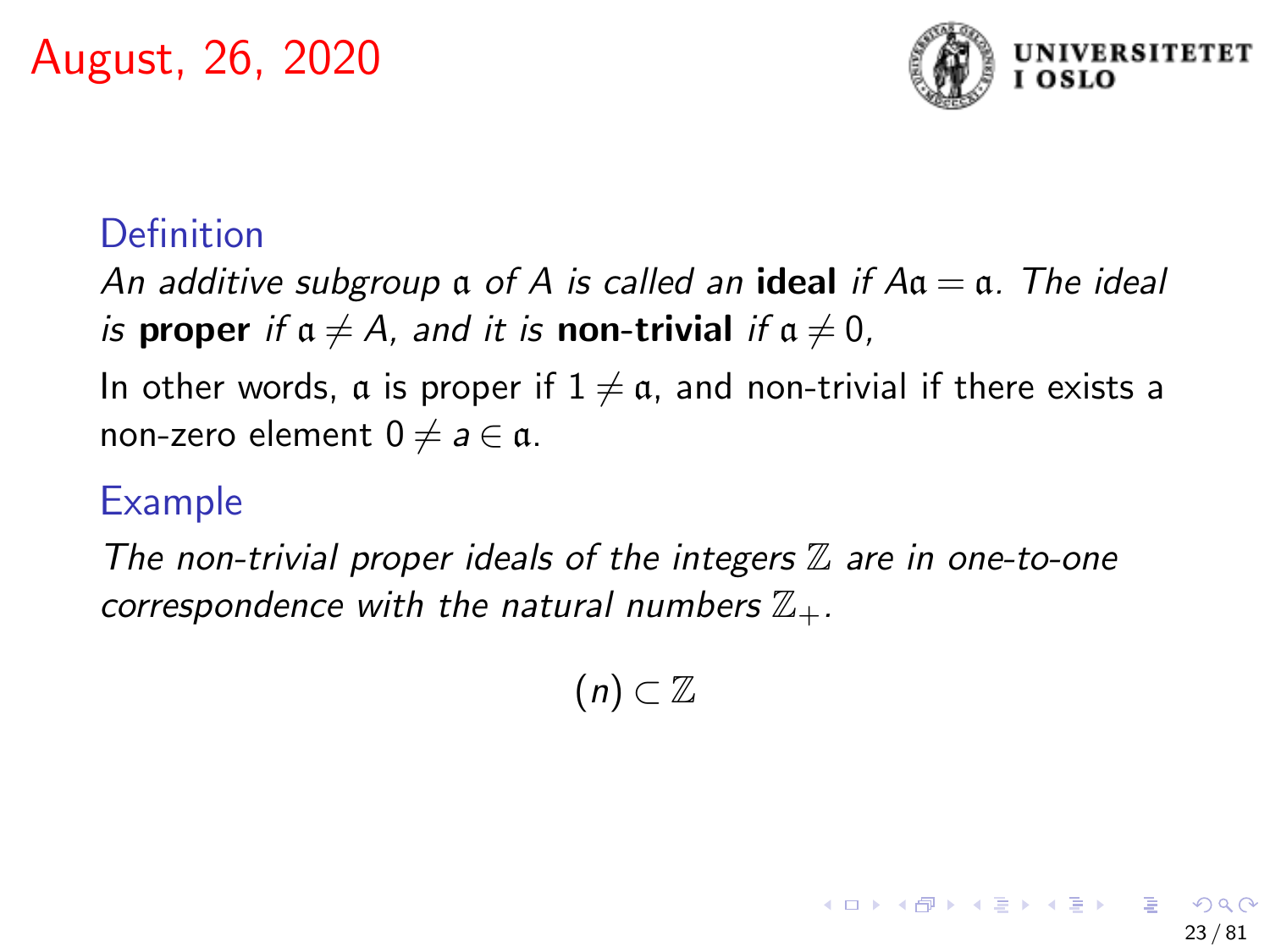

#### **Proposition**

A ring A is a field if and only if it has no proper non-trivial ideals.

*Proof.*  $\Rightarrow$  Let A be a field, and suppose  $\alpha$  is a non-trivial proper ideal with  $a \in \mathfrak{a}$  a non-zero element. Then  $a^{-1} \cdot a = 1 \in \mathfrak{a}$ , which contradicts the properness.

 $\Leftarrow$ . Let  $a \in A$  be a non-zero element. By assumption  $(a) = A$  and consequently  $1 \in (a)$ , i.e. there exist an invers  $a^{-1} \in A$ .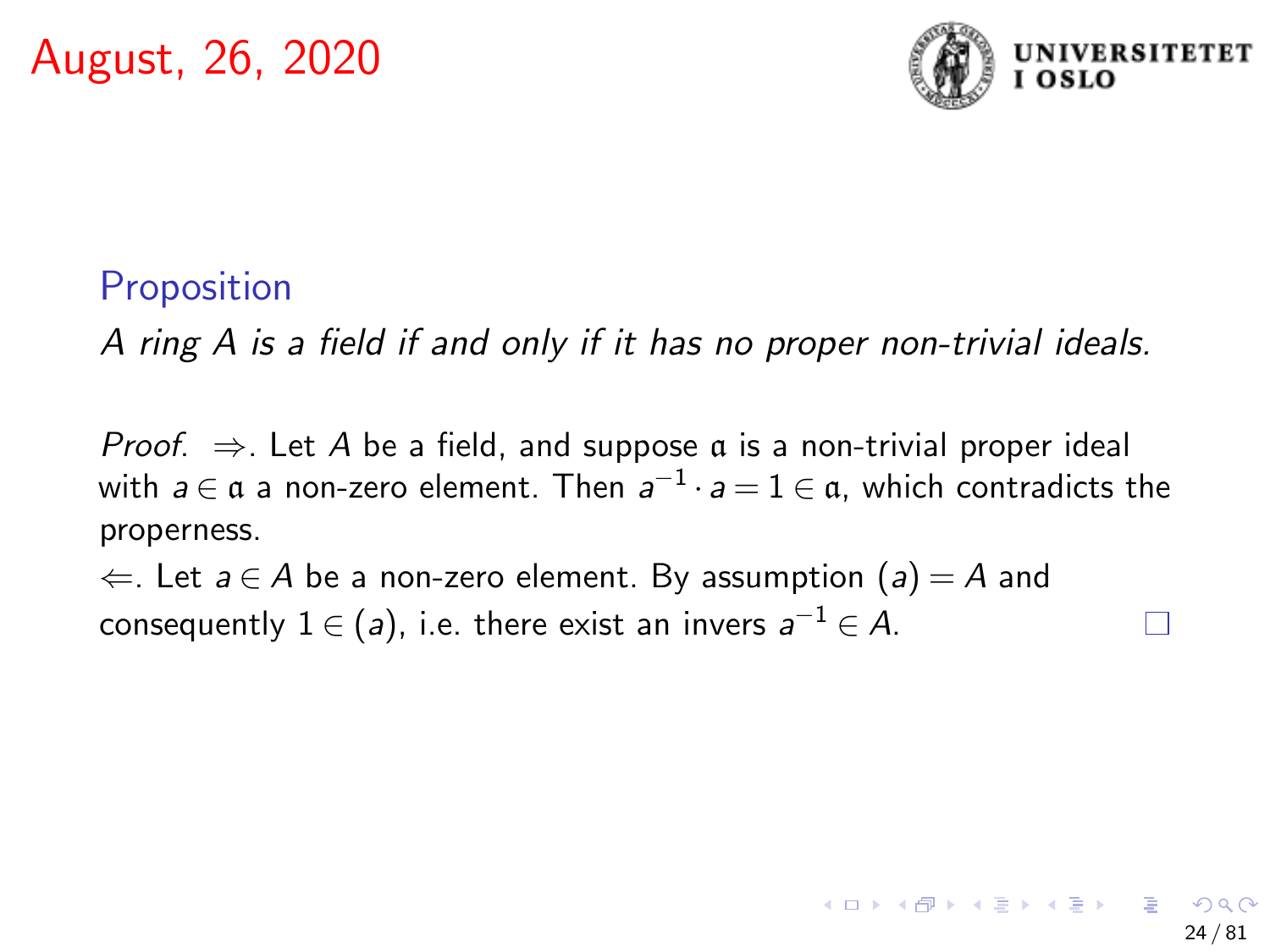

#### Definition

a) A **partial order** on a set  $\Gamma$  is a relasjon  $\leq$  defined on a subset of  $\Gamma \times \Gamma$  containing the diagonal and satisfying the axioms:

Reflexivity:  $x \leq x$  for all  $x \in \Gamma$ .

**Anti-symmetry**: If  $x \le y$  and  $y \le x$ , then  $x = y$ .

**Transitivity**: If  $x \le y$  and  $y \le z$ , then  $x \le z$ .

b) A set with a partial order is called a **partial order set**, or **poset**.

The set of ideals in the ring A is denoted  $\mathcal{I}(A)$ . It is a **partial** ordered set under the inclusion relation, i.e.  $a \le b$  if  $a \subseteq b$ .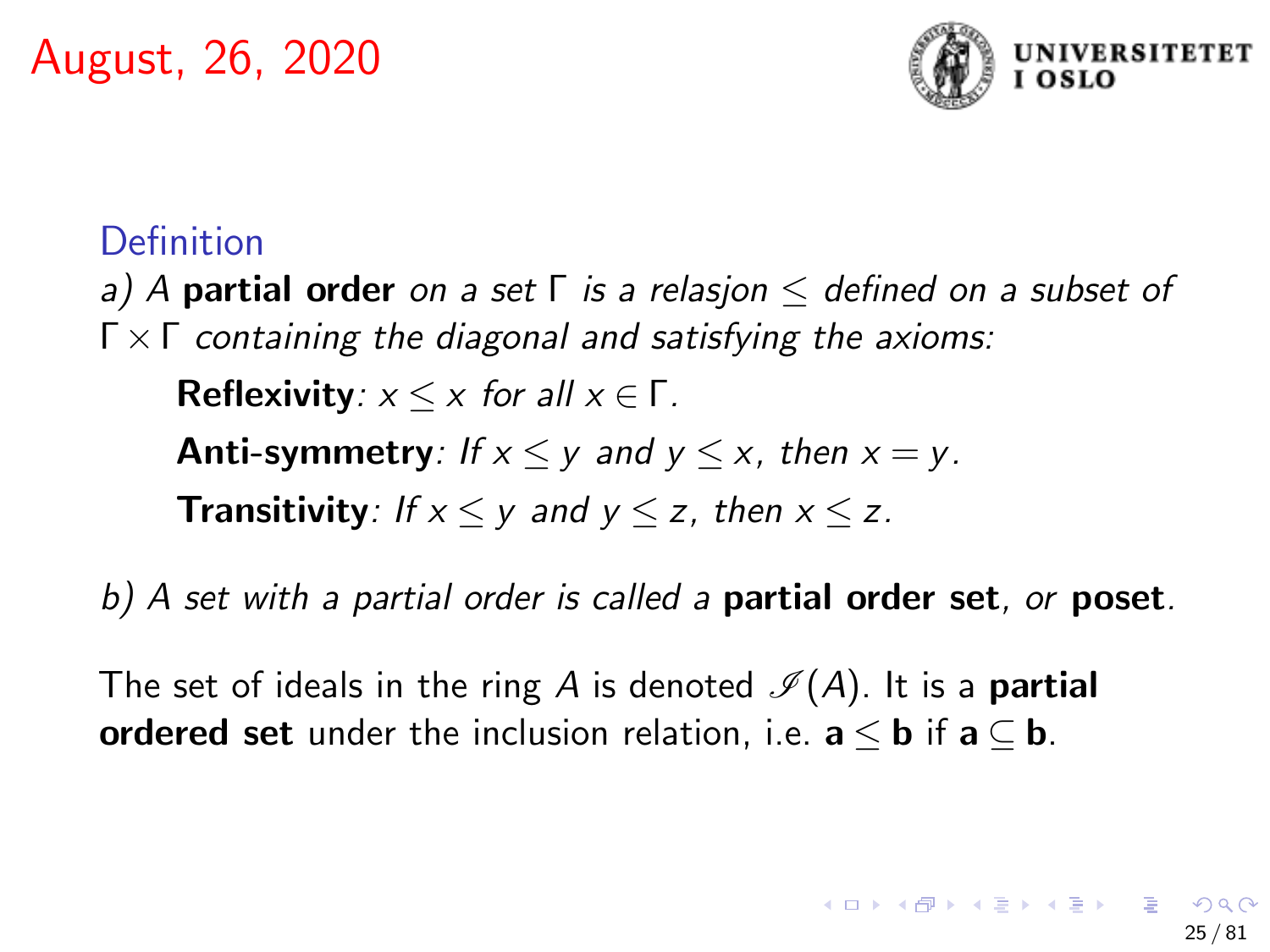

Some facts about ideals:

- i)  $\bigcap_{i\in I} \mathfrak{a}_i$  of an arbitrary set of ideals is the largest ideal contained in all  $a_i$ .
- ii)  $\sum_{i\in I}\mathfrak{a}_i$  consisting of all finite sums of elements of the  $\mathfrak{a}_i$ 's. It is the smallest ideal containing all  $a_i$ .
- $\overline{iii}$ ) An ideal generated by a single element  $a \in A$  is called a **principal ideal**, denoted  $(a)$ .
- $iv)$  The product of two ideals **a** and **b** is given by

$$
\mathbf{a} \cdot \mathbf{b} = \{a_1b_1 + \cdots + a_rb_r \, | \, a_i \in \mathbf{a}, \, b_i \in \mathbf{b}\}
$$

- $\mathbf{v}$ ) A domain where all ideals are principal is called a **principal** ideal domain (PID).
- vi) The transporter

$$
(\mathfrak{a} : \mathfrak{b}) = \{x \in A \, | \, x\mathfrak{b} \subset \mathfrak{a} \}
$$

vii) The **annihilator** of an ideal  $\alpha$ ; Ann( $\alpha$ ) = (0 :  $\alpha$ ) and of element  $a \in A$ ; Ann(a) = (0 : (a)).  $\mathbf{A} \equiv \mathbf{A} + \mathbf{A} + \mathbf{B} + \mathbf{A} + \mathbf{B} + \mathbf{A} + \mathbf{B} + \mathbf{A}$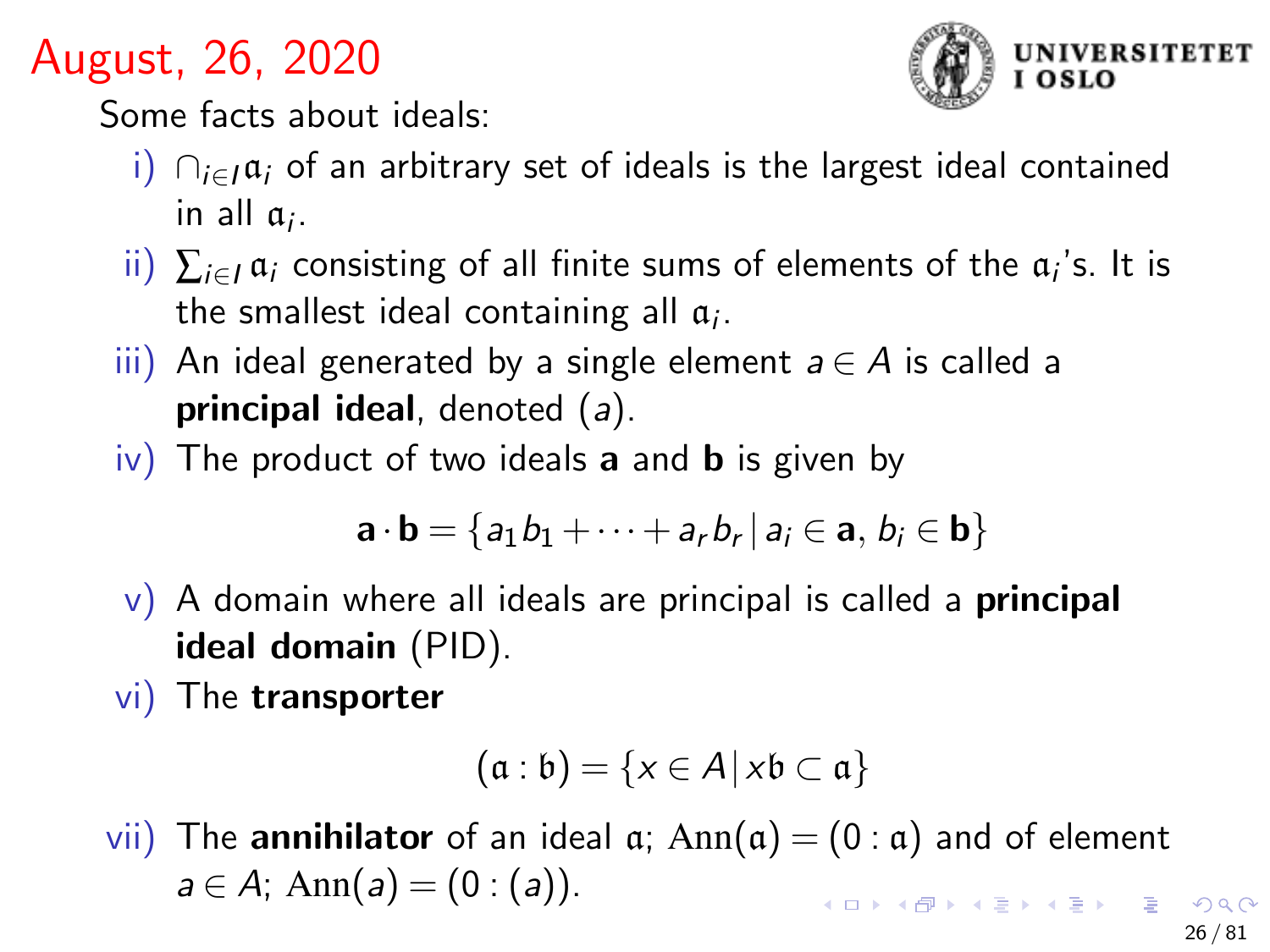

Warning: Notice that  $\cup_{i\in I} \mathfrak{a}_i$  in general is not an ideal. But if the ideals are nested, i.e.

$$
\mathfrak{a}_1 \subseteq \mathfrak{a}_2 \subseteq \cdots \subseteq \mathfrak{a}_m \subseteq \ldots
$$

then the union is an ideal.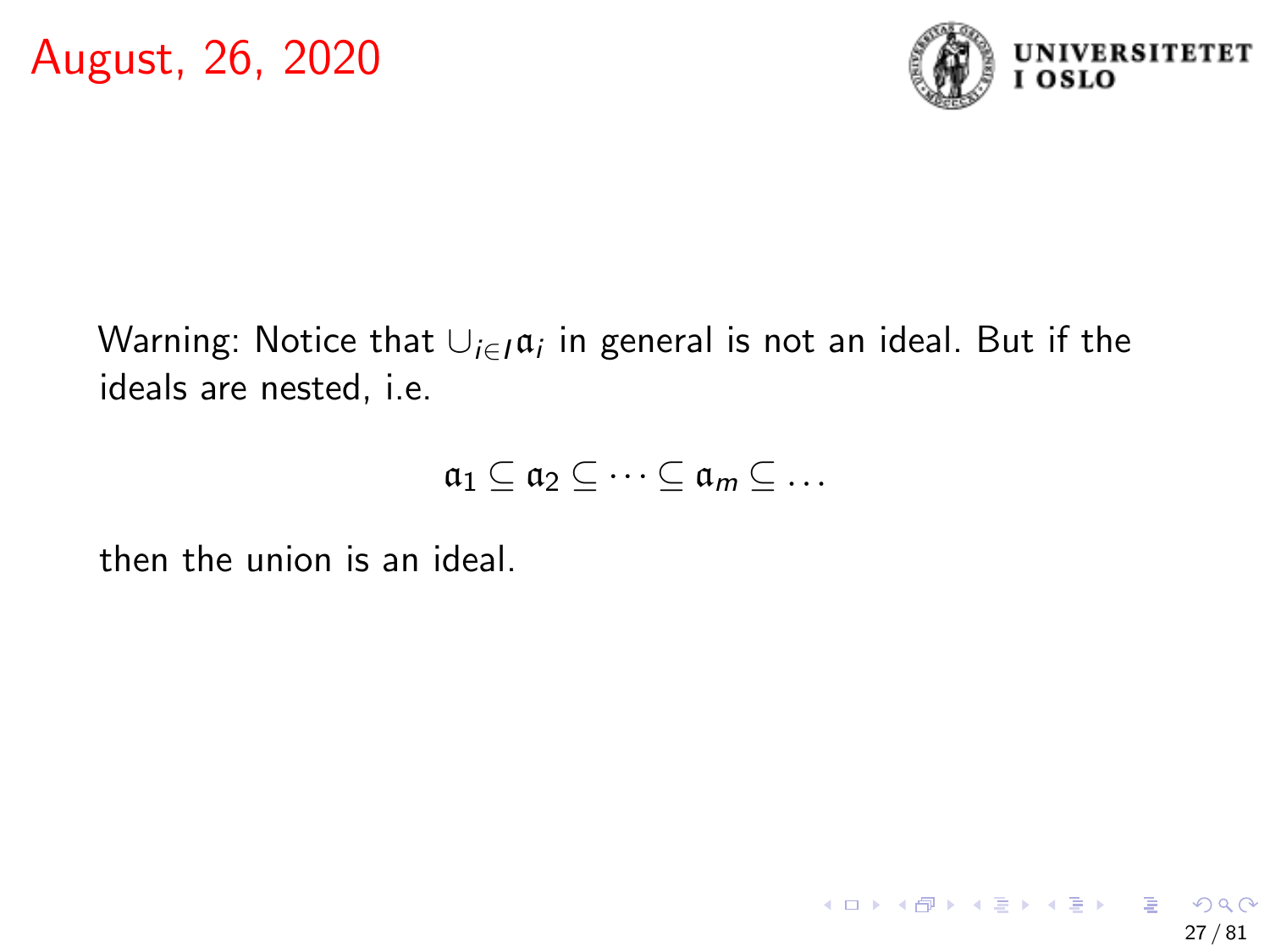

#### Example

i) Let 
$$
p, q \in \mathbb{Z}
$$
 be two primes. Then

$$
(p) \cap (q) = (pq) \quad (p) + (q) = \mathbb{Z}
$$

ii) In  $\mathbb{Z}/(40)$  one has  $Ann(2) = (20)$  and  $Ann(8) = (5)$ .

iii) In the polynomial ring  $\mathbb{C}[x,y]$  it holds that

$$
((xy,y^2):(x,y))=(y)
$$

Clearly (y) is contained in  $((xy, y^2) : (x, y))$ . For the converse inclusion, let  $f \in ((xy, y^2) : (x, y))$  i.e.  $fx = gxy + hy^2$  with  $g,h \in \mathbb{C}[x,y]$  Since x divides fx and gxy, it divides hy<sup>2</sup> as well, *i*,e.  $h = h'x$ , and by cancelling x, we get  $f = gy + h'y \in (y)$ .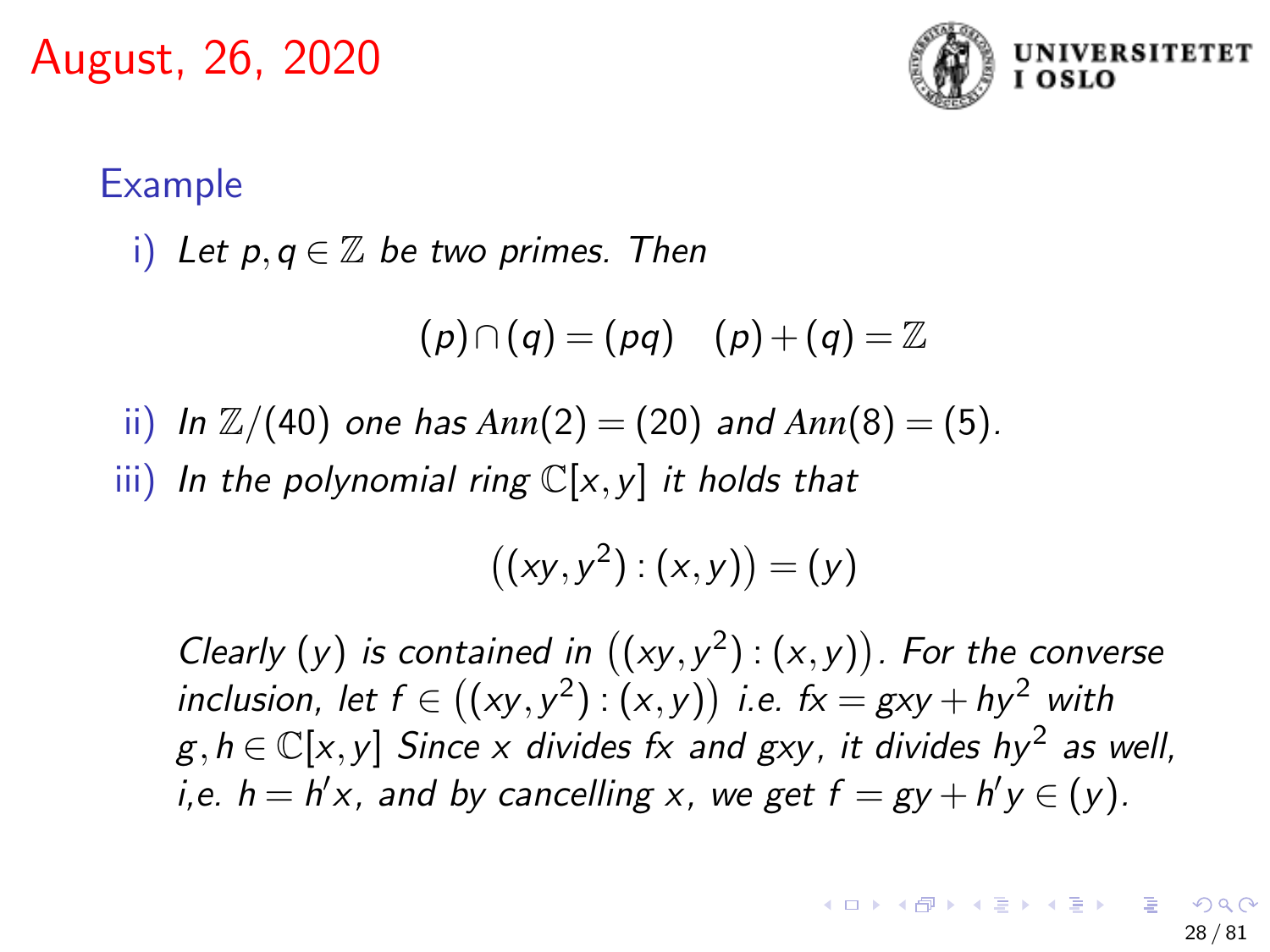

A map of rings  $\phi$  :  $A \rightarrow B$  induces:

- i) Contravariant map  $\phi^{-1}:\mathscr{I}(B) \rightarrow \mathscr{I}(A)$  given by  $\mathfrak{b} \mapsto \phi^{-1}(\mathfrak{b})$ (Contraction).
- ii) Covariant map  $\phi^e: \mathscr{I}(A) \rightarrow \mathscr{I}(B)$  given by  $\phi^e(\mathfrak{a}) = \phi(\mathfrak{a})B$ (Extension).

Lemma

i) 
$$
\phi^{-1}(\mathfrak{a}) \cap \phi^{-1}(\mathfrak{b}) = \phi^{-1}(\mathfrak{a} \cap \mathfrak{b})
$$
  
\nii)  $\phi^{-1}(\mathfrak{a}) + \phi^{-1}(\mathfrak{b}) \subseteq \phi^{-1}(\mathfrak{a} + \mathfrak{b})$   
\niii)  $\phi^{-1}(\mathfrak{a}) \cdot \phi^{-1}(\mathfrak{b}) \subseteq \phi^{-1}(\mathfrak{a} \cdot \mathfrak{b})$ 

#### Lemma

$$
\mathsf{i)}\ \ \phi^e(\mathfrak{a}\cdot\mathfrak{b})=\phi^e(\mathfrak{a})\cdot\phi^e(\mathfrak{b})
$$

ii) 
$$
\phi^e(\mathfrak{a} + \mathfrak{b}) = \phi^e(\mathfrak{a}) + \phi^e(\mathfrak{b})
$$

$$
\mathsf{iii)}\ \phi^e(\mathfrak{a}\cap\mathfrak{b})\subseteq\phi^e(\mathfrak{a})\cap\phi^e(\mathfrak{b})
$$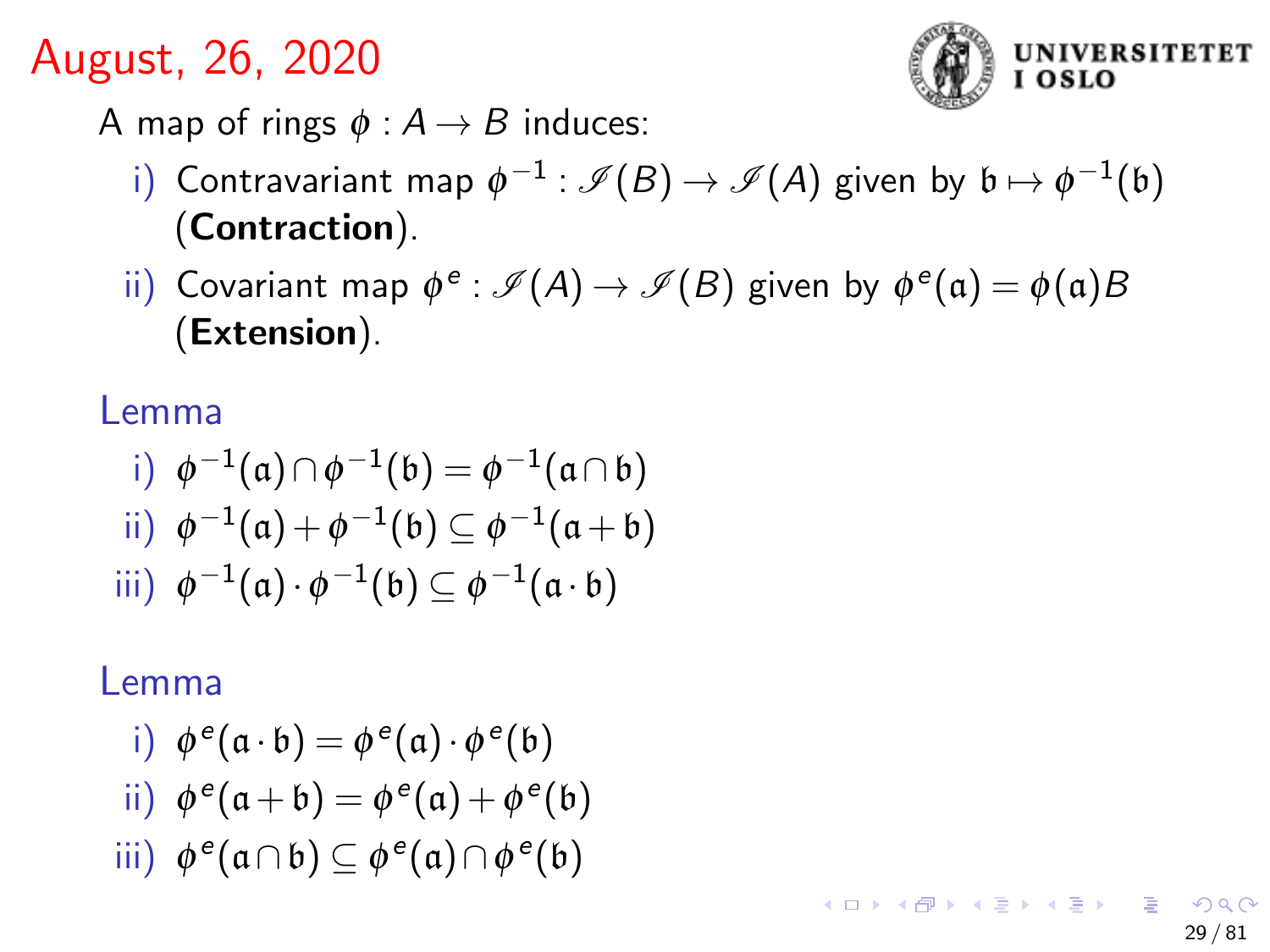

*Proof.* [Pullback i)] Let  $x \in \phi^{-1}(\mathfrak{a}) \cap \phi^{-1}(\mathfrak{b})$ . Then  $\phi(x) \in \mathfrak{a}$  and  $\phi(x) \in \mathfrak{b}$ , and  $\phi(x) \in \mathfrak{a} \cap \mathfrak{b}$ . Thus  $x \in \phi^{-1}(\mathfrak{a} \cap \mathfrak{b})$ . The reversed argument gives the other inclusion.

*Proof.* [Pushout ii)] The inclusion  $\phi^e(\mathfrak{a} + \mathfrak{b}) \subseteq \phi^e(\mathfrak{a}) + \phi^e(\mathfrak{b})$  is obvious. Let

$$
y_1 + y_2 = \sum \phi(x_{1i}) b_i + \sum \phi(x_{2j}) b_j \in \phi(\mathfrak{a})B + \phi(\mathfrak{b})B
$$

with  $x_{1i} \in \mathfrak{a}$  and  $x_{2i} \in \mathfrak{b}$ . It follows that  $x_{1i} + 0, 0 + x_{2i} \in \mathfrak{a} + \mathfrak{b}$  and

$$
y_1 + y_2 = \sum \phi(x_{1i} + 0)b_i + \sum \phi(0 + x_{2i})b_j \in \phi^e(\mathfrak{a} + \mathfrak{b})
$$

30 / 81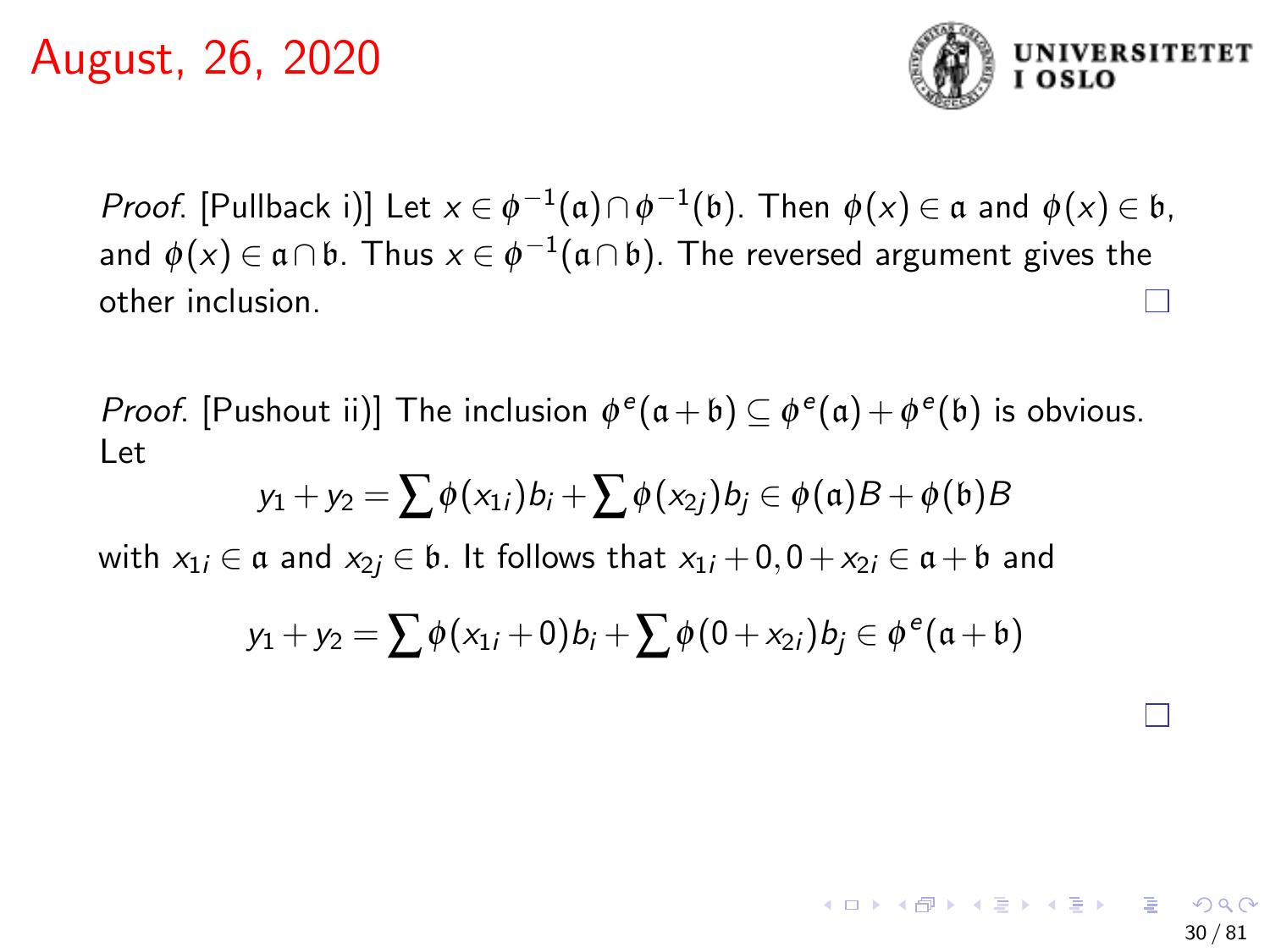

#### Example

A simple example of strict inclusion in the previous lemma ii) is the diagonal map  $\delta : A \rightarrow A \times A$  sending  $a \mapsto (a, a)$ . The two ideals  $\mathfrak{b} = (0) \times A$  and  $\mathfrak{b}' = A \times (0)$  are both pulled back to the zero ideal, but since  $\mathfrak{b} + \mathfrak{b}' = A \times A$ , their sum is pulled back to the entire ring A. Thus  $\phi^{-1}(\mathfrak{b}) + \phi^{-1}(\mathfrak{b}') \neq phi^{-1}(\mathfrak{b} + \mathfrak{b}')$ .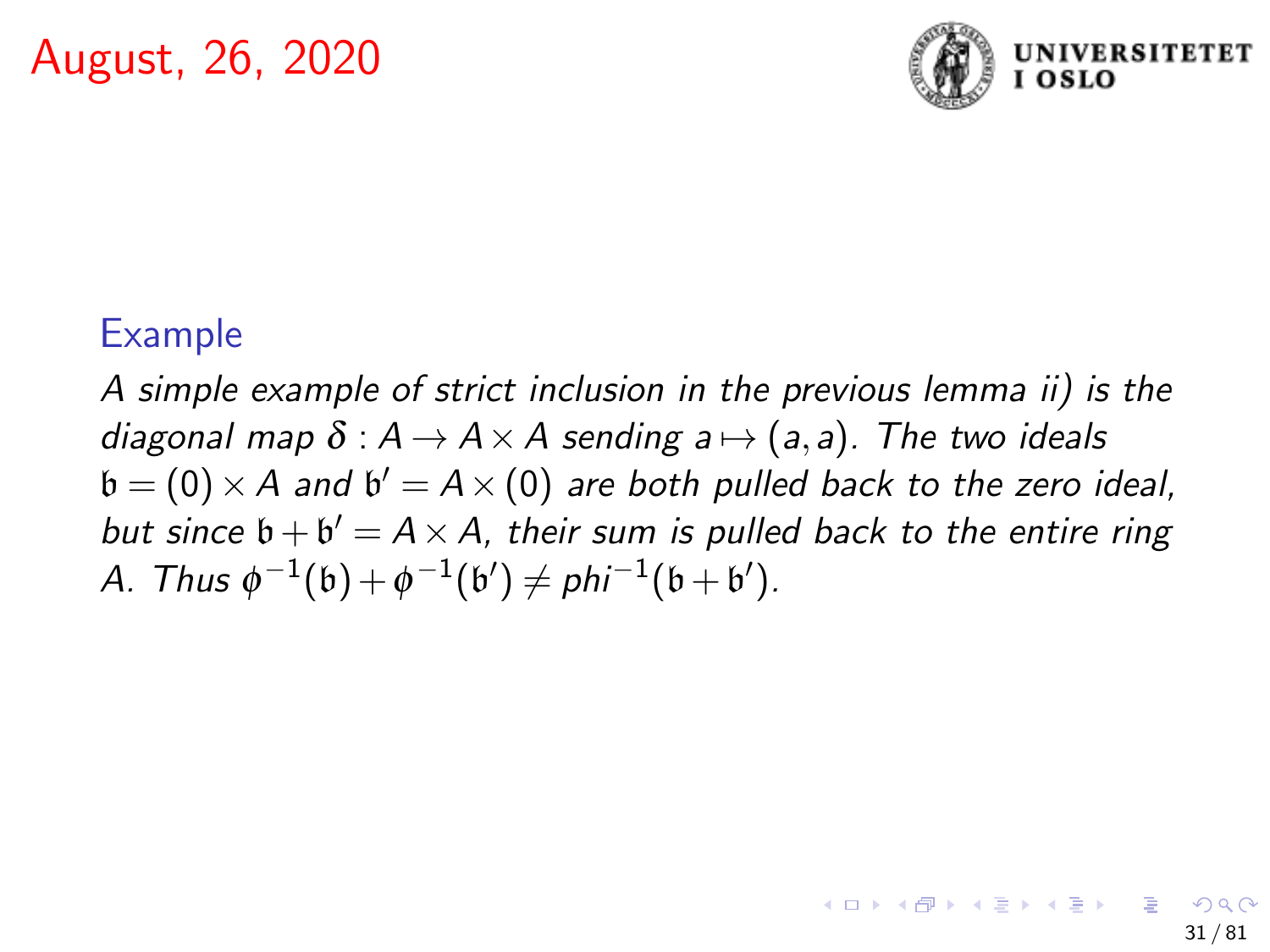

# Lemma Let  $\phi : A \rightarrow B$  be a ring homomorphism. The kernel of  $\phi$ ;  $\ker(\phi) = \{a \in A | \phi(a) = 0\}$

is an ideal of A.

*Proof.* Let  $x \in \text{ker}(\phi)$  and  $a \in A$ . Then

$$
\phi(ax) = \phi(a)\phi(x) = \phi(a)\cdot 0 = 0
$$

#### Lemma

For an ideal  $\alpha$  of A, the residue class group  $A/\alpha$  has a natural structure as a ring.

The projection of an element  $a \in A$  into the quotient will often be denoted a.  $\mathbf{A} \equiv \mathbf{A} + \mathbf{A} + \mathbf{A} + \mathbf{A} + \mathbf{A} + \mathbf{A} + \mathbf{A} + \mathbf{A} + \mathbf{A} + \mathbf{A} + \mathbf{A} + \mathbf{A} + \mathbf{A} + \mathbf{A} + \mathbf{A} + \mathbf{A} + \mathbf{A} + \mathbf{A} + \mathbf{A} + \mathbf{A} + \mathbf{A} + \mathbf{A} + \mathbf{A} + \mathbf{A} + \mathbf{A} + \mathbf{A} + \mathbf{A} + \mathbf{A} + \mathbf{A} + \mathbf{A} + \math$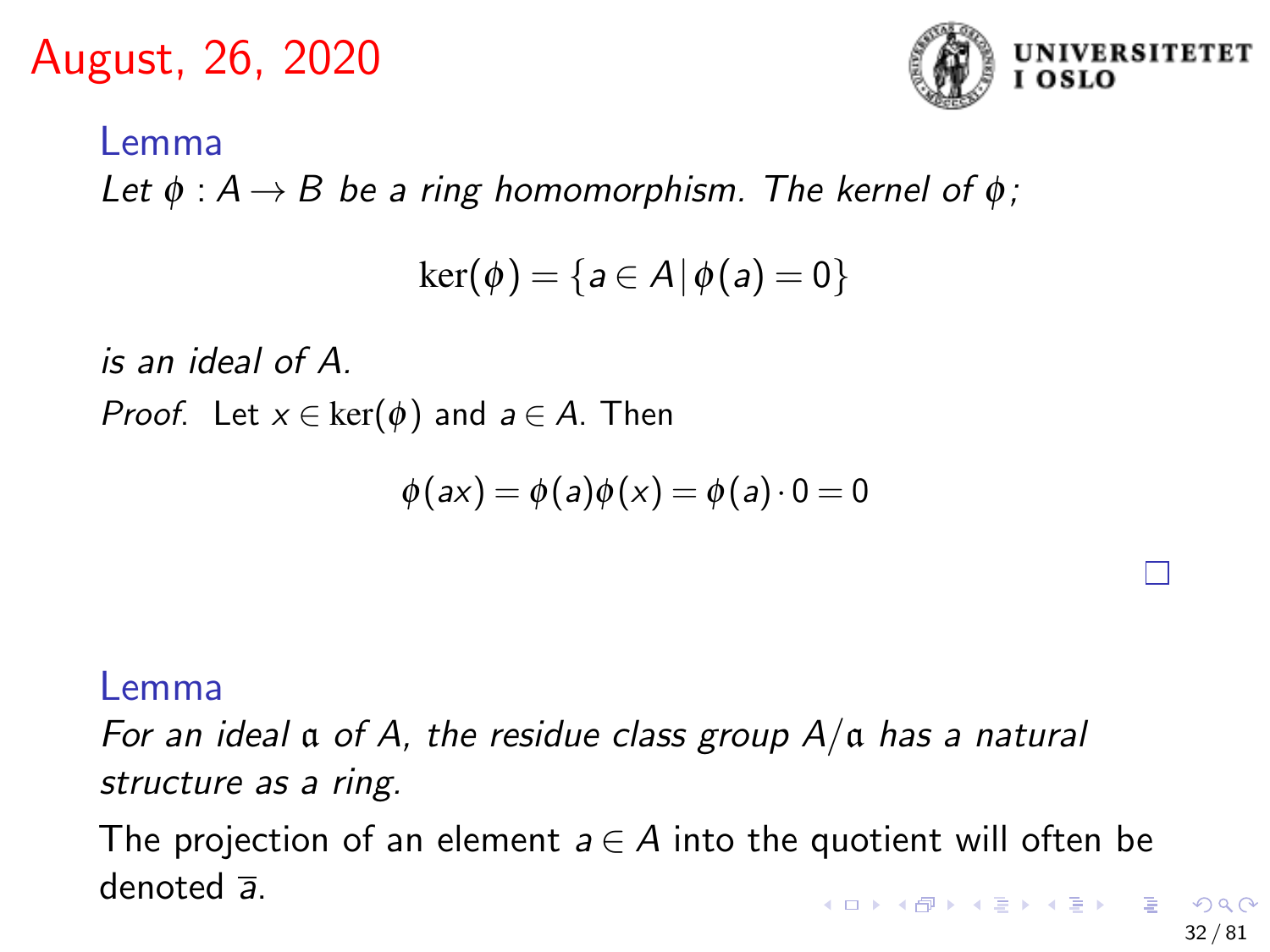

33 / 81

# August, 27, 2020

We continue to study ideals in general, moving on to prime and maximal ideals. Many of the results are rather technical, but later on they will turn out to be very useful to understand the more geometrical properties of the so-called prime spectrum of a ring.

2.2-2.3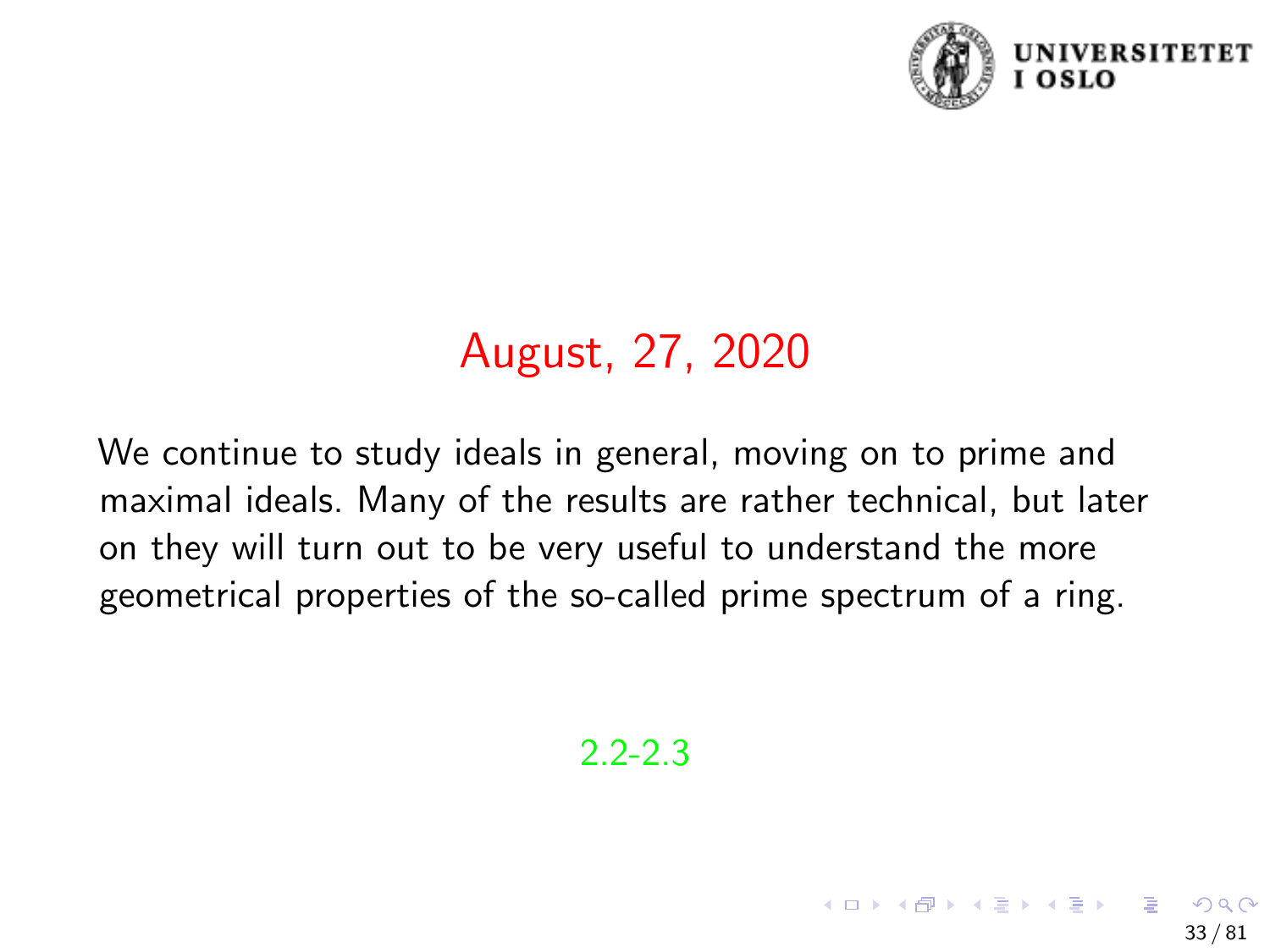

34 / 81

 $\left\{ \begin{array}{ccc} 1 & 0 & 0 \\ 0 & 1 & 0 \end{array} \right.$ 

## Theorem (The Factorization Theorem)

Given an ideal  $\alpha$  in the ring A. A map of rings  $\phi : A \rightarrow B$  vanishes on a if and only if it factors through the quotient map  $\pi : A \to A/a$ . The factorization is unique.

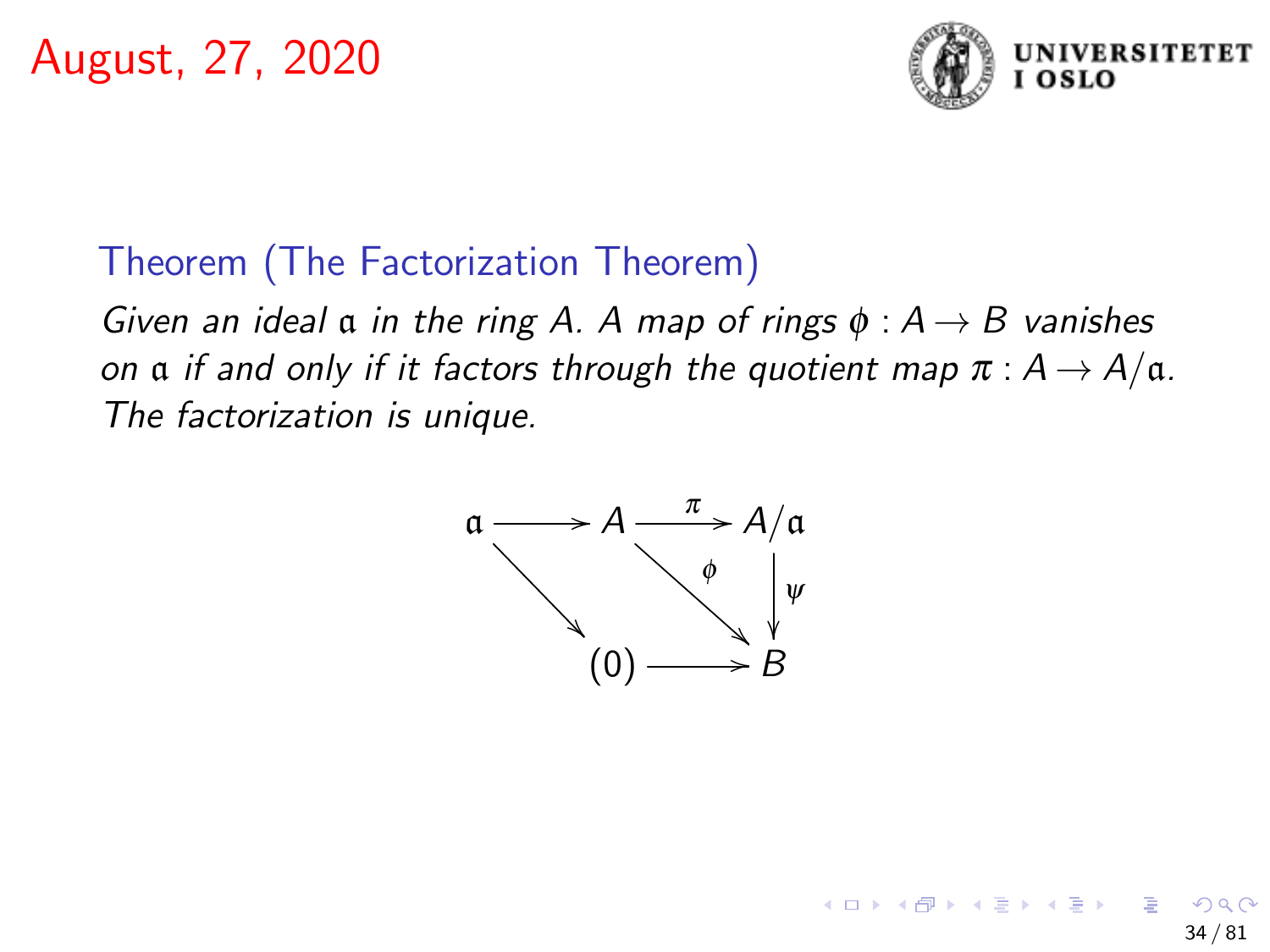

#### Proposition (Ideals in quotients)

Let a be an ideal in the ring A and  $\pi$  :  $A \rightarrow A/a$  the quotient map. The following three statements hold true:

- i) For every ideal  $\mathfrak b$  in A containing  $\mathfrak a$ , the quotient  $\mathfrak b/\mathfrak a$  is an ideal in  $A/\mathfrak{a}$ . Every ideal in  $\mathfrak{c} \subset A/\mathfrak{a}$  is of this form for a unique ideal b, indeed one has  $\mathfrak{c} = \pi^{-1}(\mathfrak{c})/\mathfrak{a}$ , i.e.  $\mathfrak{b} = \pi^{-1}(\mathfrak{c})$ .
- ii) For every ideal  $\mathfrak b$  in  $A$  it holds true that  $\pi^{-1}(\pi(\mathfrak b))=\mathfrak b+\mathfrak a;$
- iii) An ideal is mapped to the zero ideal in  $A/\alpha$  if and only if it is contained in a.

Alternative formulation:

.

$$
\{\mathfrak{b}\in\mathscr{I}(A)\,|\,\mathfrak{a}\subseteq\mathfrak{b}\}\overset{1-1}{\longleftrightarrow}\mathscr{I}(A/\mathfrak{a})
$$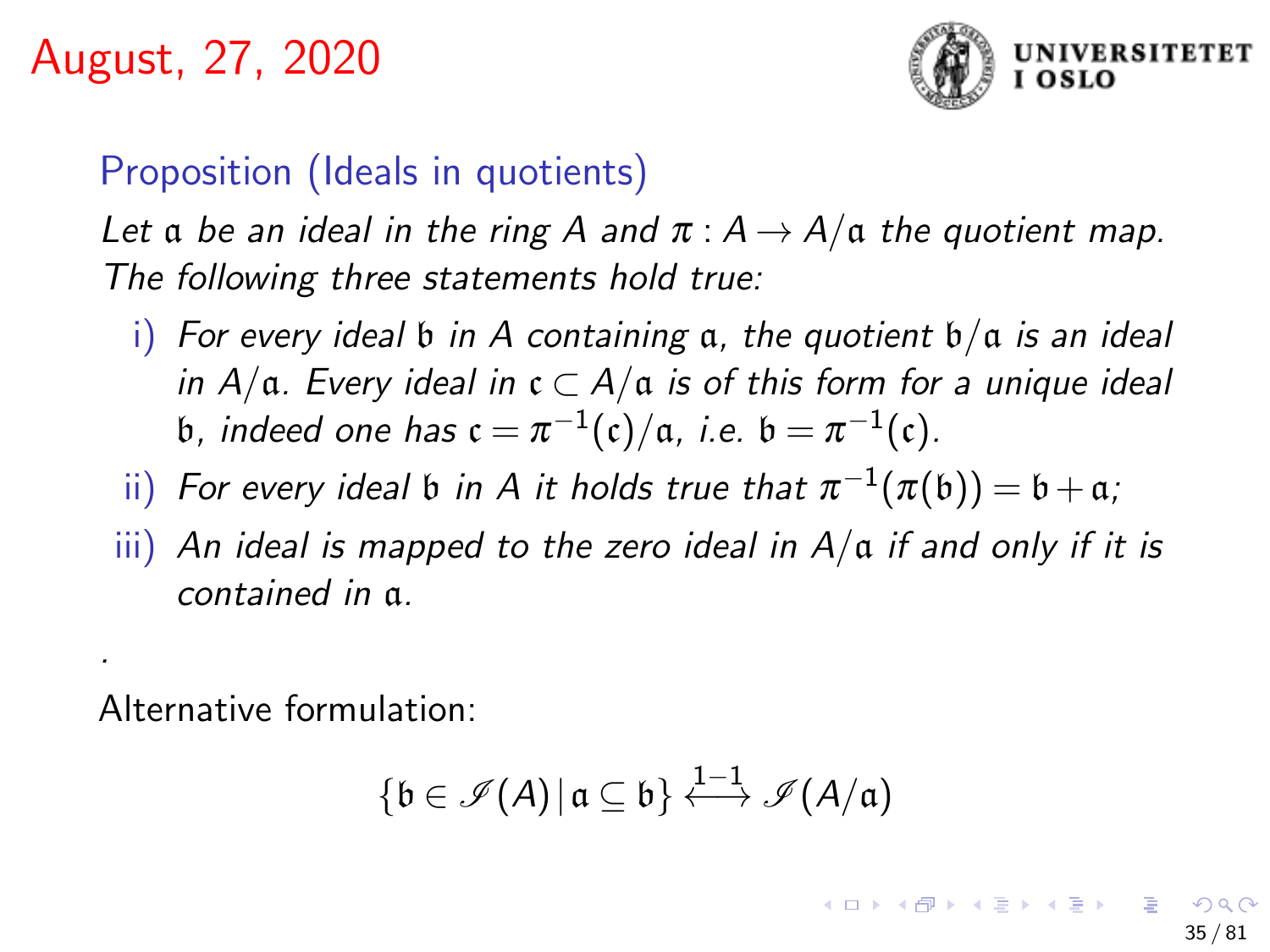

#### Theorem (The Isomorphism Theorem)

Let a and b be ideals in A. Then the following two isomorphism relations hold, where in the second it is assumed that  $a \subseteq b$ :

i)  $b/b \cap a \simeq (a+b)/a;$ li)  $(A/a)/(b/a) \simeq A/b$ .

Proof. i) The composition map

$$
\mathfrak{b}\to\mathfrak{a}+\mathfrak{b}\to(\mathfrak{a}+\mathfrak{b})/\mathfrak{a}
$$

is surjective since  $a+b \equiv b \pmod{a}$ . The kernel is  $b \cap a$ . ii) When  $a \subseteq b$  the map  $A/a \rightarrow A/b$  is surjective, and the kernel is  $b/a$ .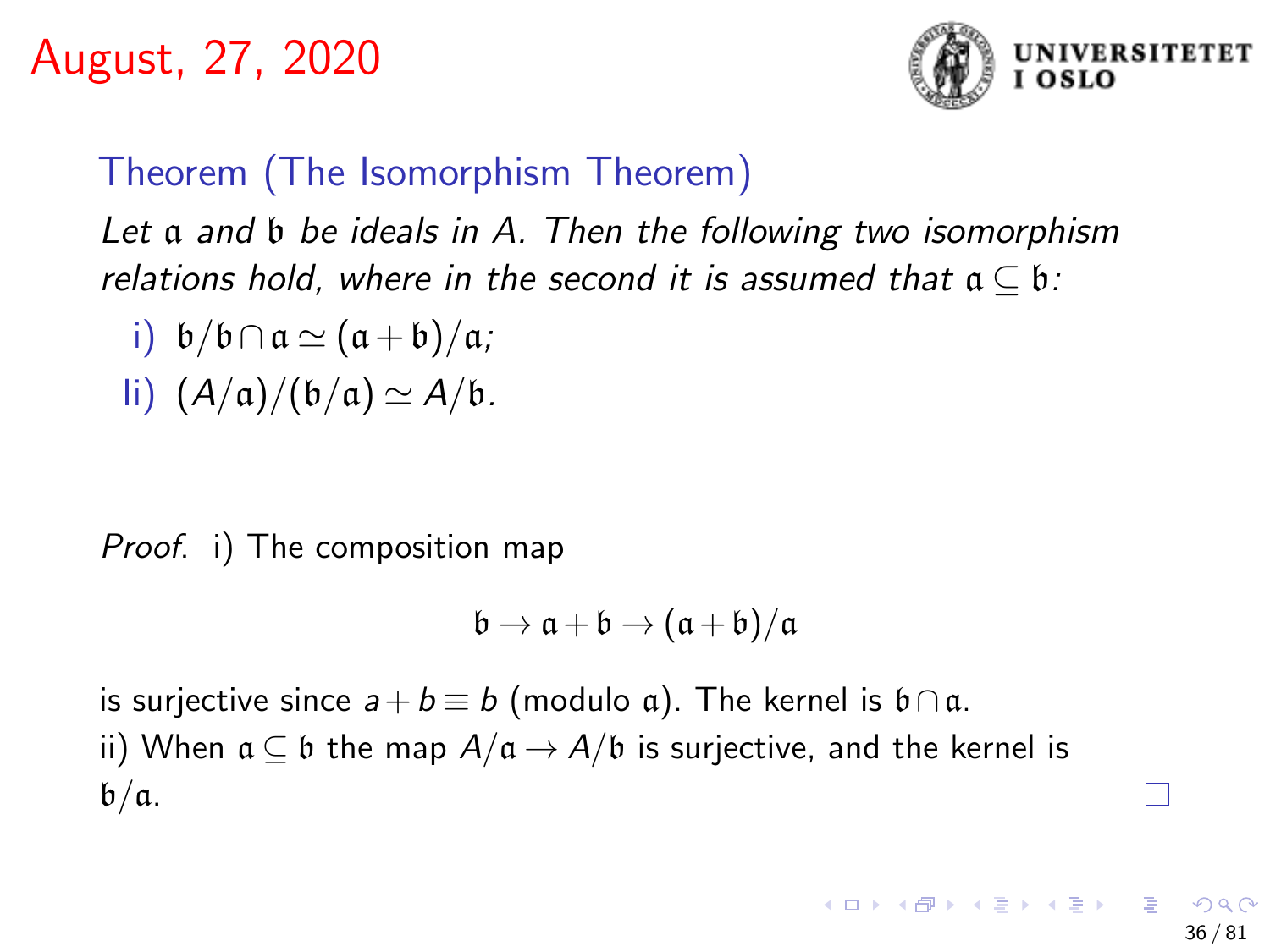

# Example (Strict inclusion in Pullback iii), version 1) Let

$$
\phi: k[z] \to k[x, y, z]/(z-xy) = B
$$

be the inclusion and let  $\mathfrak{c} \subseteq B$  be an ideal. Then  $\phi^{-1}(\mathfrak{c}) = \mathfrak{c} \cap k[z].$ Let

$$
\mathfrak{a} = (x)B \quad and \quad \mathfrak{b} = (y)B
$$

Since  $z = xy$  it holds that  $z \in (x)B = \mathfrak{a}$  and  $z \in (y)B = \mathfrak{b}$  and  $a \cap (z) = a \cap k[z] = b \cap k[z] = (z)$  and therefore  $(a \cap k[z]) \cdot (b \cap k[z]) = (z^2)$ . On the other hand  $ab = (xy)B = (z)B$ , so  $(\mathfrak{a}\mathfrak{b}) \cap k[z] = (z).$  Hence  $\phi^{-1}(\mathfrak{a}) \cdot \phi^{-1}(\mathfrak{b}) \subsetneq \phi^{-1}(\mathfrak{a}\mathfrak{b}).$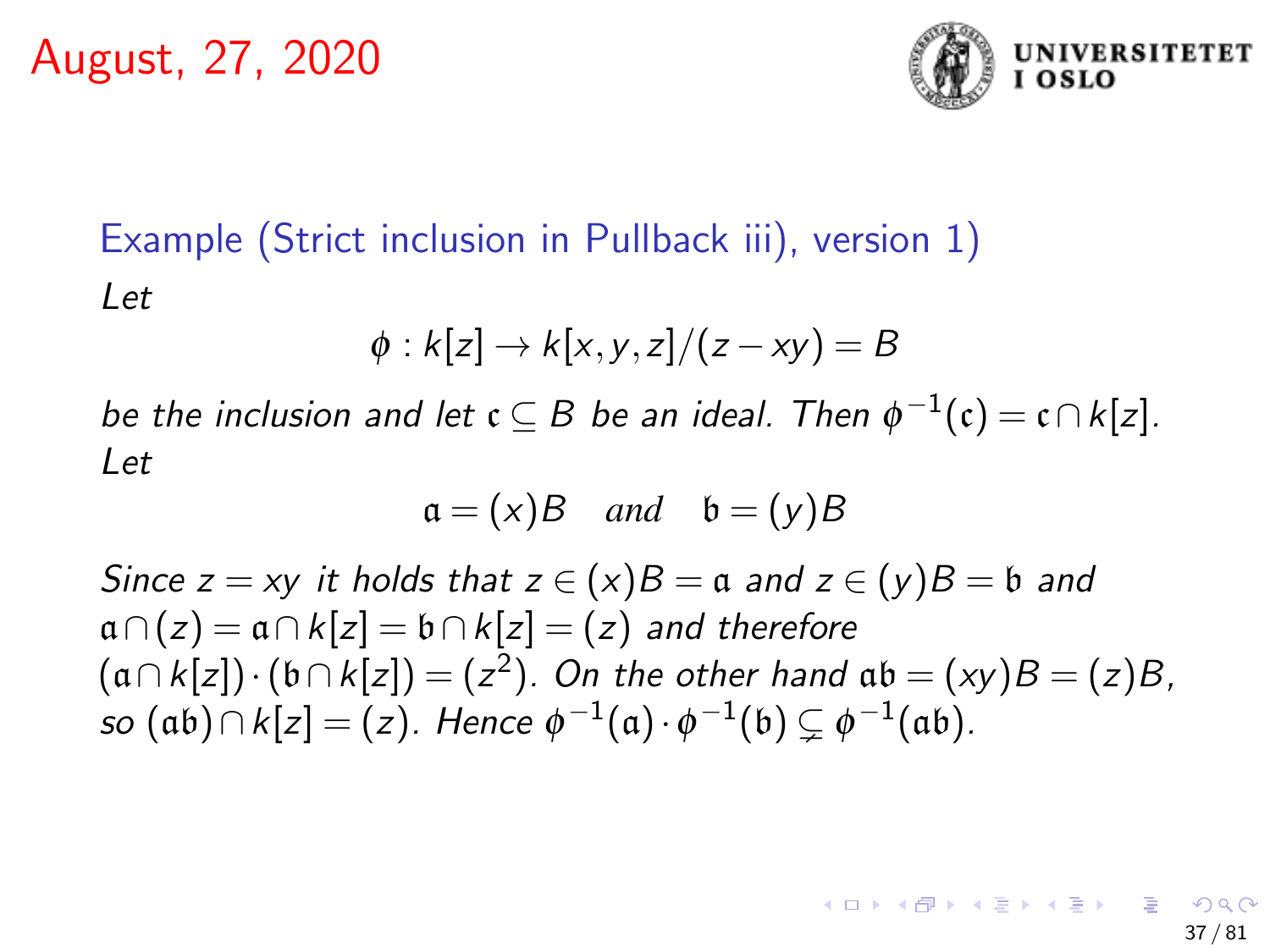

# Example (Strict inclusion in Pullback iii), version 2) Let

$$
\phi: k[z] \to k[x,y]
$$

be the inclusion  $z \mapsto xy$  and let  $c \subseteq k[x,y]$  be an ideal. Then  $\phi^{-1}(\mathfrak{c}) = \mathfrak{c} \cap k[z = xy]$ . Let

$$
\mathfrak{a} = (x)k[x, y] \quad and \quad \mathfrak{b} = (y)k[x, y]
$$

Since  $z \mapsto xy$  it holds that  $\phi(z) \in (x)k[x,y] = \mathfrak{a}$  and  $\phi(z) \in (y)k[x, y] = \mathfrak{b}$  and  $\mathfrak{a} \cap (z) = \mathfrak{a} \cap k[z] = \mathfrak{b} \cap k[z] = (z)$  and therefore  $(a \cap k[z]) \cdot (b \cap k[z]) = (z^2)$ . On the other hand  $ab = (xy)k[x, y] = (z)k[x, y]$ , so  $(ab) \cap k[z] = (z)$ . Hence  $\phi^{-1}(\mathfrak{a}) \cdot \phi^{-1}(\mathfrak{b}) \subsetneq \phi^{-1}(\mathfrak{a}\mathfrak{b}).$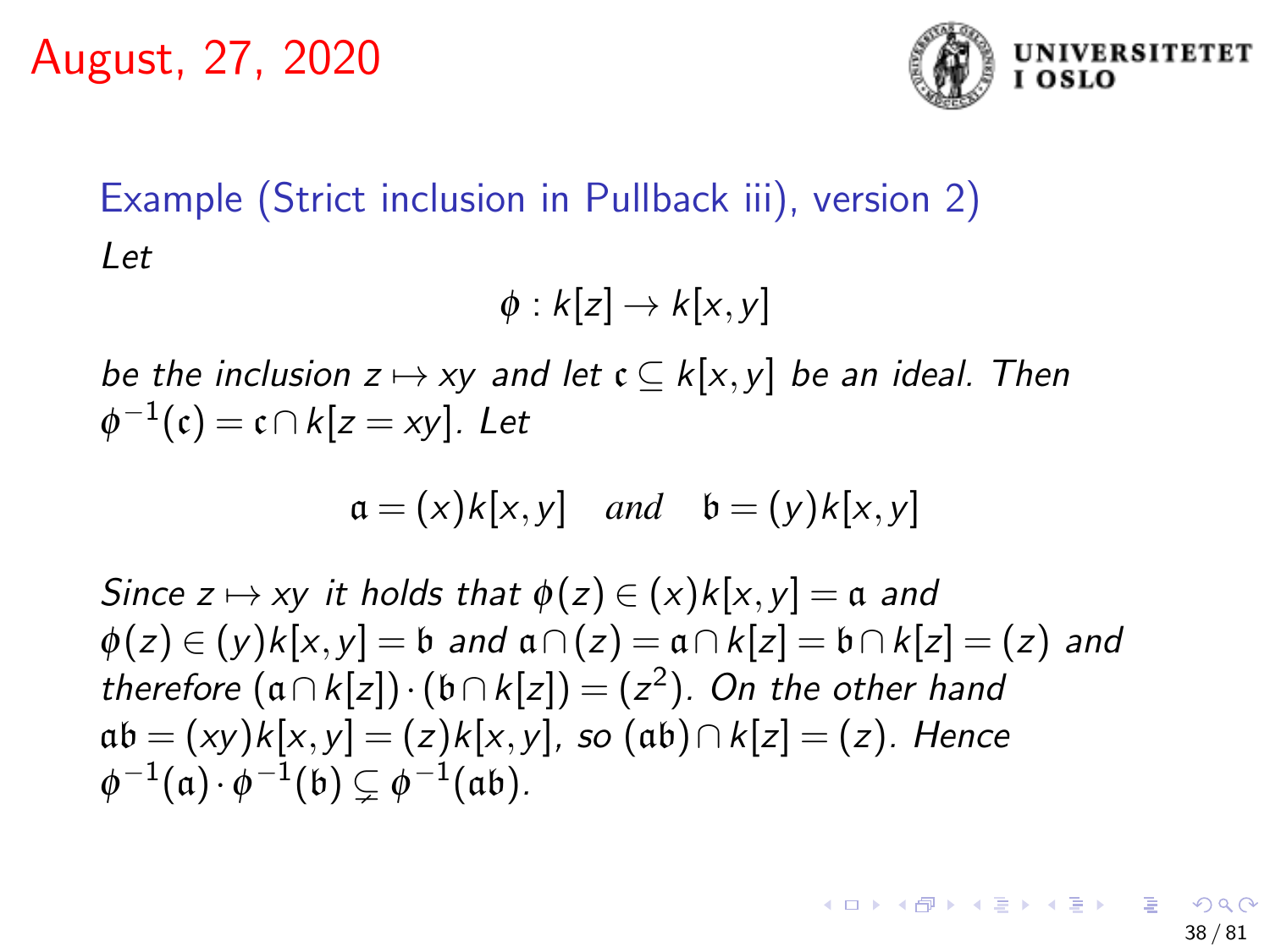

# Definition (Prime ideal)

## A **prime ideal**  $p \subset A$  is a proper ideal such that if ab  $\in$  p, then either  $a \in \mathfrak{p}$  or  $b \in \mathfrak{p}$ .

If a prime number p divides a composite number  $ab \in \mathbb{Z}$ , then p divides a or p divides b.

### Definition (Maximal ideal)

A maximal ideal m is an ideal which is maximal amongst proper ideals of A, that is if  $m \subseteq a \neq A$  for an ideal a, then  $m = a$ .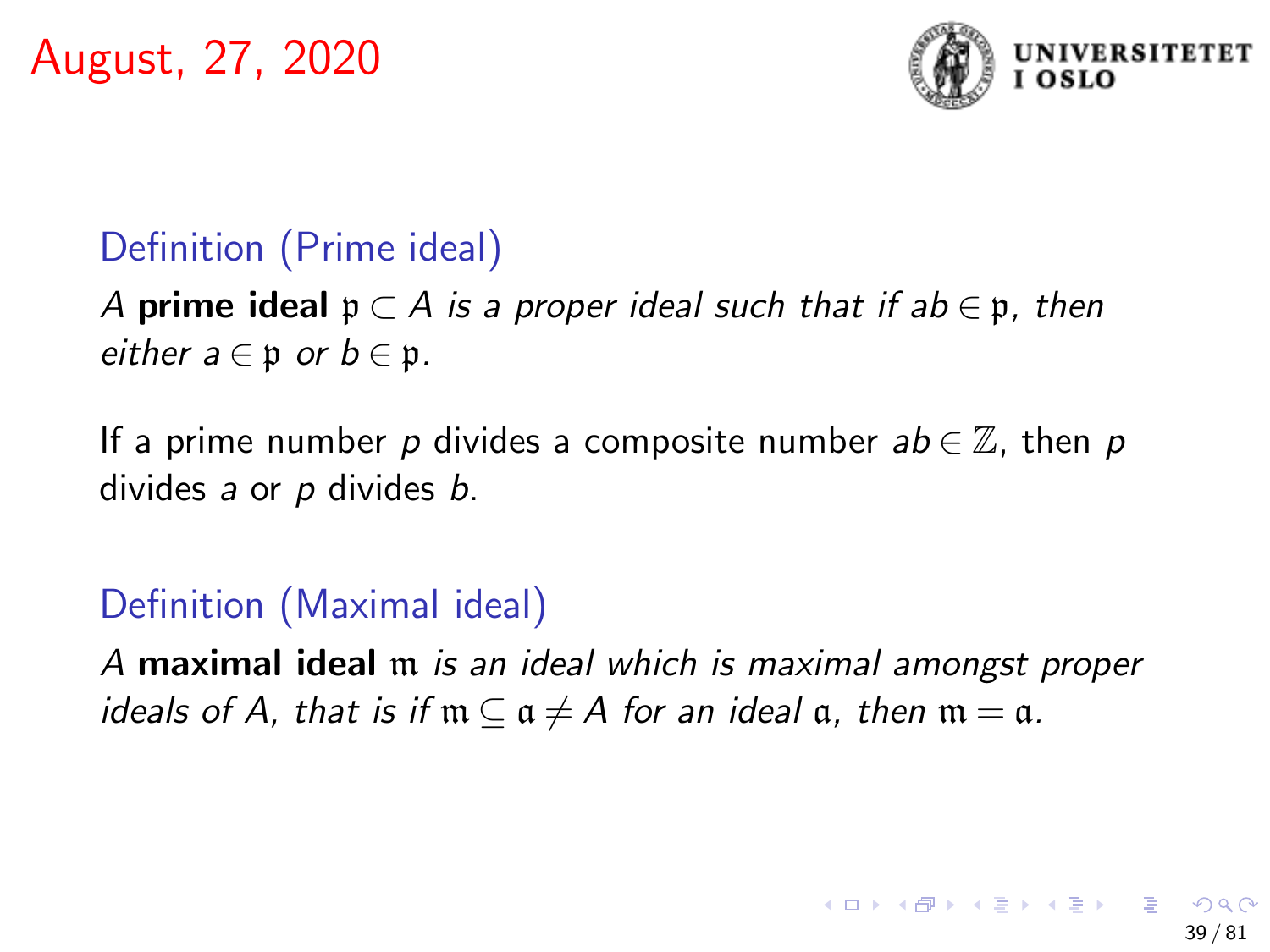

#### **Proposition**

An ideal  $\alpha$  in A is a prime ideal if and only if the quotient  $A/\alpha$  is an integral domain. The ideal  $\alpha$  is maximal if and only if  $A/\alpha$  is a field.

*Proof.* The quotient  $A/\mathfrak{a}$  is a domain iff  $\overline{ab} = 0$  implies  $\overline{a} = 0$  or  $\overline{b} = 0$ , i.e.  $ab \in \mathfrak{a}$  iff  $a \in \mathfrak{a}$  or  $b \in \mathfrak{a}$ . The second statement follows from the ideal structure of a quotient ring.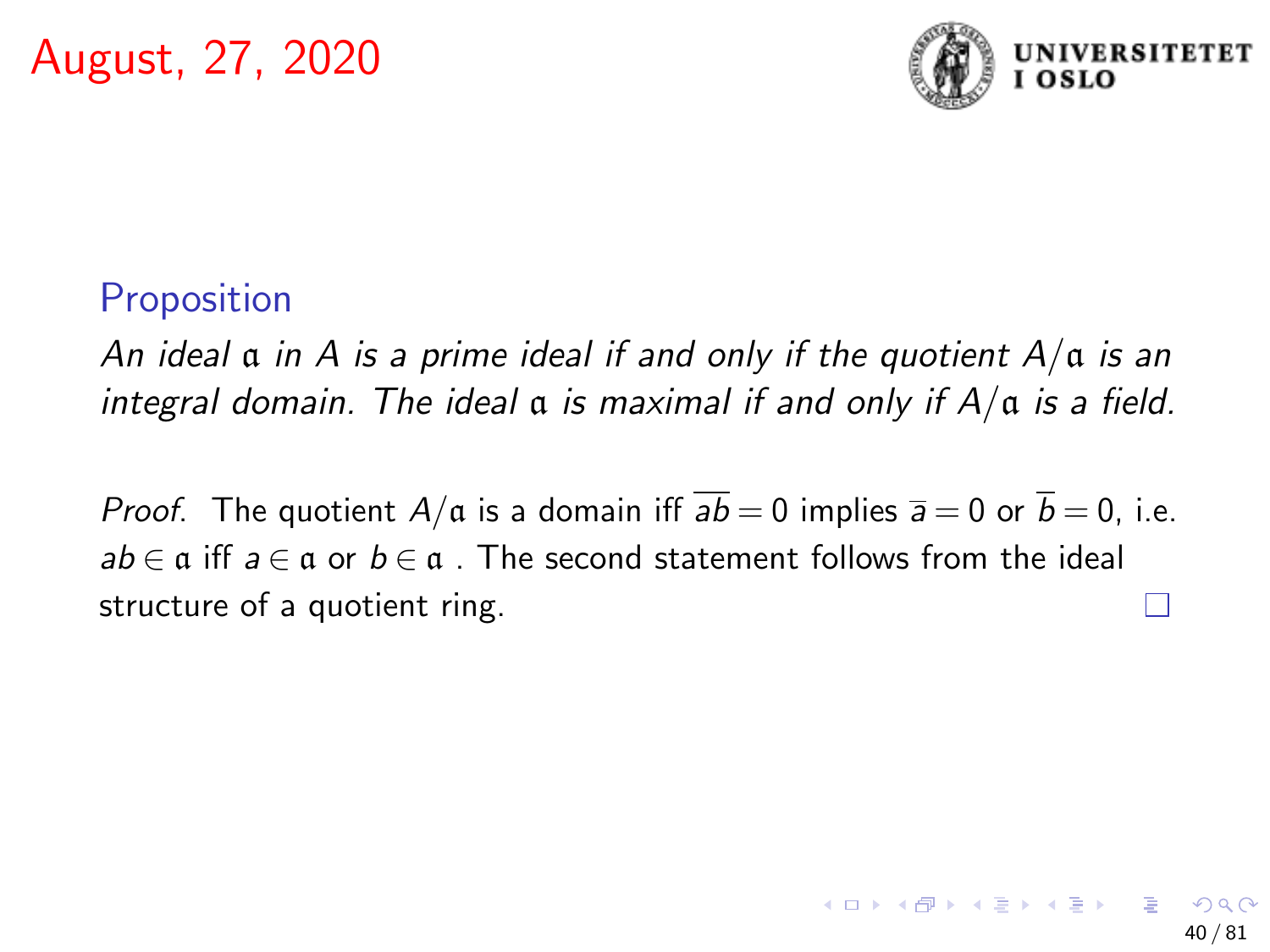

# Example

- i) The kernel of the evaluation map  $k[x_1,...,x_n] \rightarrow k$  is a maximal ideal.
- ii) In the ring  $k[x, y]$  the ideal  $(x)$  is prime, but not maximal. In fact,  $k[x,y]/(x) \simeq k[y]$  which is a domain, but not a field.
- iii) If k is algebraically closed (e.g.  $k = \mathbb{C}$ ), the maximal ideals in the ring k[x, y] are given by  $m = (x - a, y - b)$ , where  $a, b \in k$ .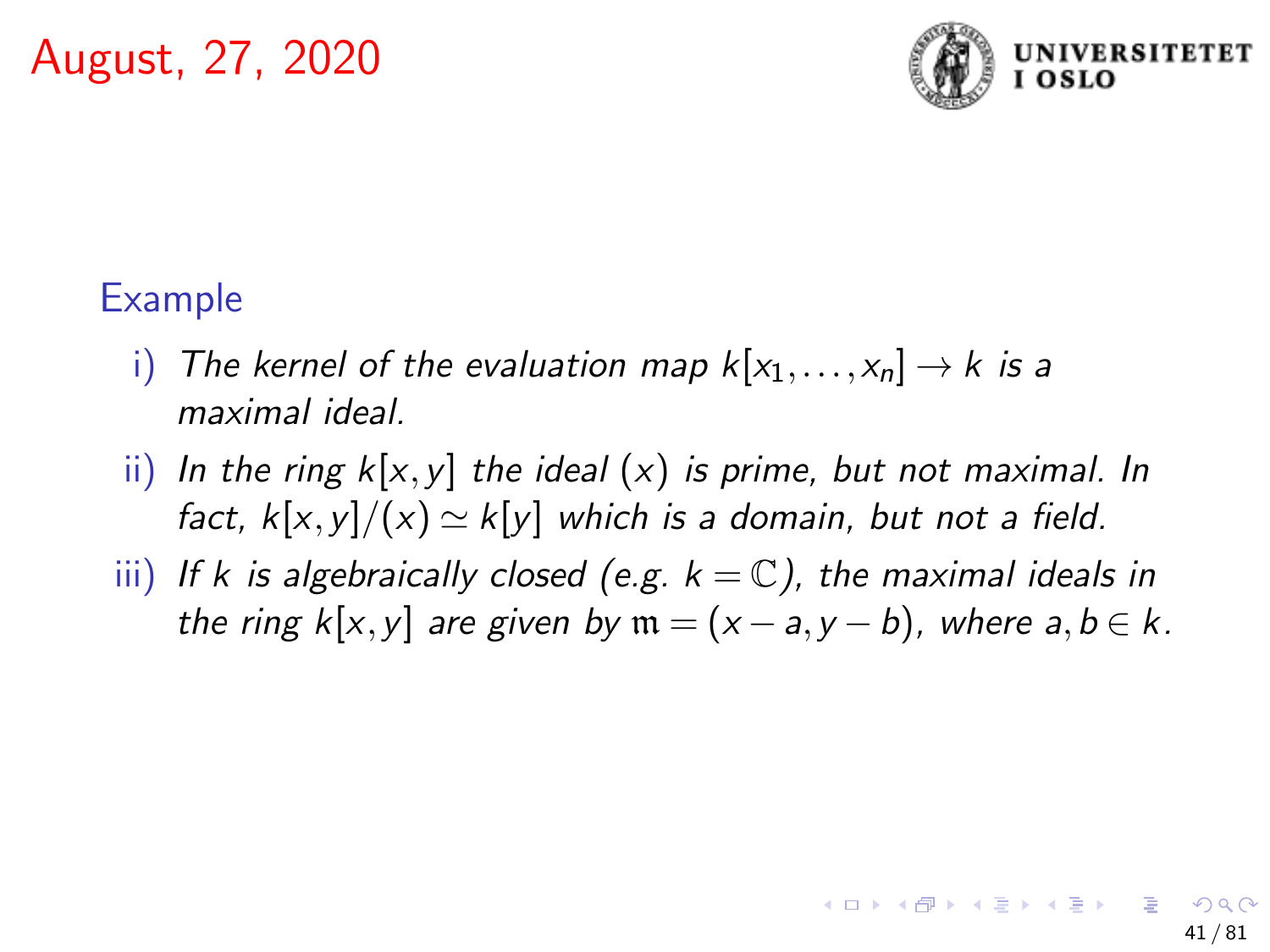

### Proposition

A maximal ideal m is prime.

Proof. Using the fact that a field is a domain and the ideal structure of quotient rings, the result follows immediately.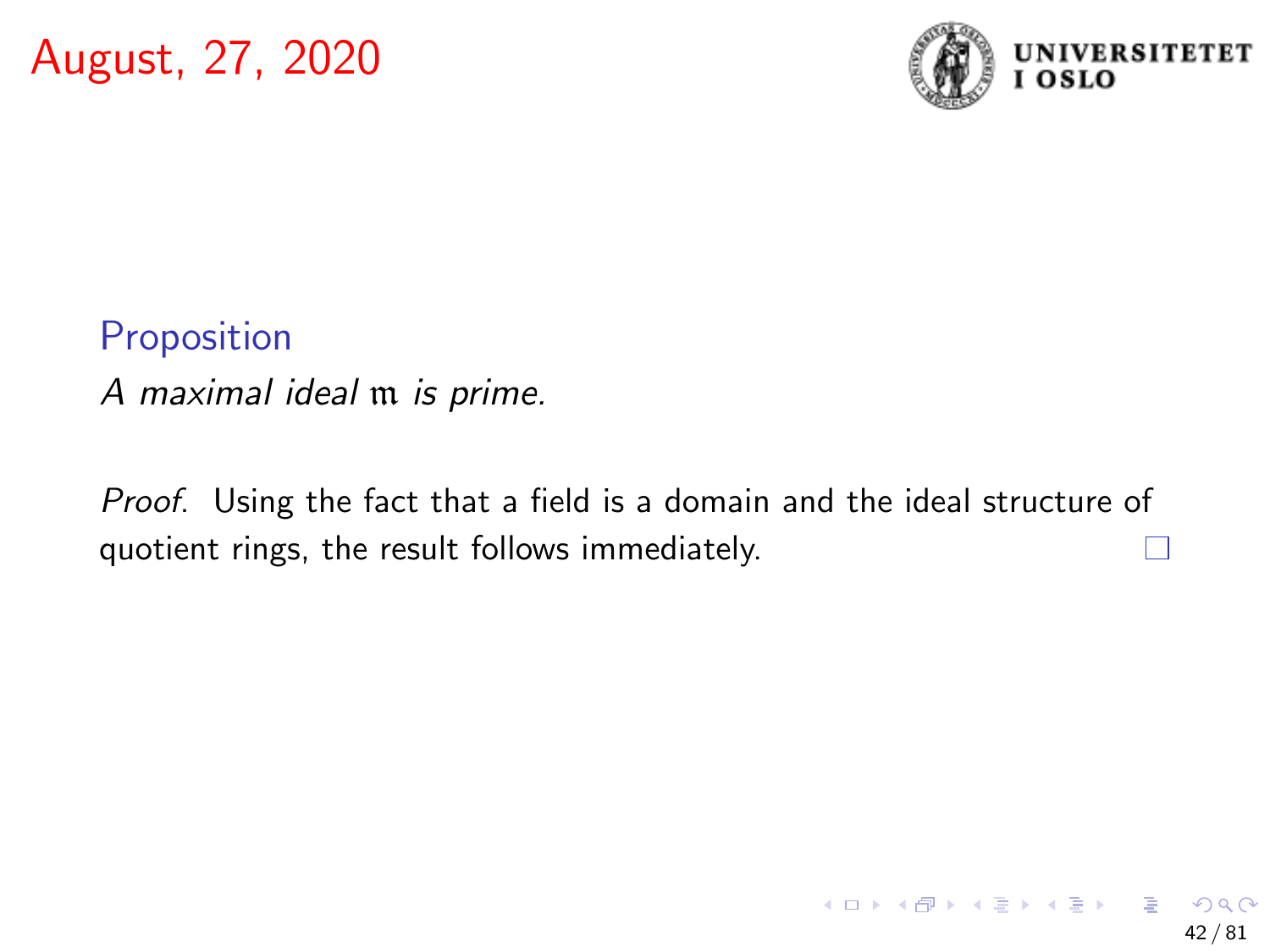

### Proposition (Prime inclusion property)

Let a and b be two ideals in A such that ab is contained in the prime ideal p. Then either a or b is contained in p.

*Proof.* Assume for contradiction that  $a, b \not\subset p$ . Pick  $a \in a$  and  $b \in b$ outside p. By assumption  $ab \in \mathfrak{p}$ . By the prime ideal property either a or b is in p. Contradiction.

If a prime number p divides a composite number  $ab \in \mathbb{Z}$ , then p divides a or p divides b.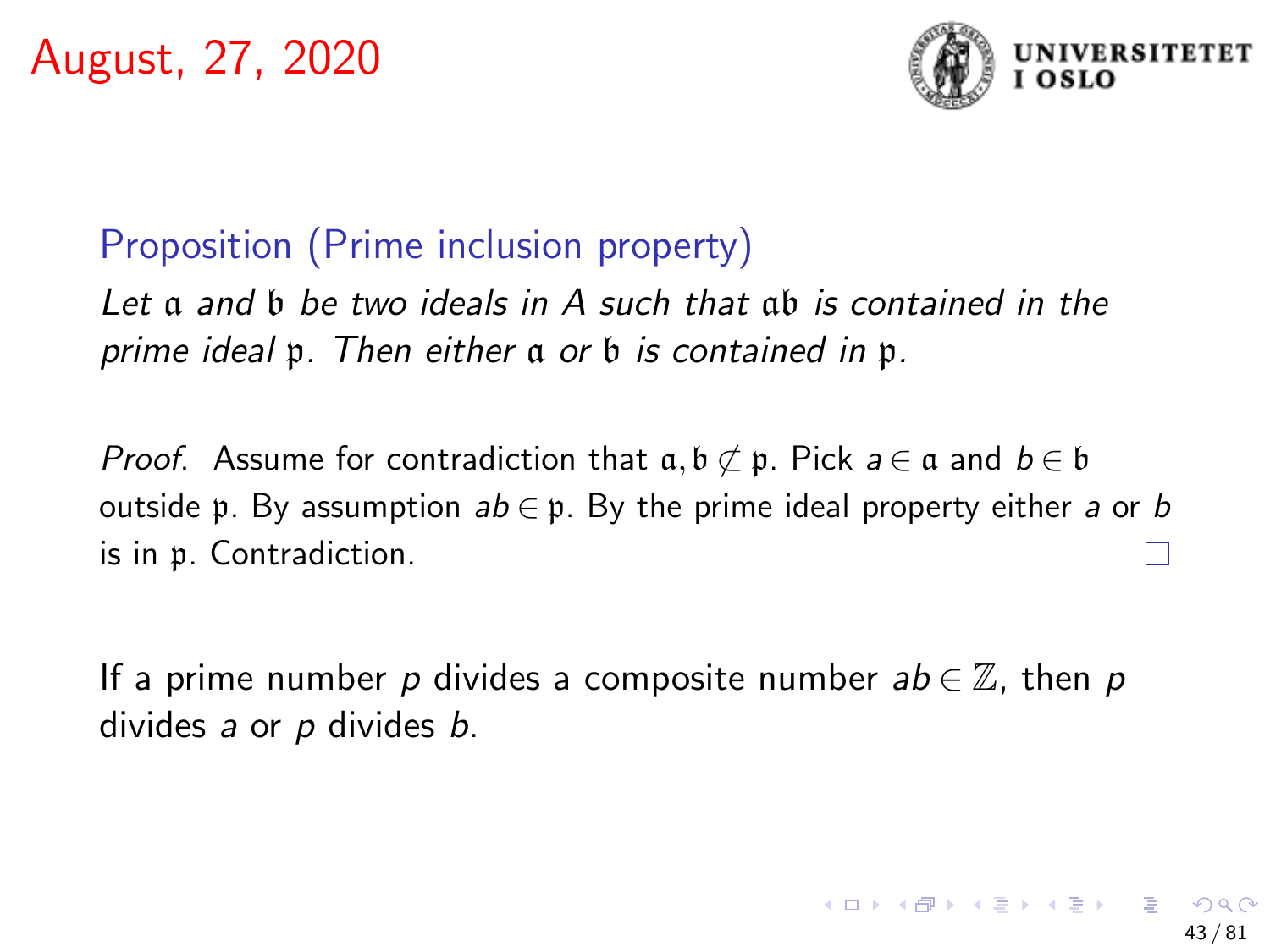

44 / 81

#### Lemma

Let  $\phi : A \rightarrow B$  be a ring homomorphism and  $\mathfrak{q} \subset B$  a prime ideal. Then  $\phi^{-1}(\mathfrak{q})$  is a prime ideal of A.

*Proof.* Let  $ab \in \phi^{-1}(\mathfrak{q})$ . Then  $\phi(ab) = \phi(a)\phi(b) \in \mathfrak{q}$ , and it follows that  $\phi(\mathsf{a})\in\mathfrak{q}$  or  $\phi(\mathsf{b})\in\mathfrak{q}$ , i.e.  $\mathsf{a}\in\phi^{-1}(\mathfrak{q})$  or  $\mathsf{b}\in\phi^{-1}(\mathfrak{q})$ ,

# Proposition (Prime ideals in quotients)

Let A be a ring and  $\alpha$  an ideal. The prime ideals in the quotient  $A/\alpha$ are precisely those of the form  $p/a$  with p a prime ideal in A containing  $a$ , and the maximal ideals are those shaped like  $m/a$  with m a maximal ideal in A likewise containing a.

Proof. Follows from the Ideals in quotient Proposition.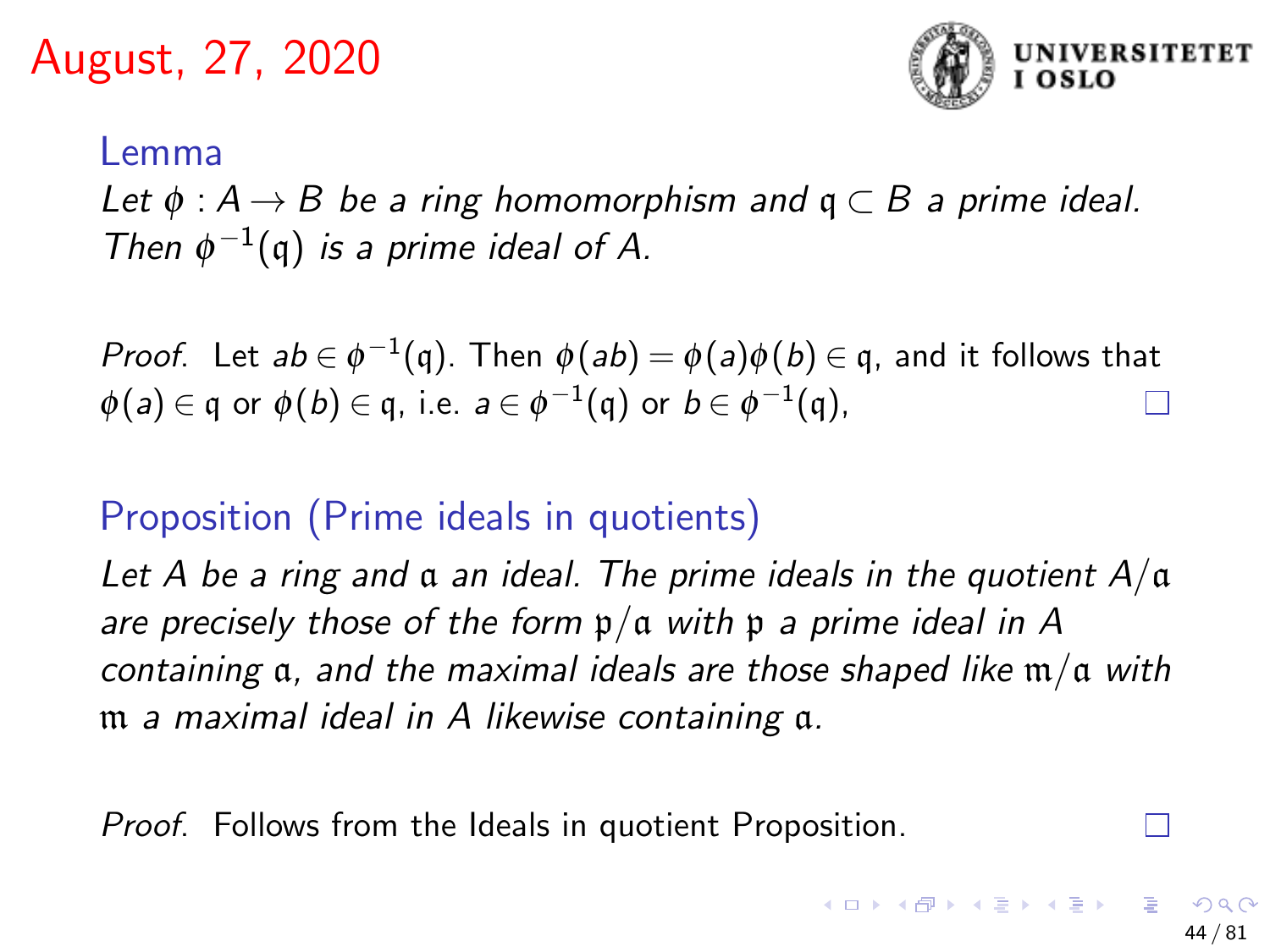

# Lemma (Prime avoidance lemma)

Let  $\mathfrak{p}_1,\ldots,\mathfrak{p}_r$  be prime ideals in the ring A. If a is an ideal contained in the union  $\bigcup \mathfrak{p}_j$ , then  $\mathfrak a$  is contained in at least one of the  $\mathfrak{p}_j$ ' s. j

The reason for the name of the lemma is the opposite formulation; If  $\mathfrak{a}\not\subset\mathfrak{p}_i$  for all  $i$ , then there is an  $x\in\mathfrak{a}$  such that  $x\not\in\mathfrak{p}_i$  for all  $i.$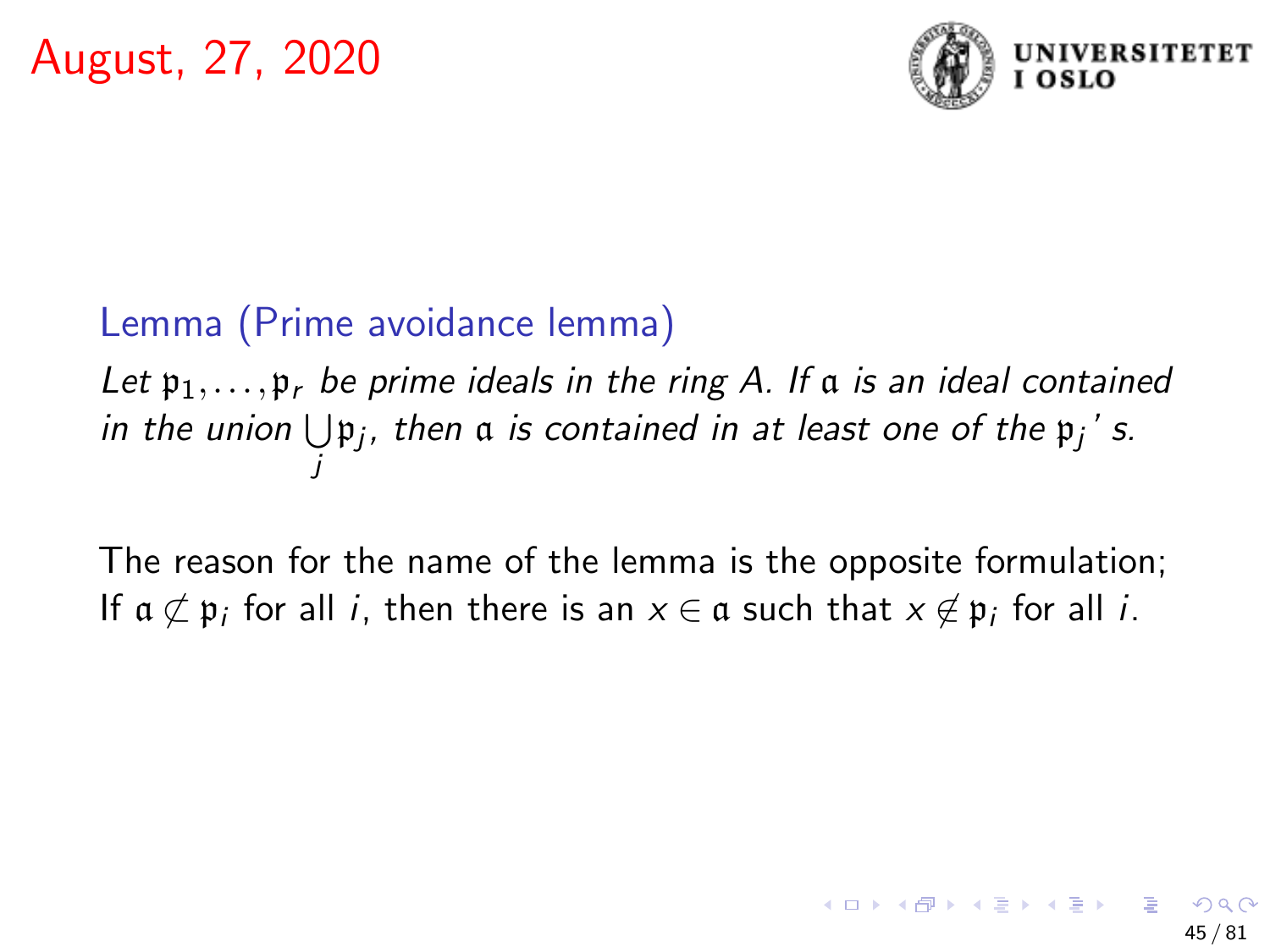

#### Proof.

- 1) We can assume that the family of prime ideals is irredundant; none of the prime ideals are contained in the union of the others.
- 2) For each  $j$  pick  $y_j \in \mathfrak{p}_j$ , but  $y_j \not\in \mathfrak{p}_i$ ,  $i \neq j$ .
- 3) Suppose for a contradiction that a is not contained in any of the prime ideals. Let  $x_j \in \mathfrak{a} \setminus \mathfrak{p}_j$ .
- 4) The element  $z_j = x_j \prod_j y_i \in \mathfrak{a} \cap \mathfrak{p}_i$  for  $i \neq j$ , but not in  $\mathfrak{p}_j$ . i≠j
- 5) Then  $z = z_1 + \cdots + z_r \in \mathfrak{a}$ , but  $z \not\in \mathfrak{p}_i$  for any *i*, contradicting the fact that a is contained in the union of the primes.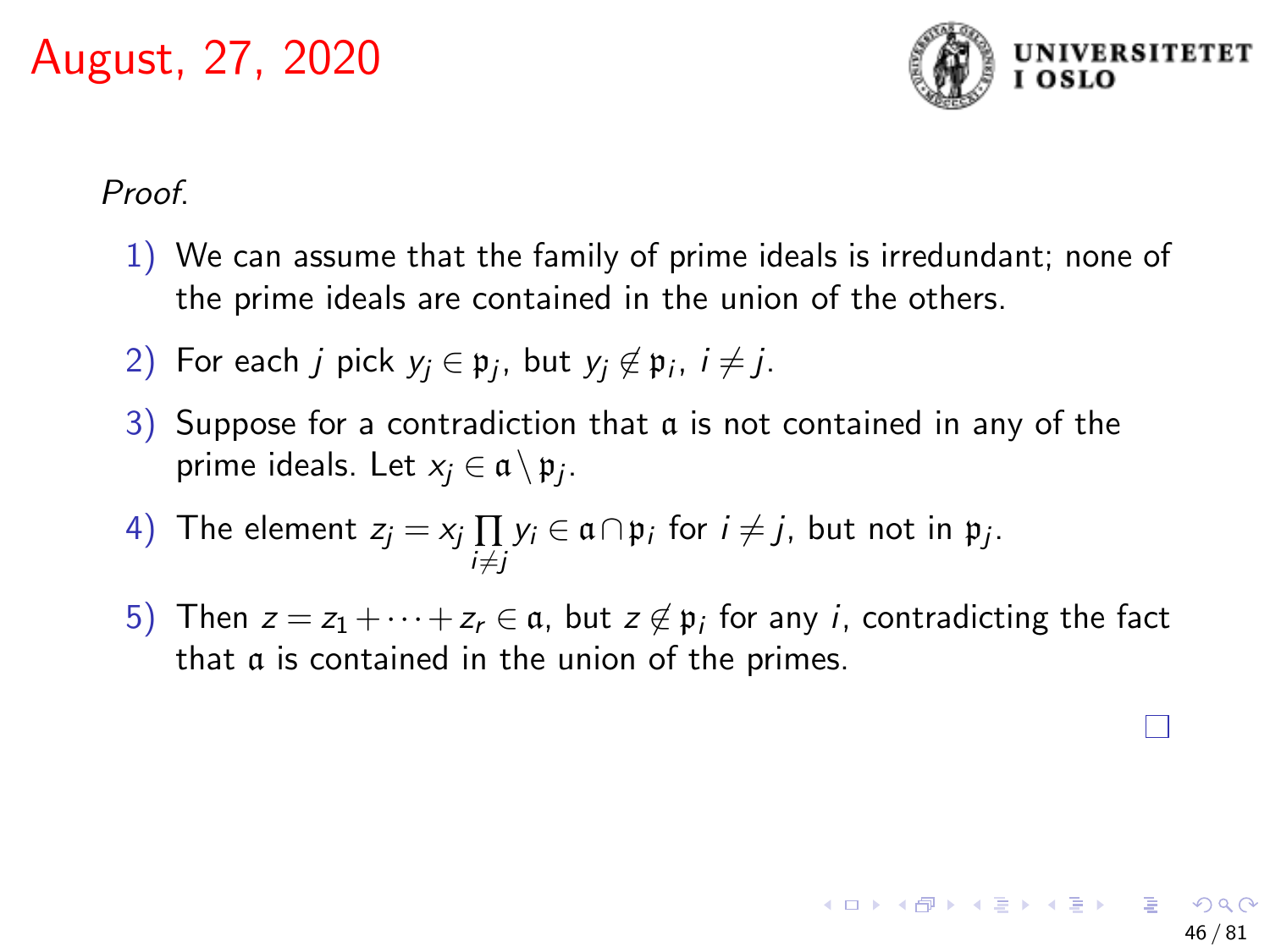

#### Lemma

Let  $\{p_1,\ldots,p_r\}$  and  $\{q_1,\ldots,q_s\}$  be two families of prime ideals having the same union; that is,  $p_1 \cup \cdots \cup p_r = q_1 \cup \cdots \cup q_s$  Assume that there are no non-trivial inclusion relations in either family. Then the two families coincide.

*Proof.* We have  $\mathfrak{p}_i \subset \mathfrak{q}_1 \cup \cdots \cup \mathfrak{q}_s$  and by the Prime avoidance lemma  $\mathfrak{p}_i\subseteq\mathfrak{q}_j$  for some  $j.$  By symmetry  $\mathfrak{q}_j\subseteq\mathfrak{p}_k$ , thus

$$
\mathfrak{p}_i \subseteq \mathfrak{q}_j \subseteq \mathfrak{p}_k
$$

and by assumption of non-trivial inclusion relations  $i = k$  and  $\mathfrak{p}_i = \mathfrak{q}_j$ .  $\Box$ 

> 47 / 81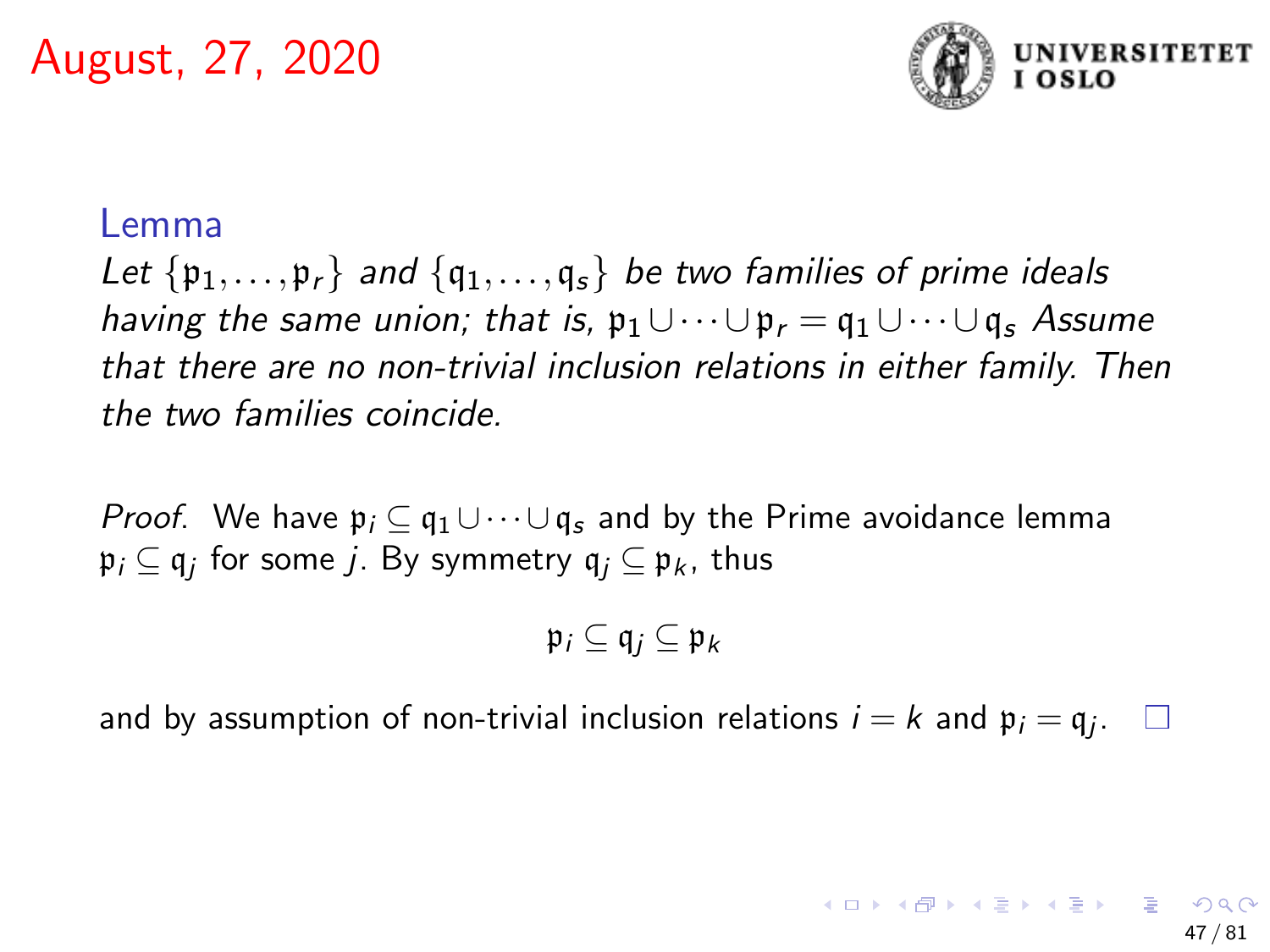

#### Lemma

Let  $\{p_1,\ldots,p_r\}$  and  $\{q_1,\ldots,q_s\}$  be two families of prime ideals having the same intersection; that is,  $\mathfrak{p}_1 \cap \cdots \cap \mathfrak{p}_r = \mathfrak{q}_1 \cap \cdots \cap \mathfrak{q}_s$ . Assume that there are no non-trivial inclusion relations in either family. Then the two families coincide.

*Proof.* We have  $\mathfrak{p}_i \subseteq \mathfrak{q}_1 \cap \cdots \cap \mathfrak{q}_s$  and by Prime inclusion property  $\mathfrak{p}_i \subseteq \mathfrak{q}_i$ for some *j*. By symmetry  $q_i \nsubseteq p_k$ , thus

$$
\mathfrak{p}_i \subseteq \mathfrak{q}_j \subseteq \mathfrak{p}_k
$$

and by assumption of non-trivial inclusion relations  $i = k$  and  $\mathfrak{p}_i = \mathfrak{q}_j$ .  $\Box$ 

> 48 / 81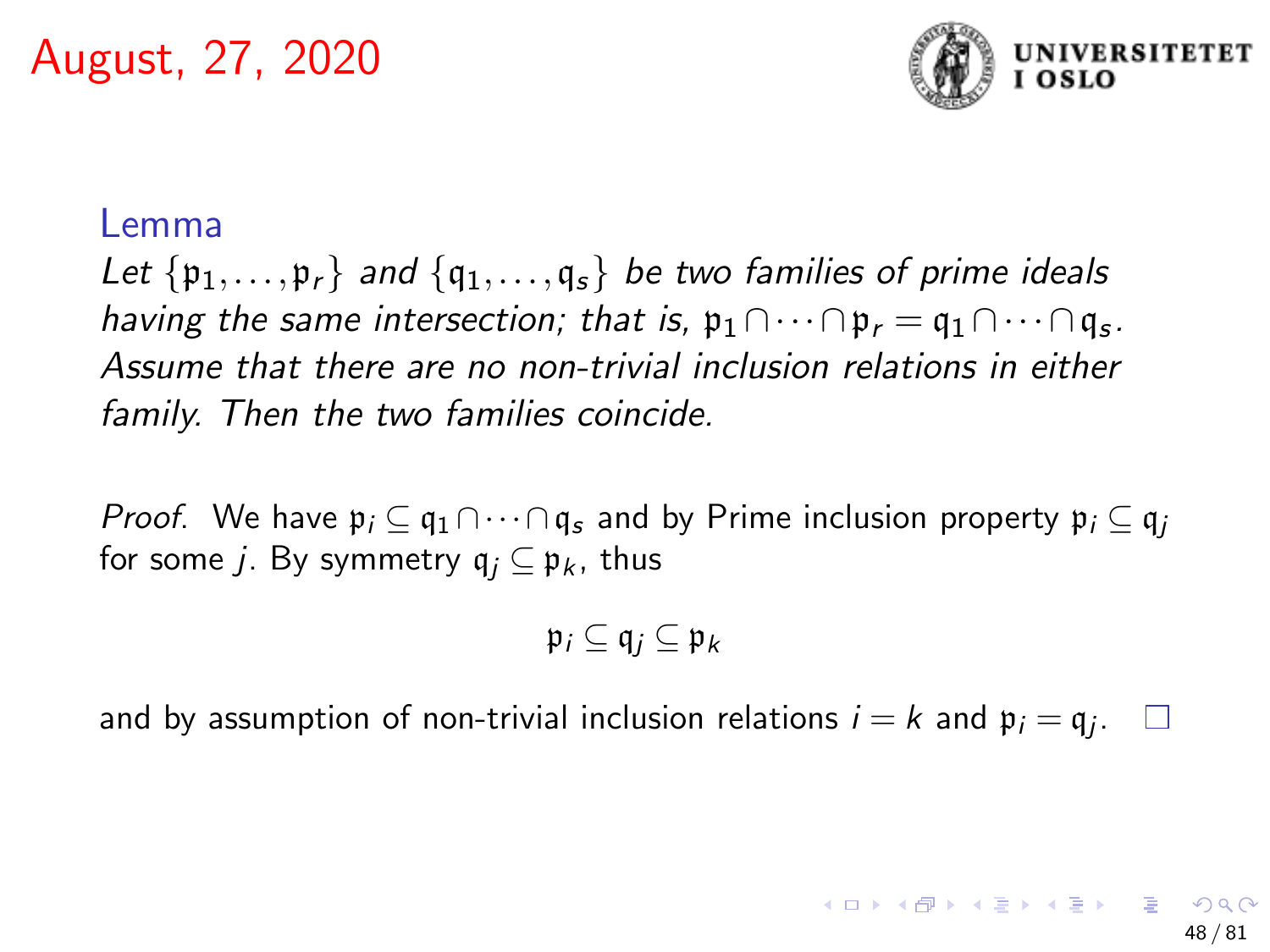

49 / 81

# September, 2, 2020

We move to the existence of maximal ideals. This fact is based on an axiom called Zorn's lemma. Next we define the radical of an ideal and the concept of a local ring. Finally we prove a general algebraic version of the Chinese remainder theorem.

#### 2.4-2.7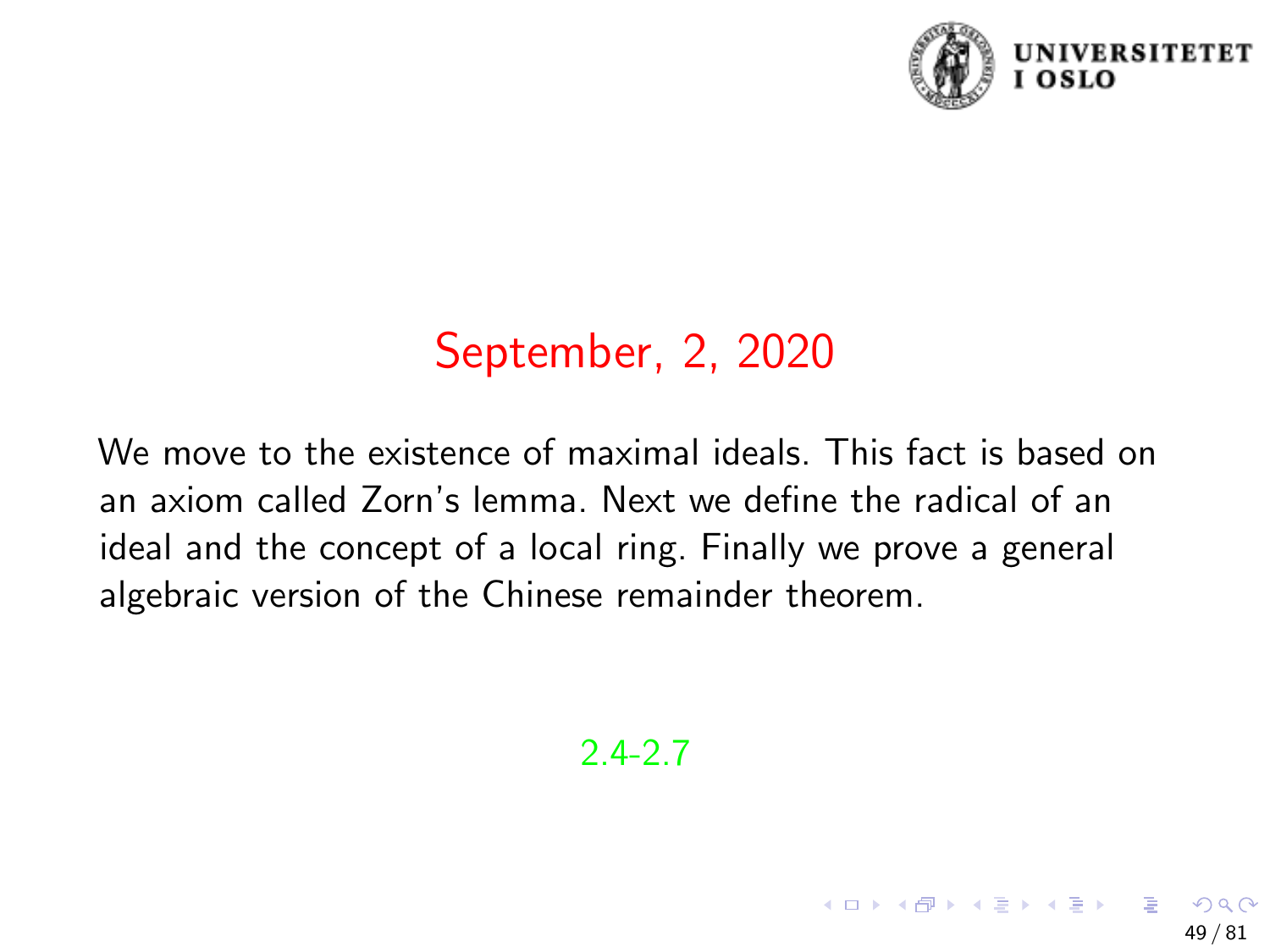

# Theorem (Zorn's lemma)

Let  $\Sigma$  be a partially ordered set in which every chain is bounded above. Then  $\Sigma$  possesses a maximal element.

Zorn's lemma is known to be equivalent to the Axiom of Choice:

## Axiom (Axiom of choice)

For any family  $X$  of nonempty sets, it is possible to chose an element from each member A of X.

and also to the well-ordering principle:

# Axiom (Well-ordering principle)

Every set can be well-ordered.

(See https://www.mn.uio.no/math/tjenester/kunnskap/kompendier/acwozl.pdf for a proof)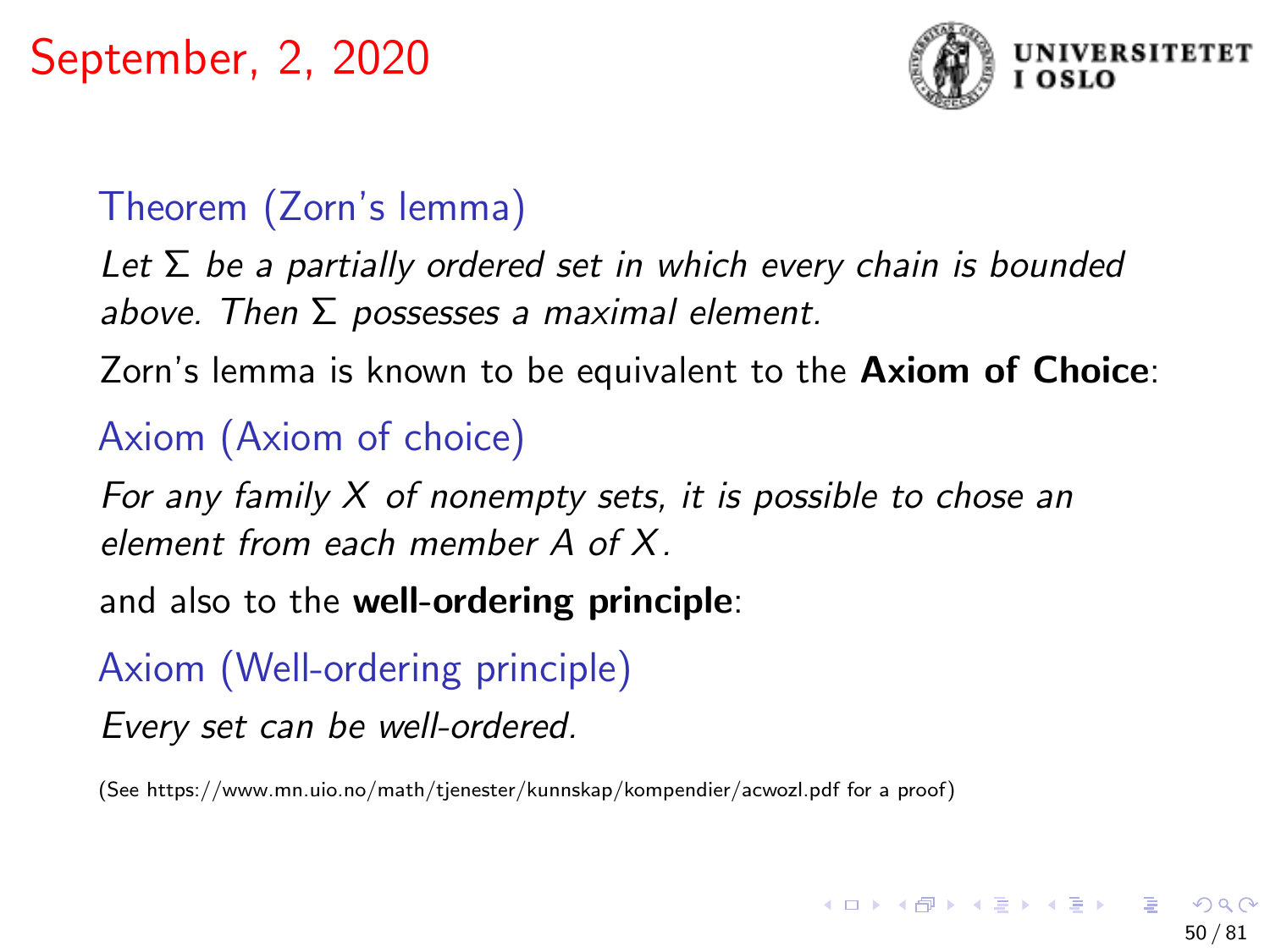

# Theorem (Existence of maximal ideals)

Let A be a ring different from the null-ring. Every proper ideal  $\alpha$  in A is contained in a maximal ideal. In particular, there is at least one maximal ideal in every ring.

Proof. The set of proper ideals in A forms a non-empty partially ordered set. Let

$$
\mathfrak{a} \subseteq \mathfrak{a}_1 \subseteq \mathfrak{a}_2 \subseteq \cdots \subseteq \mathfrak{a}_r \subseteq \ldots
$$

be a chain of ideals in A containing  $\mathfrak a$ . The union  $\bigcup \mathfrak a_i$  is a proper ideal i containing a and an upper bound for the chain. By Zorn's lemma the set of ideals containing a has a maximal element, i.e. a maximal ideal. For the last statement, let  $\alpha = (0)$ .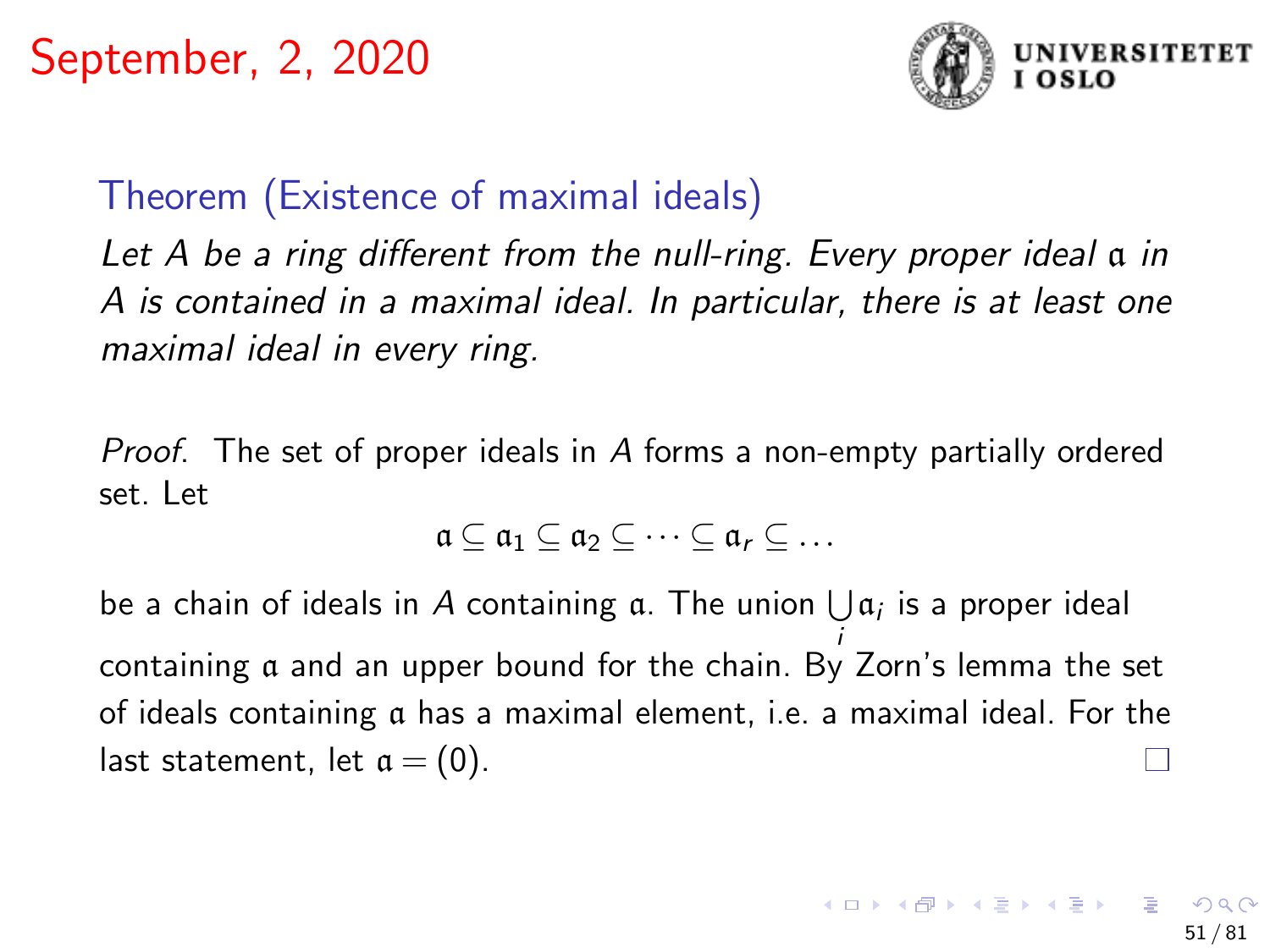

I OSLO

52 / 81

 $\Omega$ 

**SITETET** 

There is a slightly more general version of the Existence of maximal ideals Theorem. We consider proper ideals to be ideals not meeting the set  $S = \{1\}$ . In the more general version the set S is an arbitrary subset of A.

Theorem (The Fundamental Existence Theorem for Ideals)

Assume given a ring A, an ideal a in A and a subset S not meeting a. Then a is contained in an ideal b maximal subject to the condition  $S \cap b = \emptyset$ . If S is multiplicatively closed, the ideal b will be a prime ideal.

*Proof.* [that b is prime] Suppose  $xy \in \mathfrak{b}$ , but  $x, y \notin \mathfrak{b}$ . By maximality of b  $(b,x)\cap S\neq \emptyset$  and  $(b,y)\cap S\neq \emptyset$ . Thus there are  $a,b\in \mathfrak{b}$  and  $\alpha,\beta\in A$  such that  $a + \alpha x$ ,  $b + \beta y \in S$ . It follows by multiplicativity of S that

$$
(a+\alpha x)(b+\beta y) = ab + a\beta y + b\alpha x + \alpha \beta xy \in S
$$

But  $ab + a\beta y + b\alpha x + \alpha\beta xy \in b$ , contradicting the fact that  $S \cap \mathfrak{h} = \emptyset$ .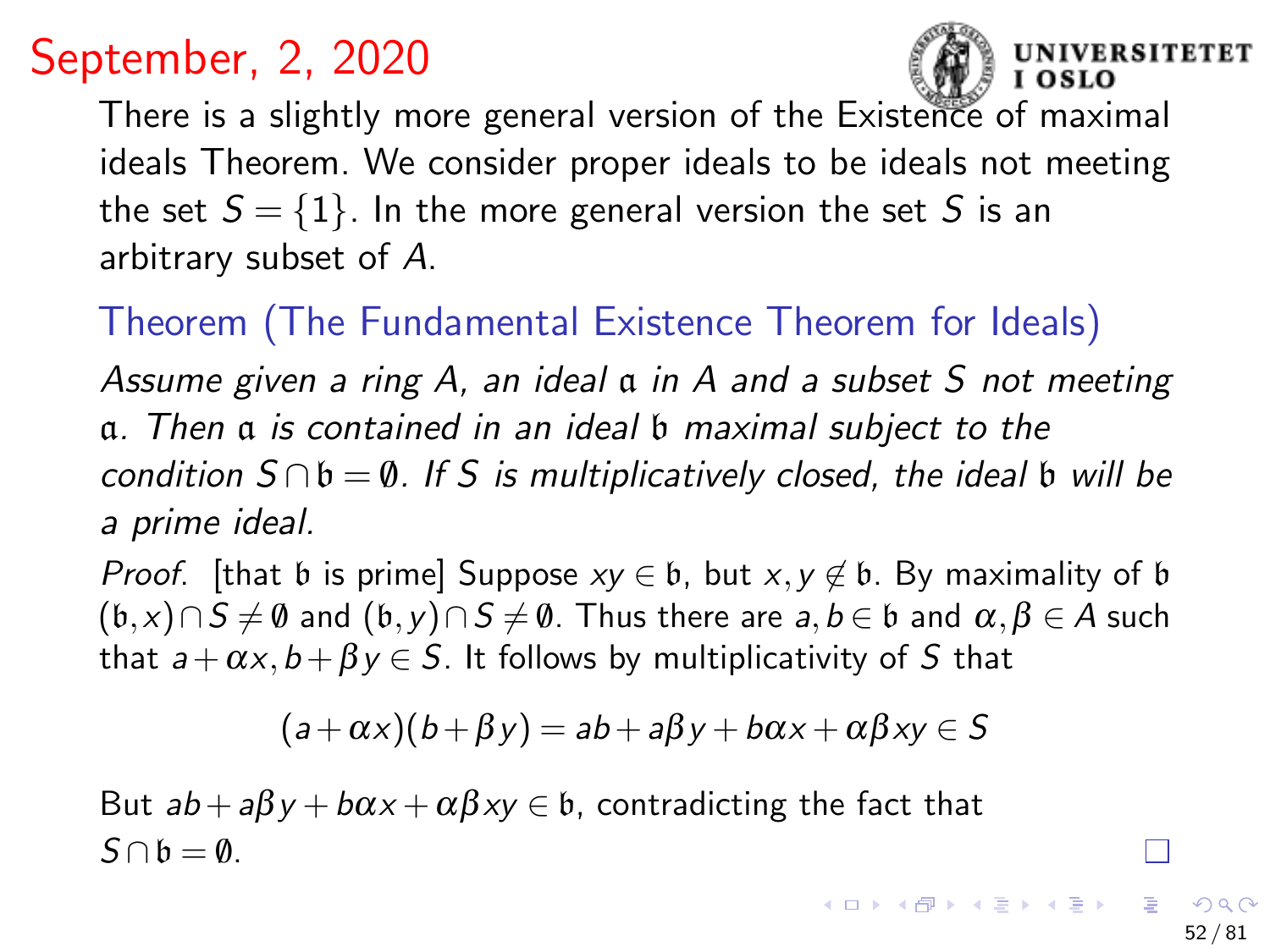

#### Definition

 $L$ et α be an ideal in the ring A. The radical  $\sqrt{α}$  is the set

$$
\sqrt{\mathfrak{a}} = \{ a \in A \, | \, \exists m \in \mathbb{Z}_+ \text{ such that } a^m \in \mathfrak{a} \}
$$

#### Lemma

Let  $\mathfrak a$  be an ideal in the ring A. Then the radical  $\sqrt{\mathfrak a}$  is an ideal.

Proof. If  $a^u \in \mathfrak{a}$  and  $b^v \in \mathfrak{a}$ , then  $(a+b)^{u+v} \in \mathfrak{a}$  and  $(ra)^u \in \mathfrak{a}$ 

#### Definition

Demmuon<br>An ideal α which satisfies  $\sqrt{\mathfrak{a}} = \mathfrak{a}$  is called a **radical** ideal.

53 / 81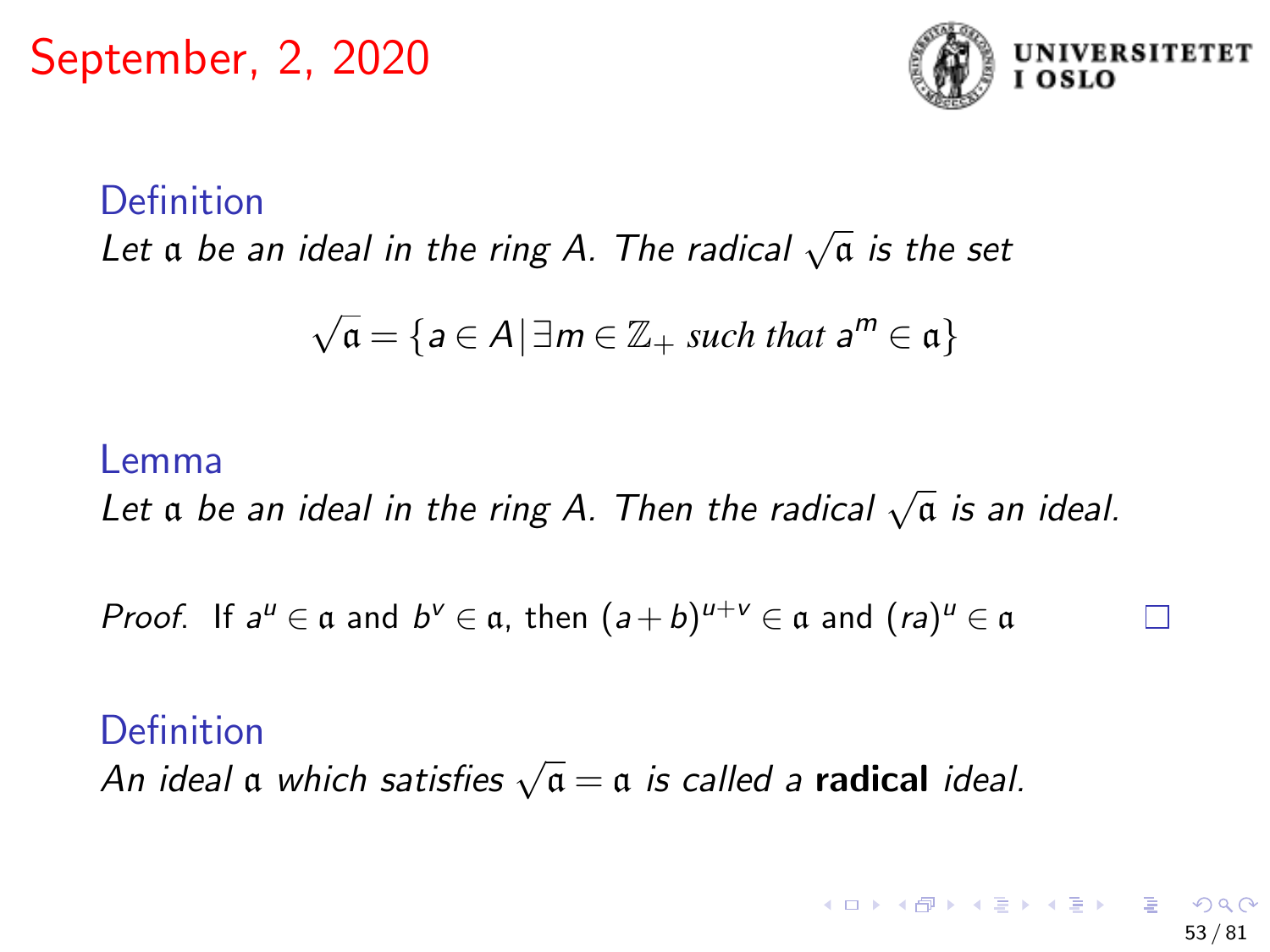

#### **Corollary**

The set of nilpotent elements in A form an ideal, called the nilradical of A.

# **Proposition**

An ideal  $\alpha$  in the ring A is radical if and only if the quotient  $A/\alpha$  is reduced.

### Example

- i) The radical of the ideal  $(p^n) \subset \mathbb{Z}$  is  $(p)$ .
- ii) The radical of the ideal  $(x^2, y^3) \subset k[x, y]$  is the ideal  $(x, y)$ .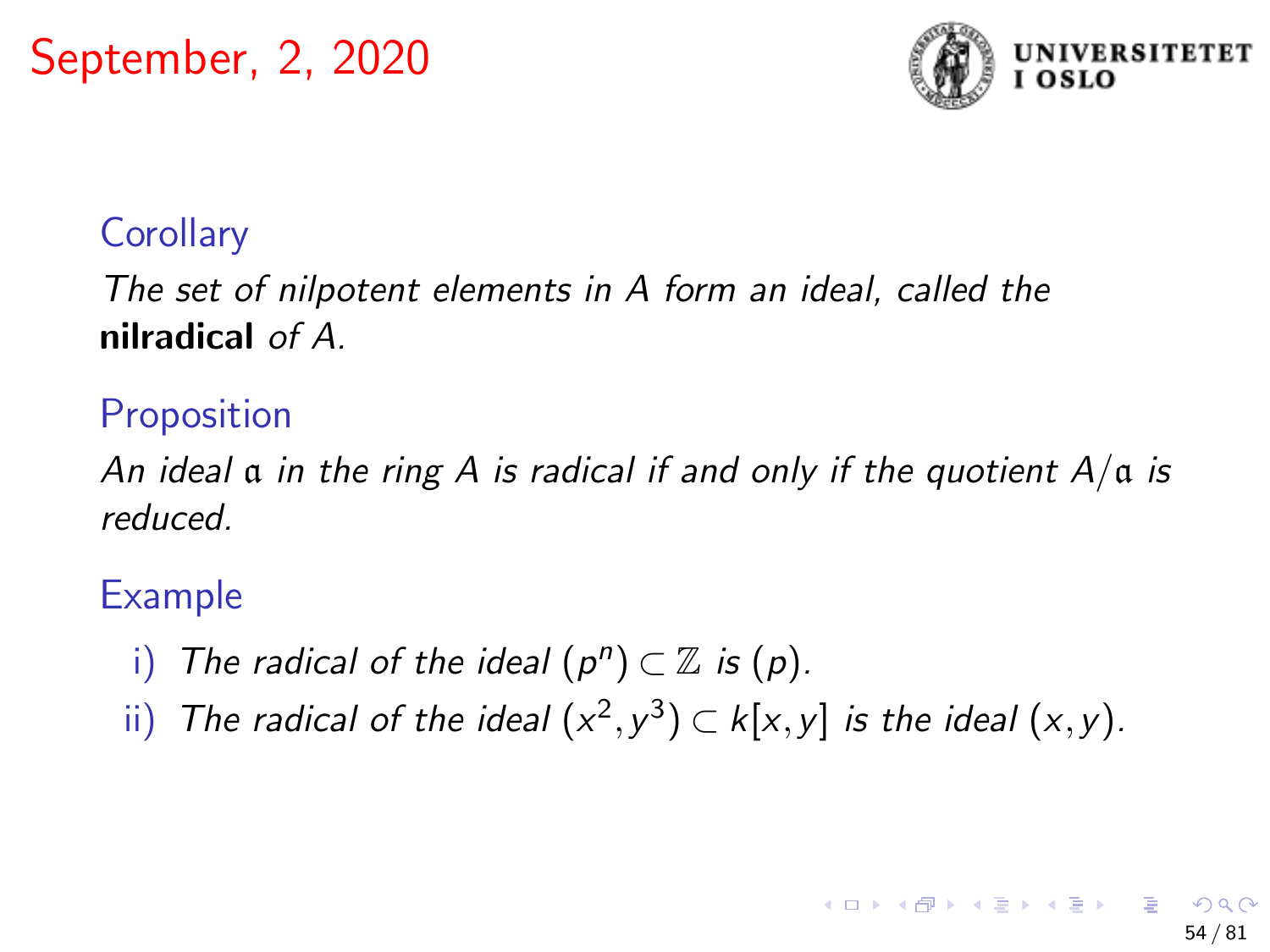

#### Proposition (The radical as intersection of primes)

Assume that  $\alpha$  is a proper ideal in the ring A. The radical  $\sqrt{\alpha}$  equals the intersection of the prime ideals containing a; that is,

$$
\sqrt{\mathfrak{a}}=\bigcap_{\mathfrak{a}\subset\mathfrak{p}}\mathfrak{p}
$$

*Proof.* Let  $a \subseteq p$ . If  $a \in \sqrt{a}$ , then  $a^m \in a$  for some  $m$ , i.e.  $a^m \in p$ , and by the prime ideal property it follows that  $a \in \mathfrak{p}$ . Thus  $\sqrt{a} \subseteq \bigcap \mathfrak{p}$ .<br>the prime ideal property it follows that  $a \in \mathfrak{p}$ . Thus  $\sqrt{a} \subseteq \bigcap \mathfrak{p}$ . a⊂p For the other inclusion, suppose  $a \not\in \sqrt{a}$ . Apply the Fundamental Extension Theorem with  $S = \{a^n | n \in \mathbb{N}\}\$ , and observe that  $S \cap a = \emptyset$ . The conclusion of the theorem gives a prime ideal p, not meeting S, i.e.  $a \notin \mathfrak{p}$ .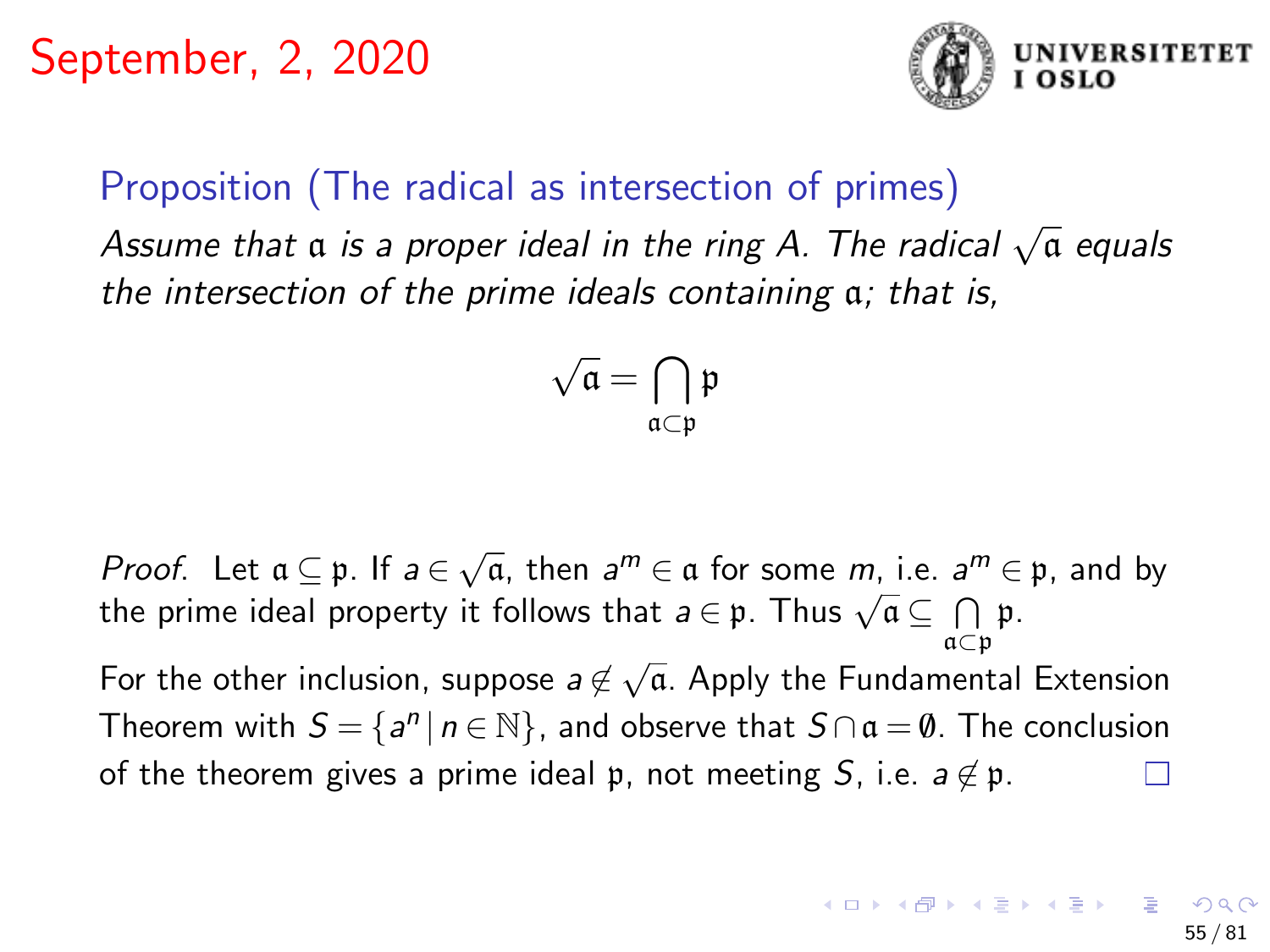

# **Corollary**

The set of nilpotent elements in A equals the intersection of all prime ideals in A; that is  $\sqrt{(0)} = \begin{array}{ccc} \cap & \mathfrak{p} \end{array}$ p *prime*

#### Lemma

For every finite collection  $\{a_i\}$  of ideals in A it holds true that ⋂ i  $\sqrt{\mathfrak{a}_i} = \sqrt{\mathfrak{a}}$  $\bigcap_{i} \mathfrak{a}_i.$ 

Proof. Since the collection is finite it is enough to prove that

$$
\sqrt{\mathfrak{a}} \cap \sqrt{\mathfrak{b}} = \sqrt{\mathfrak{a} \cap \mathfrak{b}}
$$

The inclusion  $\sqrt{a} \cap$ √ b ⊇ √  $\frac{\partial}{\partial \theta} \sqrt{\mathfrak{a} \cap \mathfrak{b}}$  is obvious. For the other inclusion, observe that if  $x \in \sqrt{a} \cap \sqrt{b}$ , then  $x^r \in a$  and  $x^s \in b$  for some numbers *r* and s. Let m be maximum of r and s. Then  $x^m \in \mathfrak{a} \cap \mathfrak{b}$  and  $x \in \sqrt{\mathfrak{a} \cap \mathfrak{b}}$ .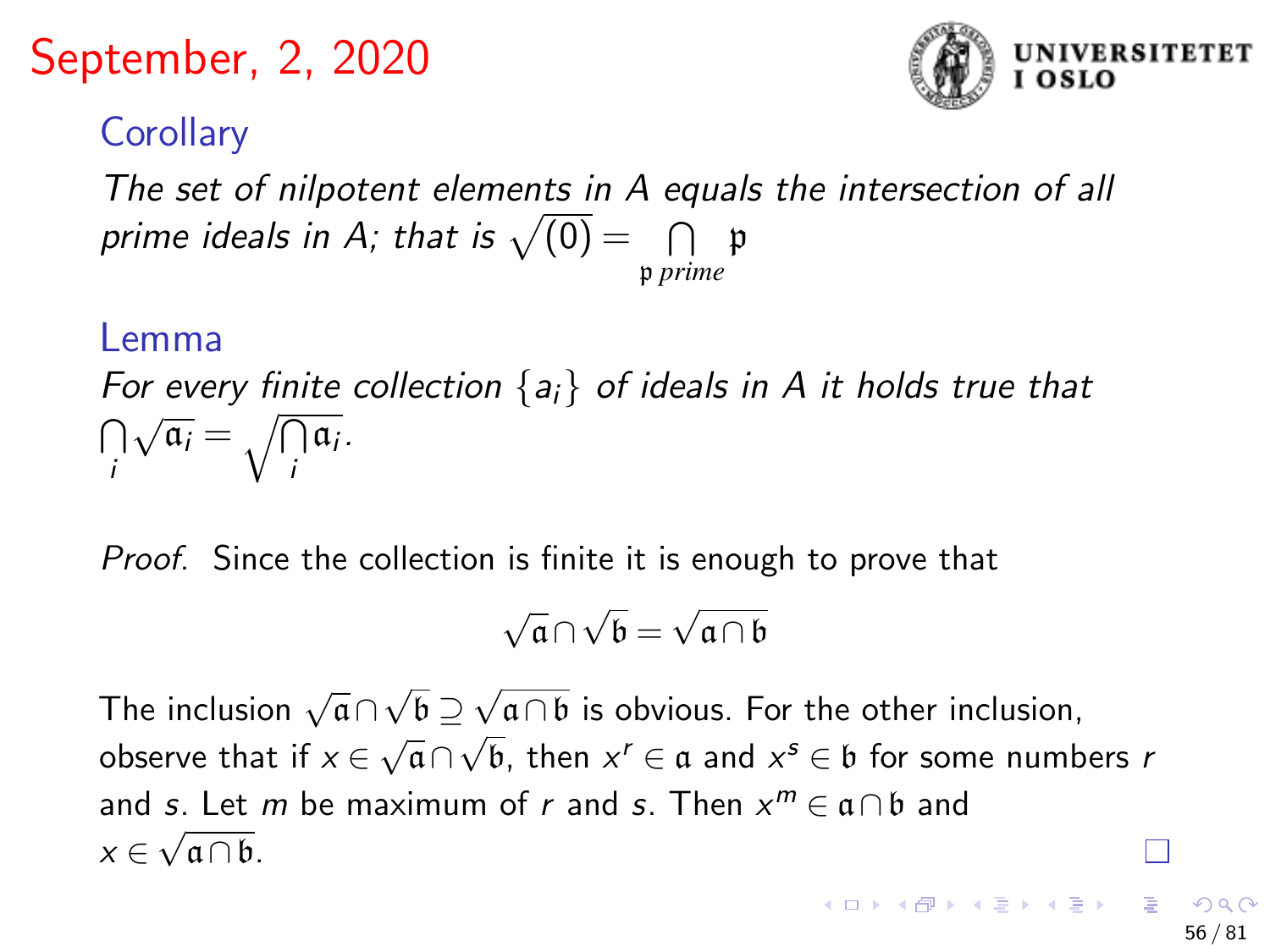

57 / 81

K ロ > K @ > K 경 > K 경 > 시 경

#### Example

The radical respects finite intersections, but for infinite intersections it is no more true. Consider the sequence

$$
\mathbb{Z} \supset (\rho) \supset (\rho^2) \supset \cdots \supset (\rho^n) \supset \ldots
$$

The intersection  $\bigcap$ n  $(p^n)=(0)$ , and consequently  $\sqrt{\bigcap}$ n  $\overline{(p^n)} = (0)$ . But  $\sqrt{(p^n)} = (p)$  and  $\cap$ n  $\sqrt{(p^n)} = (p) \neq \sqrt{\cap}$ n  $(p^n),$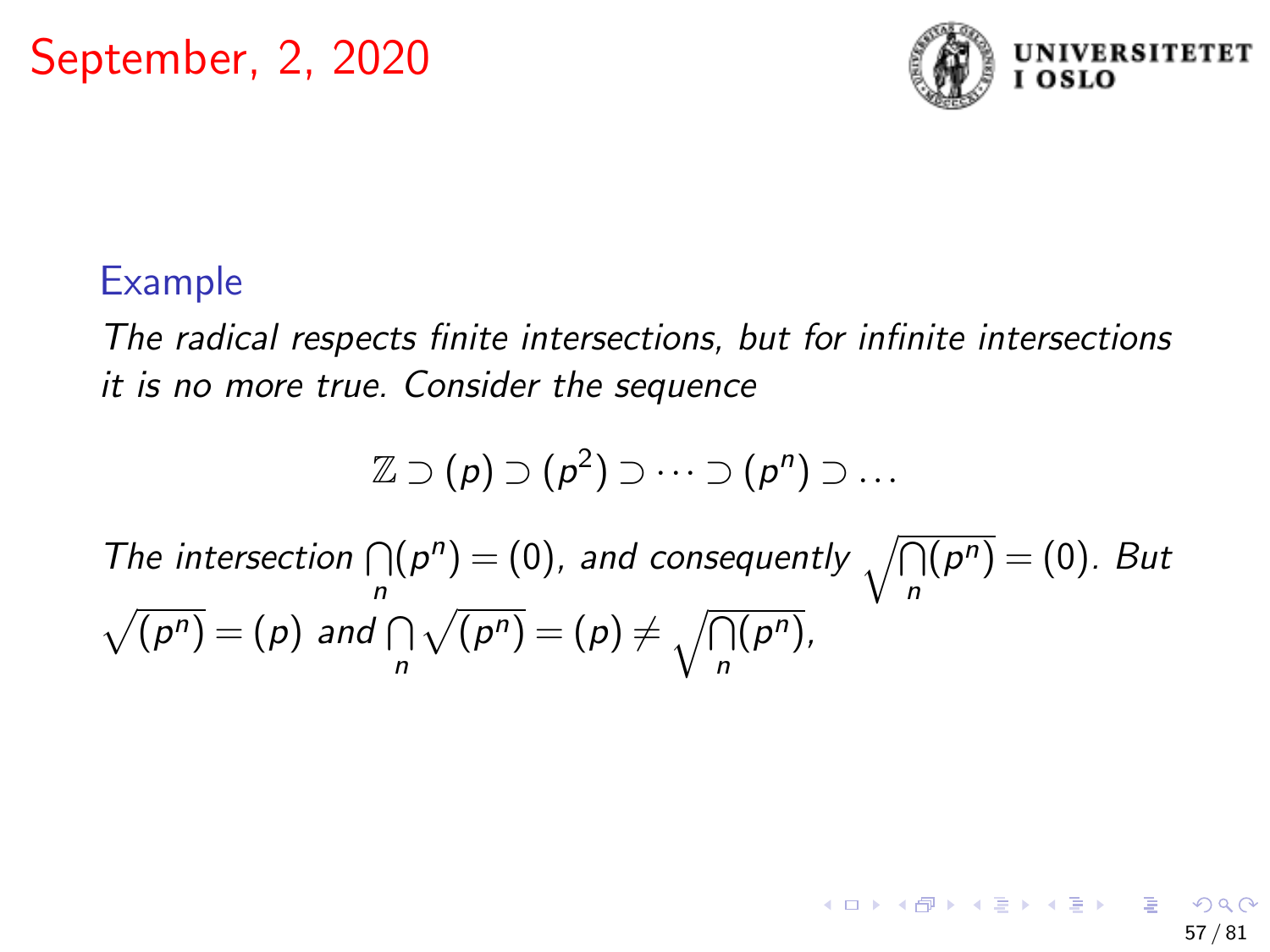

#### Definition

A local ring is a ring with only one maximal ideal.

# **Proposition**

Let A be a ring and m a proper ideal in A. The following three statements are equivalent.

- i) A is a local ring with maximal ideal  $m$ .
- ii) The group of units and the complement of m coincide; that is,  $A^* = A \setminus \mathfrak{a}$ ;
- iii) The ideal m is maximal and consists of elements a such that  $1 + a$  is invertible.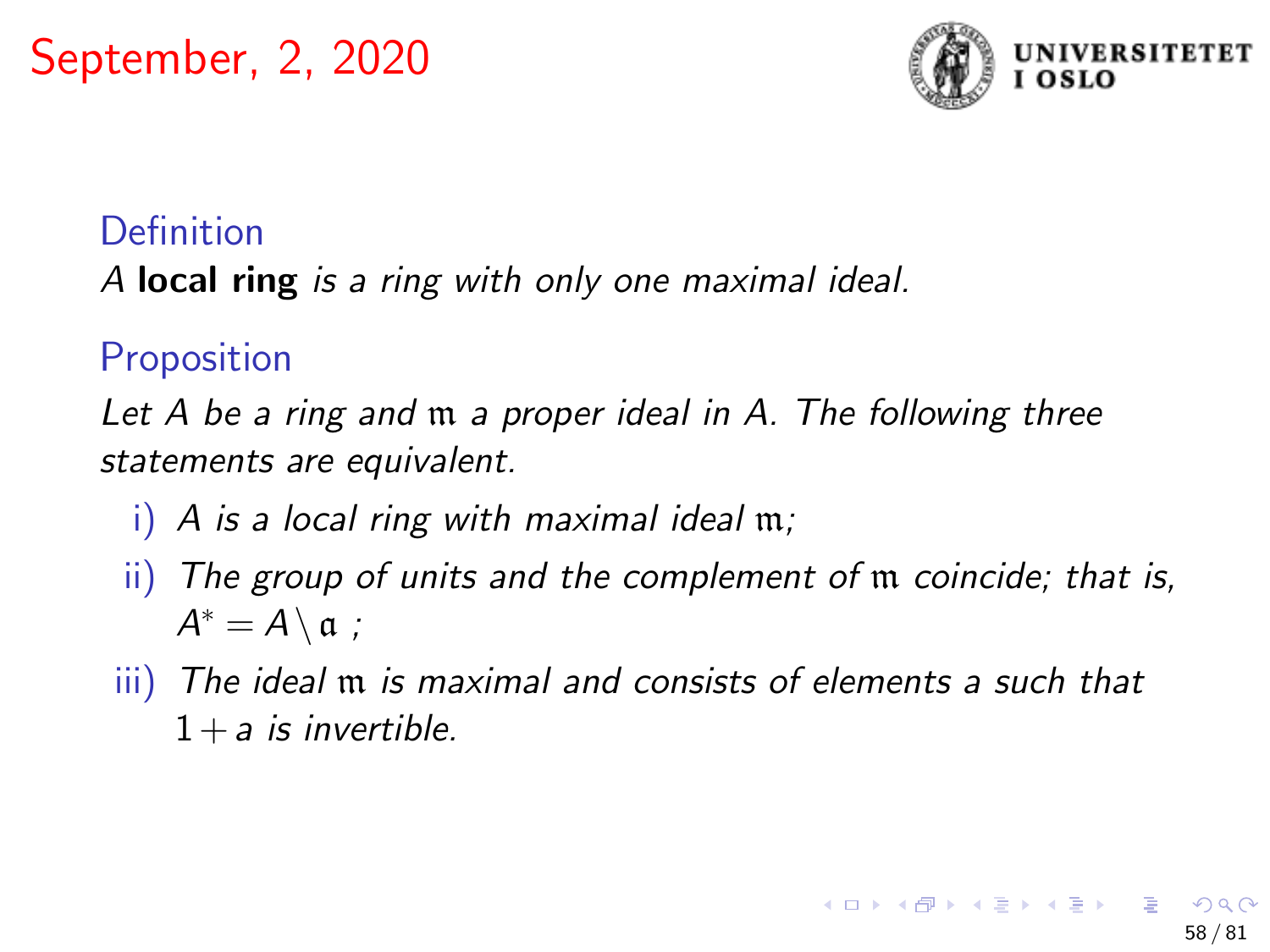

#### Proof.

i)  $\Rightarrow$  ii) Suppose  $a \notin \mathfrak{m}$  is a non-unit. Then a is contained in a maximal ideal, i.e.  $a \in \mathfrak{m}$ , which is a contradiction.

ii)  $\Rightarrow$  iii) Since any element outside of m is a unit, the ideal has to be maximal. Furthermore, if  $a \in \mathfrak{m}$ , then  $a+1 \notin \mathfrak{m}$ , hence a unit.

iii)  $\Rightarrow$  i) Suppose A is not local and let a be a non-unit outside m. Maximality of m gives  $m + (a) = A$ , i.e.  $a = 1 + m$  for some  $m \in \mathfrak{m}$ , thus invertible, contradicting the fact that a is a non-unit.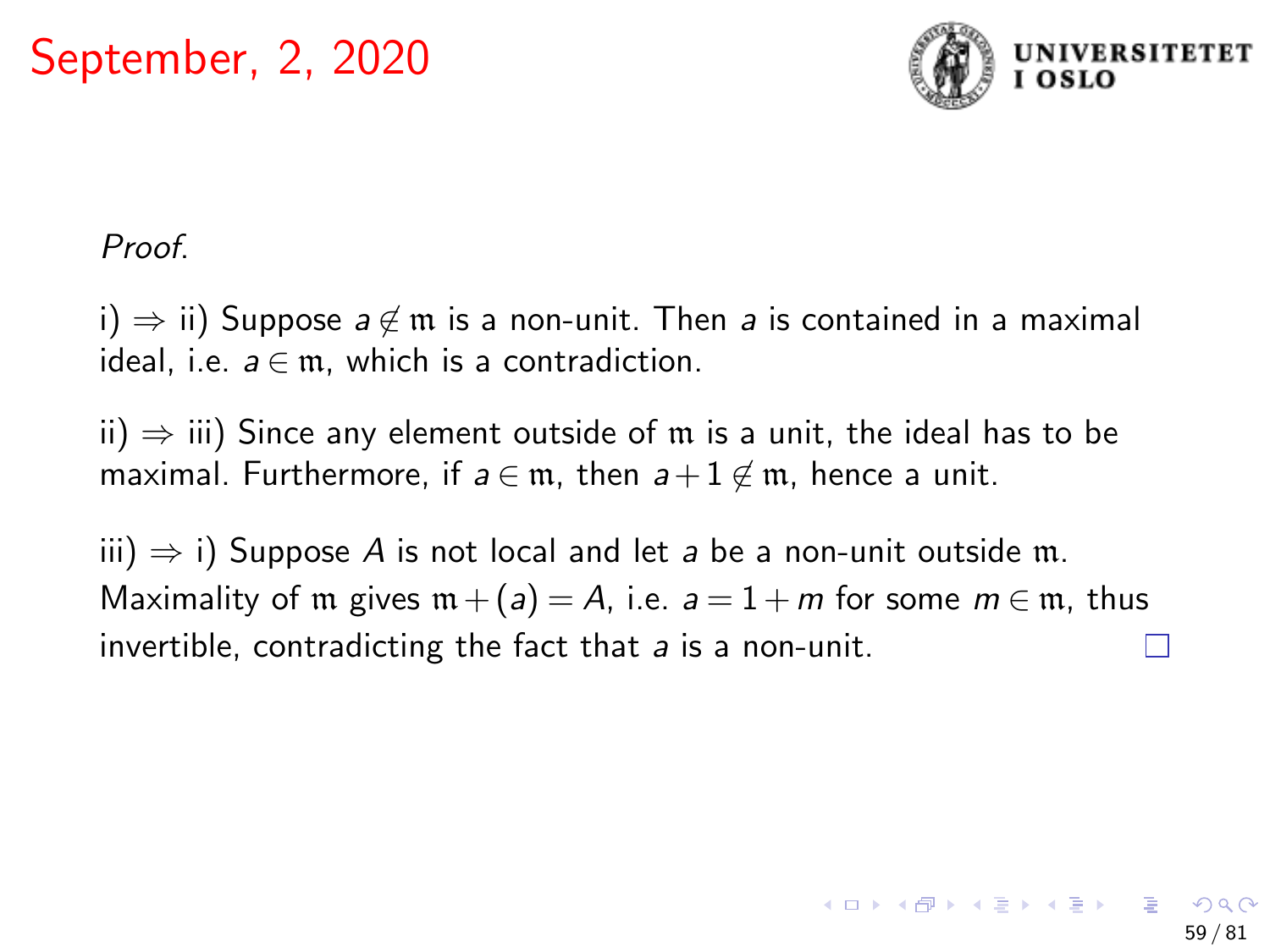# Definition

The Jacobson radical in a ring  $A$  is the intersection of all maximal ideals, that is

$$
J(A)=\bigcap_{\mathfrak{m} \text{ max}} \mathfrak{m}
$$

### Proposition

Let A be a ring. The Jacobson radical of A consists of the ring elements a so that  $1 + xa$  is invertible for all  $x \in A$ .

*Proof.* Let  $a \in J(A)$ . If  $1 + xa$  is a non-unit for some  $x \in A$ , it will be an element of some maksimal ideal, which also contains  $xa$ . But then 1 is in the same maximal ideal. Contradiction.

Let  $a \in A$  have the property that  $1 + xa$  is invertible for all  $x \in A$ , and suppose a is outside some maximal ideal m. Then  $m + (a) = A$ , i.e.  $1 = m + ax$  for some  $m \in \mathfrak{m}$  and  $x \in A$  and it follows that m is invertible, a

contradiction.



60 / 81

 $\overline{AB}$   $\overline{AB}$   $\overline{AB}$   $\overline{AB}$   $\overline{AB}$   $\overline{BA}$   $\overline{AB}$   $\overline{BA}$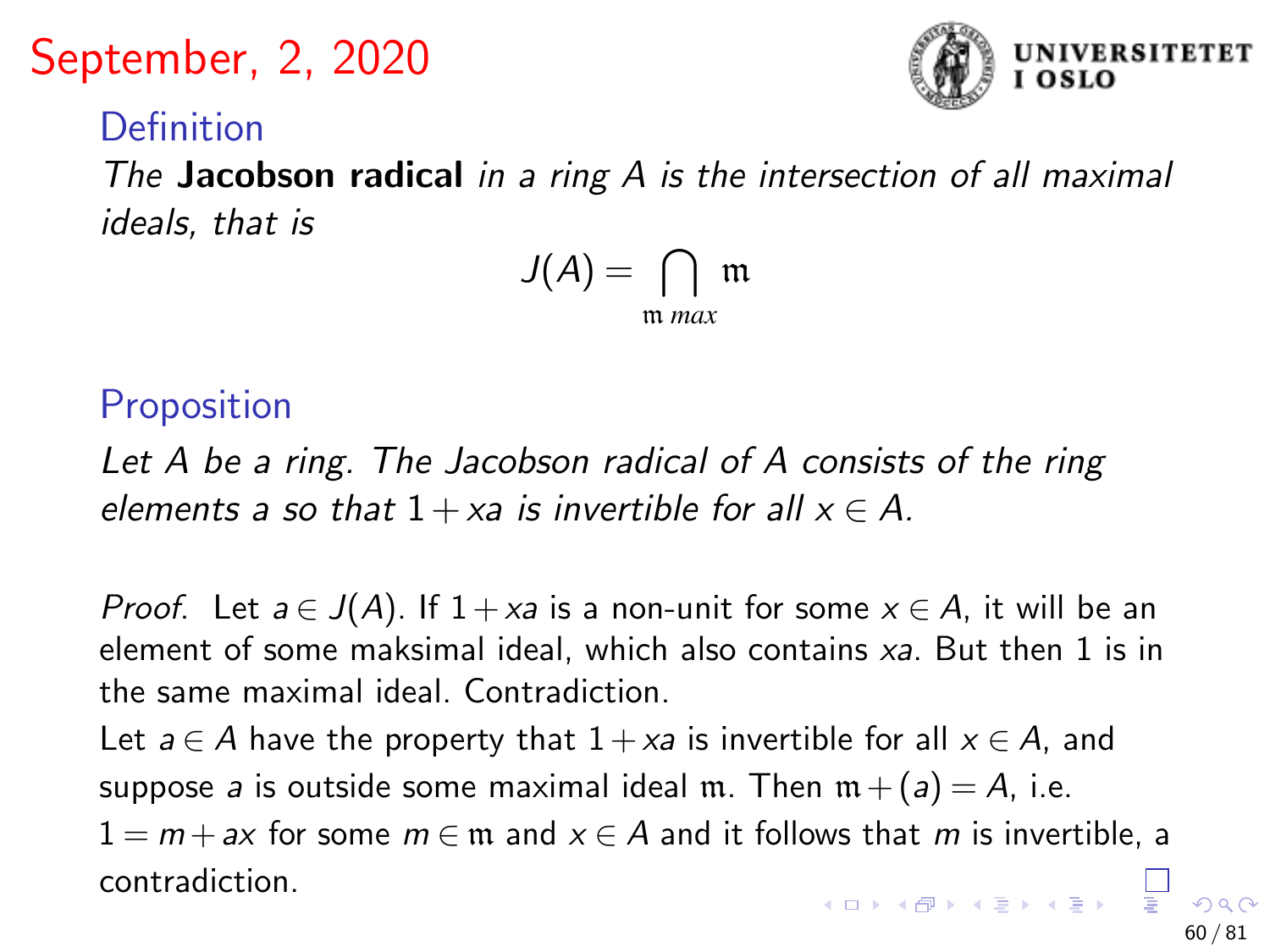

#### Example

Let p be a prime number and let  $\mathbb{Z}_{(p)}$  be the ring of rational numbers expressible as  $\frac{n}{m}$  where the denominator m is relatively prime to p. Then  $\mathbb{Z}_{(p)}$  is a local ring whose maximal ideal is generated by (p). Even more is true, the only ideals in  $\mathbb{Z}_{(p)}$  are the principal ideals (p<sup>v</sup>); indeed, every rational number lying in  $\mathbb{Z}_{(p)}$ may be written as  $\frac{p^v}{m}$  $\frac{p}{m}$  with  $v \ge 0$  and neither n nor m having p as factor. And among these ideals  $(p)$  contains all the others.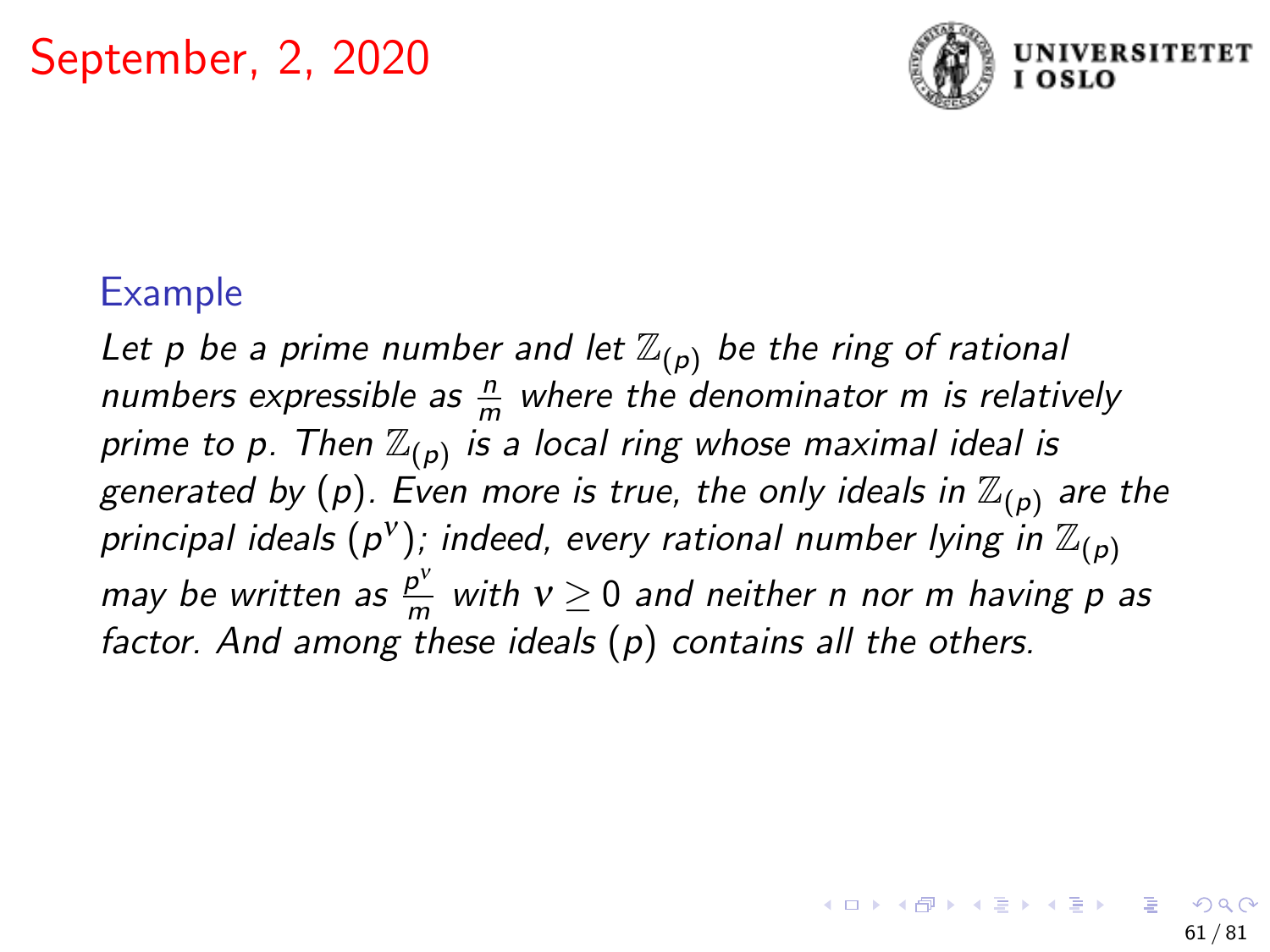

#### Example

In a polynomial ring  $\mathbb{C}[x_1,\ldots,x_r]$  for all points  $a \in \mathbb{C}^r$  the ideal of polynomials vanishing at a is a maximal ideal;

$$
\mathfrak{m}_a = (x_1 - a_1, \ldots, x_r - a_r)
$$

It follows that the Jacobson radical of  $\mathbb{C}[x_1,\ldots,x_r]$  equals (0).

#### Example

Assume that p and q are two prime numbers. Let A be the ring of rational numbers with denominator relatively prime to pq. That is  $A = \left\{\frac{n}{n}\right\}$  $\frac{n}{m}\,|\,n,m\in\mathbb{Z},(m,pq)=1\}$ . The principal ideals  $(p)$  and  $(q)$  are the only two maximal ideals in A, and  $J(A) = (p) \cap (q) = (pq)$ .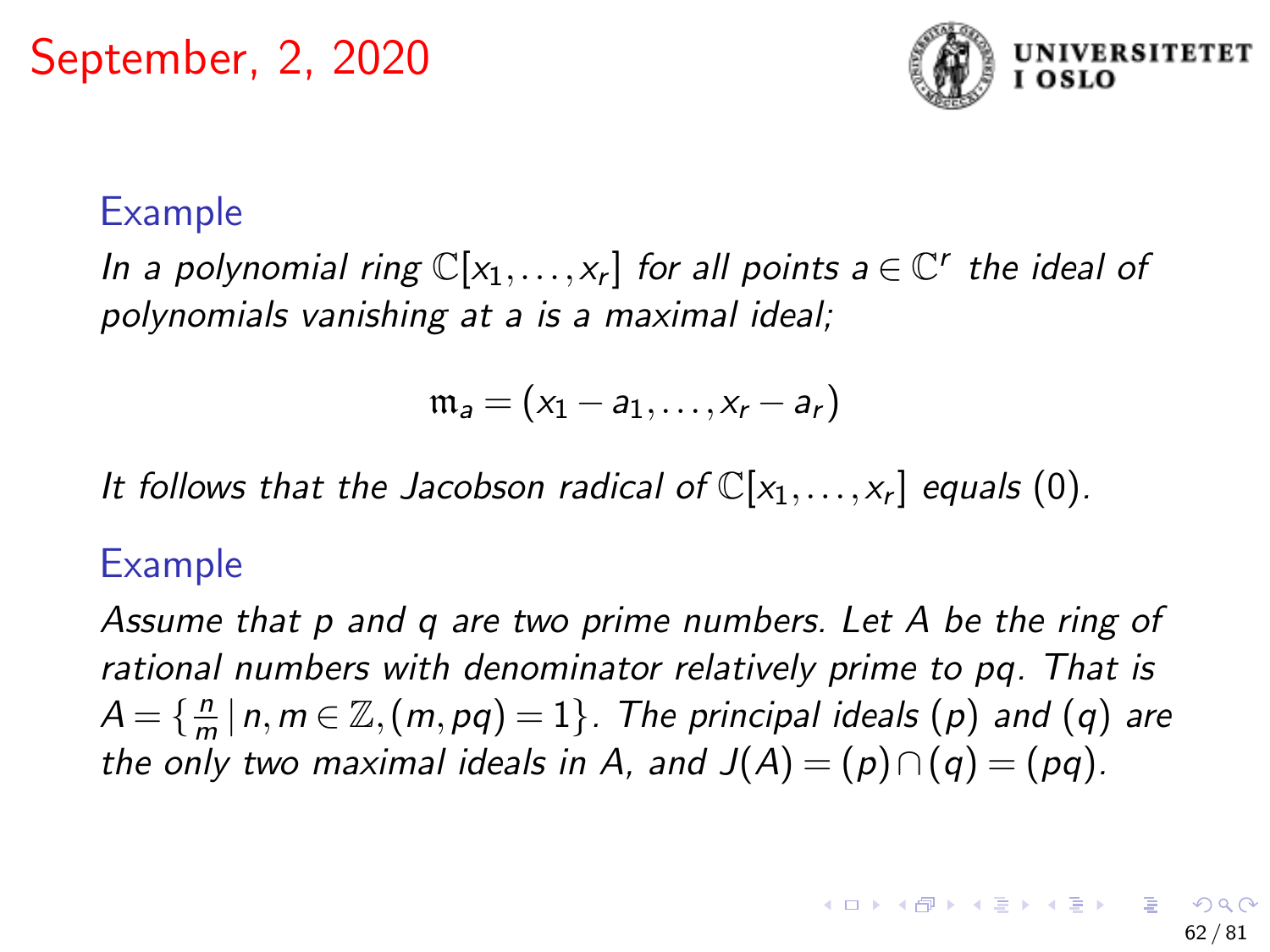

#### Proposition

The ideals of  $A = \prod_{1 \leq i \leq r} A_i$  are all of the form  $\prod_{1 \leq i \leq r} a_i$  where each  $a_i$ is an ideal in  $A_i$ . An ideal  $\mathfrak{p} \subset A$  is prime if and only if  $\mathfrak{p}_i = A_i$  for all but one index  $i_0$  and  $\mathfrak{p}_{i_0}$  is a prime ideal.

*Proof.* Let  $e_i = (0, \ldots, 0, 1, 0, \ldots, 0)$  be the *i*'th **standard idempotent**. Then  $A_i = e_i A$ , and  $a_i = e_i a$  is an ideal in  $A_i$ , and since  $\sum e_i = 1$  we have  $a = \sum e_i a_i$ .

The map  $\rho: A \to \prod\limits_{1 \leq i \leq r} A_i \mathfrak{a}_i$  is obviously surjective. If  $x = \sum e_i x_i$  is in the kernel of  $\rho$ , then  $e_i x = \sum e_i e_i x_i = x_i \in \mathfrak{a}_i$  and  $x \in \sum e_i \mathfrak{a}_i = \mathfrak{a}$ . The statement about the primes follows from the fact that if at least two

standard idempotens  $e_i$  and  $e_i$  are non-zero in the quotient  $A/a$ , and of course  $e_i e_j = 0$ , the ideal a is not prime.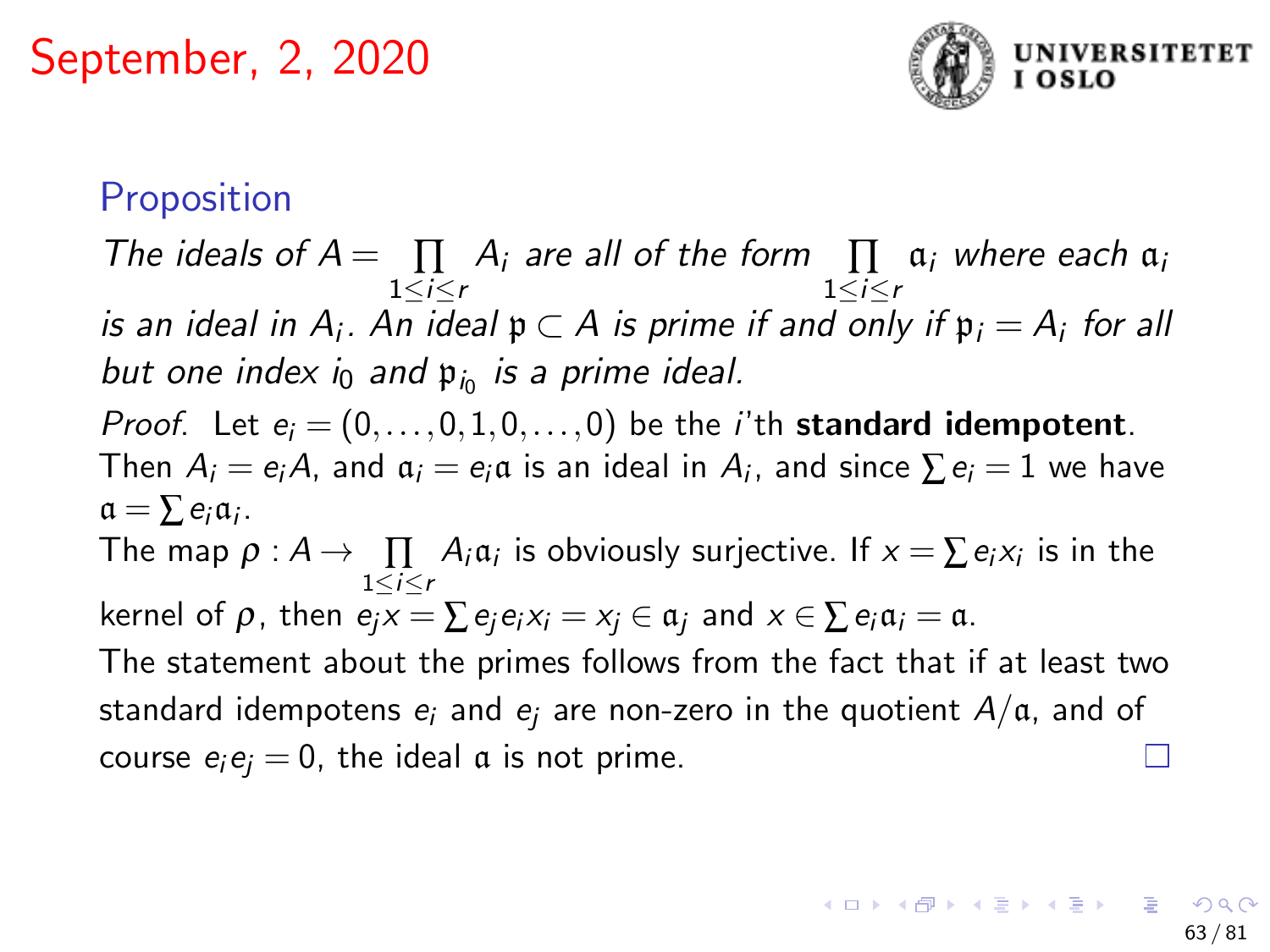

Theorem (The Chinese Remainder Theorem)

Let A be a ring and let  $\{a_i\}_{1\leq i\leq r}$  be a finite collection of pairwise comaximal ideals. Then

$$
A/\mathfrak{a}_1\cap\cdots\cap\mathfrak{a}_r\simeq\prod_{1\leq i\leq r}A/\mathfrak{a}_i
$$

Proof. Composing the diagonal map with taking residues gives a map  $A \rightarrow \prod A/a_i$  with the intersection of all the ideals as the kernel. Thus the map  $A/\mathfrak{a}_1 \cap \cdots \cap \mathfrak{a}_r \to \prod A/\mathfrak{a}_i$  is injective.

To show that the map is surjective we shall construct an element  $a_i \in A$ , congruent to  $1$  modulo  $\mathfrak{a}_i$  and congruent to  $0$  modulo  $\mathfrak{a}_j$ ,  $j\neq i.$  Since the ideals are pairwise comaximal, we can find  $c_{ii} \in \mathfrak{a}_i$  and  $c_{ii} \in \mathfrak{a}_i$  such that  $1 = c_{ij} + c_{ji}$ . Thus  $c_{ij}$  is congruent to  $1$  modulo  $\mathfrak{a}_i$ . Let

$$
a_i=\prod_{j\neq i}c_{ij}
$$

By construction  $a_i \in \mathfrak{a}_j$  for all  $j \neq i,$  and  $a_i$  is congruent to  $1$  modulo  $\mathfrak{a}_i$ .  $\mathbf{A} \equiv \mathbf{A} + \mathbf{A} \pmod{2} \mathbf{A} + \mathbf{A} \equiv \mathbf{A} + \mathbf{A} \equiv \mathbf{A} + \mathbf{A}$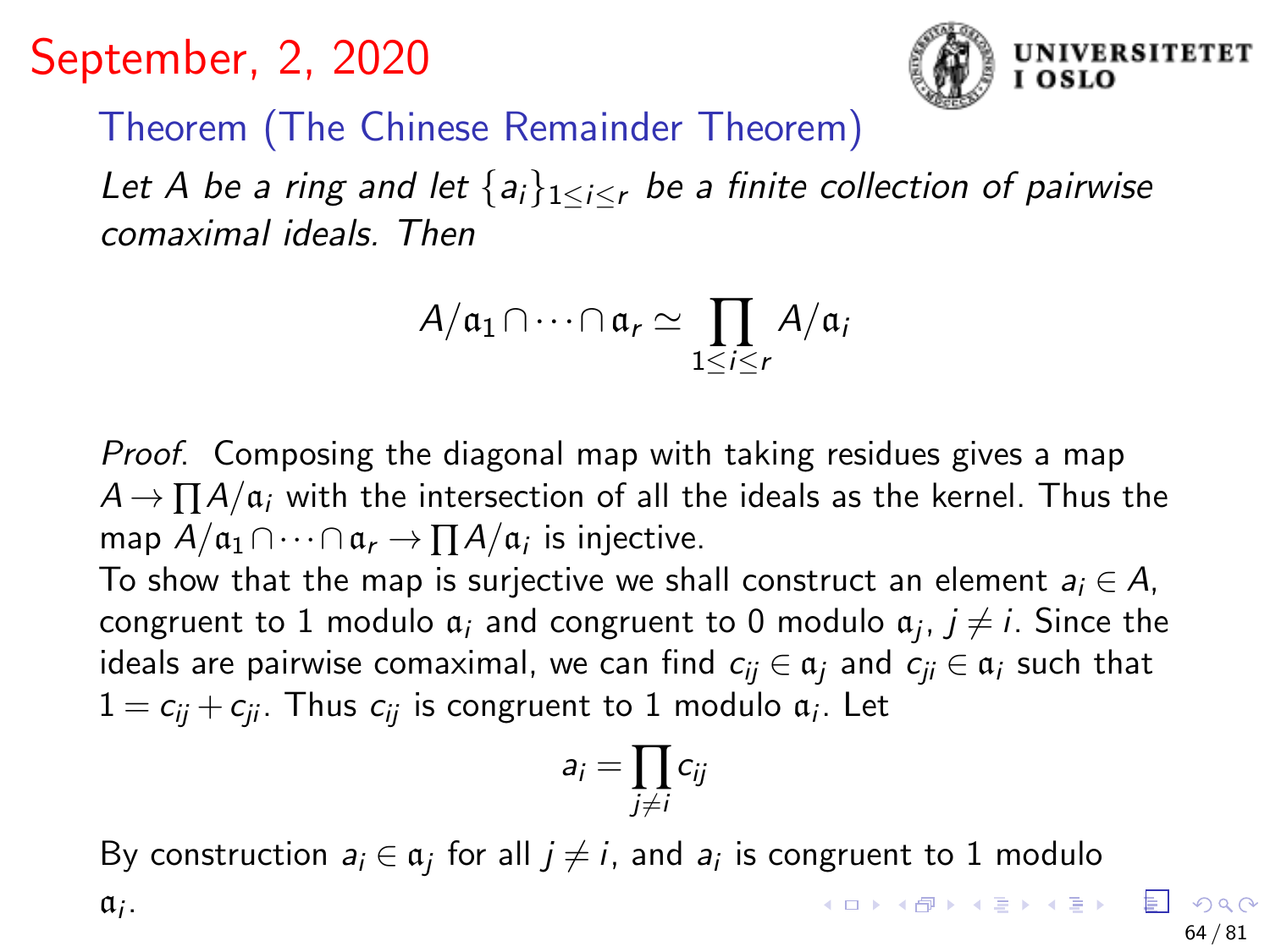

## **Definition**

a) A graded ring is a ring together with a decomposition of the underlying abelian group as a direct sum

$$
R=\bigoplus_{v\in\mathbb{Z}}R_v
$$

of additive subgroups  $R_v$  subject to the rule  $R_v \cdot R_u \subseteq R_{v+u}$ .

- b) Elements from the subgroup  $R<sub>v</sub>$  are said to be **homogenous** of degree ν.
- c) An ideal  $\mathfrak a$  is a **homogenous ideal** if  $\mathfrak a = \bigoplus(\mathfrak a \cap R_{\mathcal V})$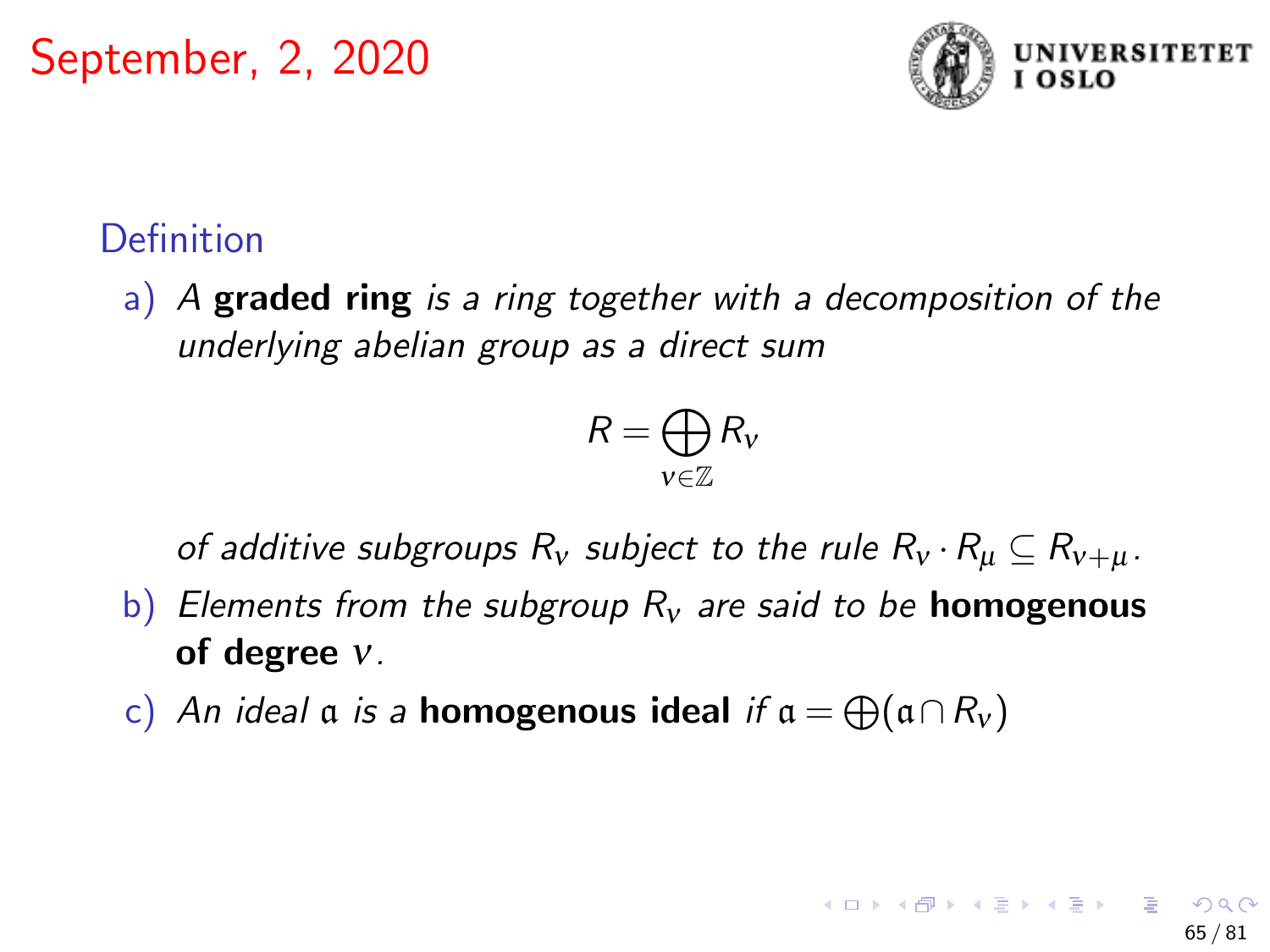

## Proposition

Let a be an ideal in the graded ring R. The following three statements are equivalent.

- The ideal a is homogenous;
- ii) All homogenous components of elements in a belong to a;
- iii) The ideal a may be generated by homogenous elements.

### Proposition

Let R be a graded ring and  $\alpha$  a homogeneous ideal. Then the quotient  $R/a$  is a graded ring whose homogeneous components are given as  $(R/a)_v = R_v/a_v$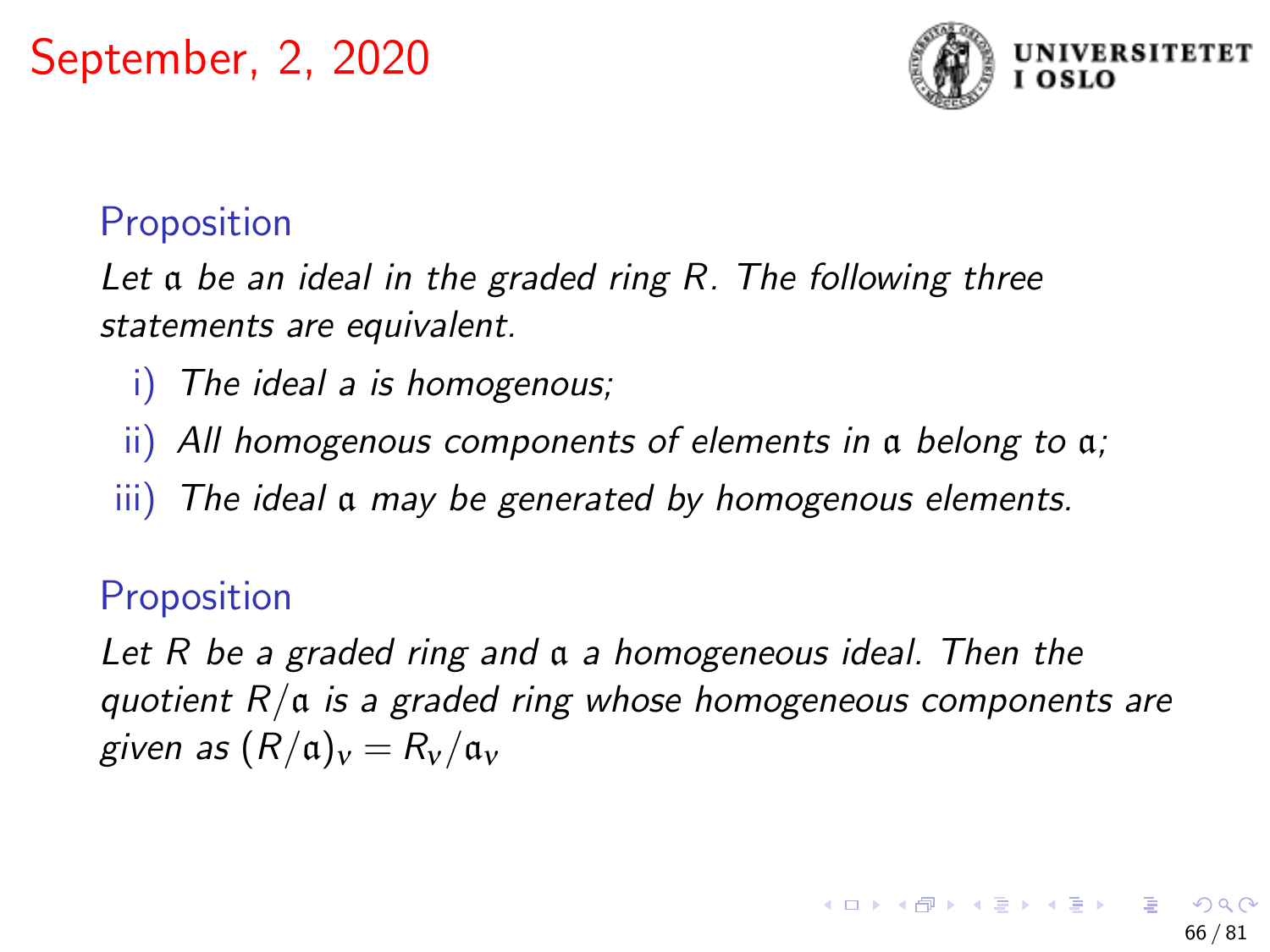

67 / 81

イロト 不優 トメ 差 トメ 差 トー 差

# September, 3, 2020

We define the prime spectrum of a ring. The prime spectrum is the basis of algebraic geometry, and it is equipped with a topology, the Zariski topology. We give some basic definitions and propositions.

2.8-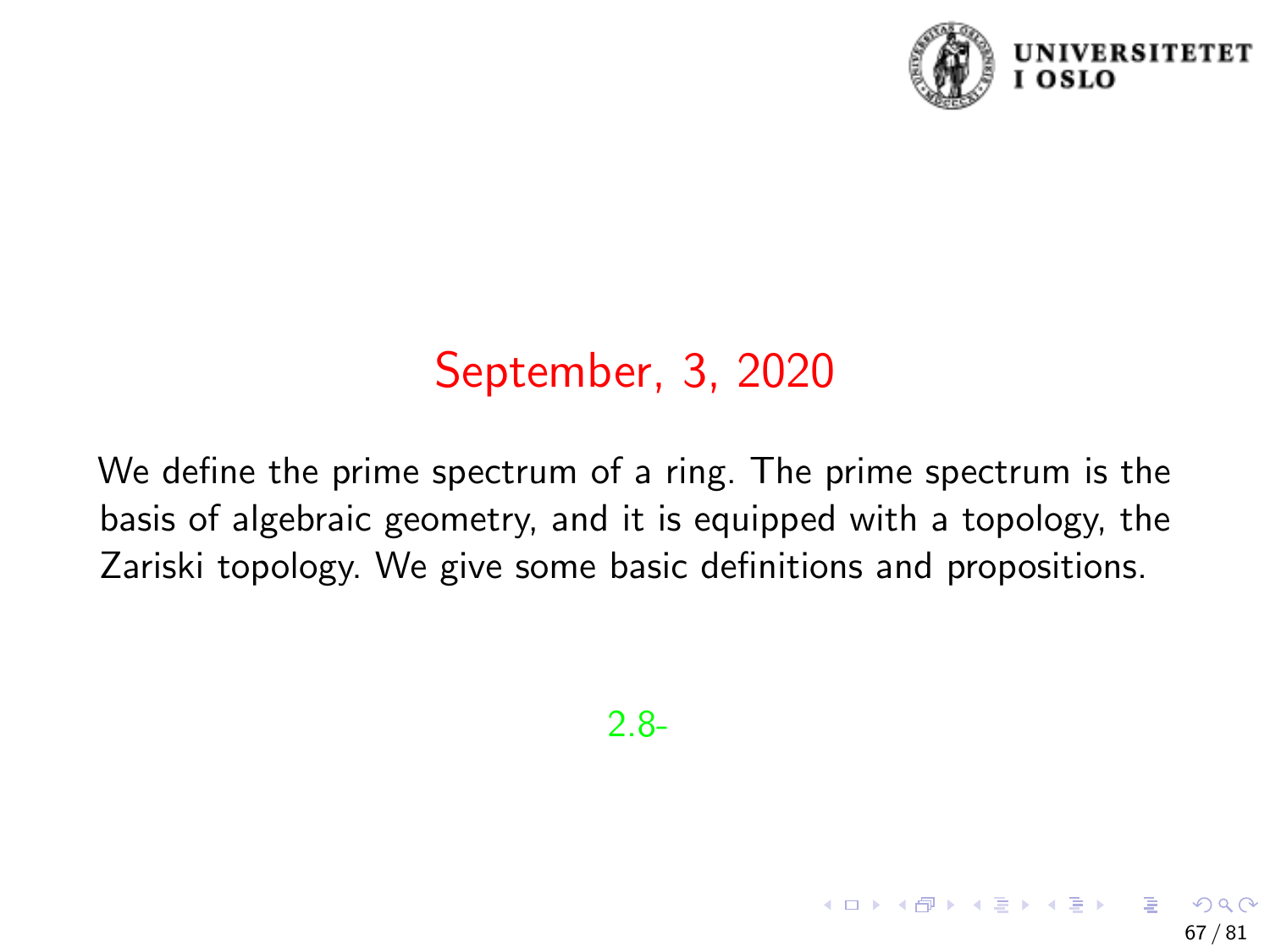

# **Definition**

- a) The set of prime ideals of a ring  $A$  is called the **prime** spectrum of the ring, denoted *Spec*(A).
- b) *Spec*(A) is endowed with a topology, called the Zariski topology, defined by the closed subsets;

$$
V(\mathfrak{a}) = \{ \mathfrak{p} \subset A \, | \, \mathfrak{p} \text{ prime }, \mathfrak{p} \supseteq \mathfrak{a} \}
$$

for an ideal a.

Notice that we can define  $V(S)$  for an arbitrary set S, by putting  $V(S) = V(I(S))$ , where  $I(S)$  is the smallest ideal which contains S.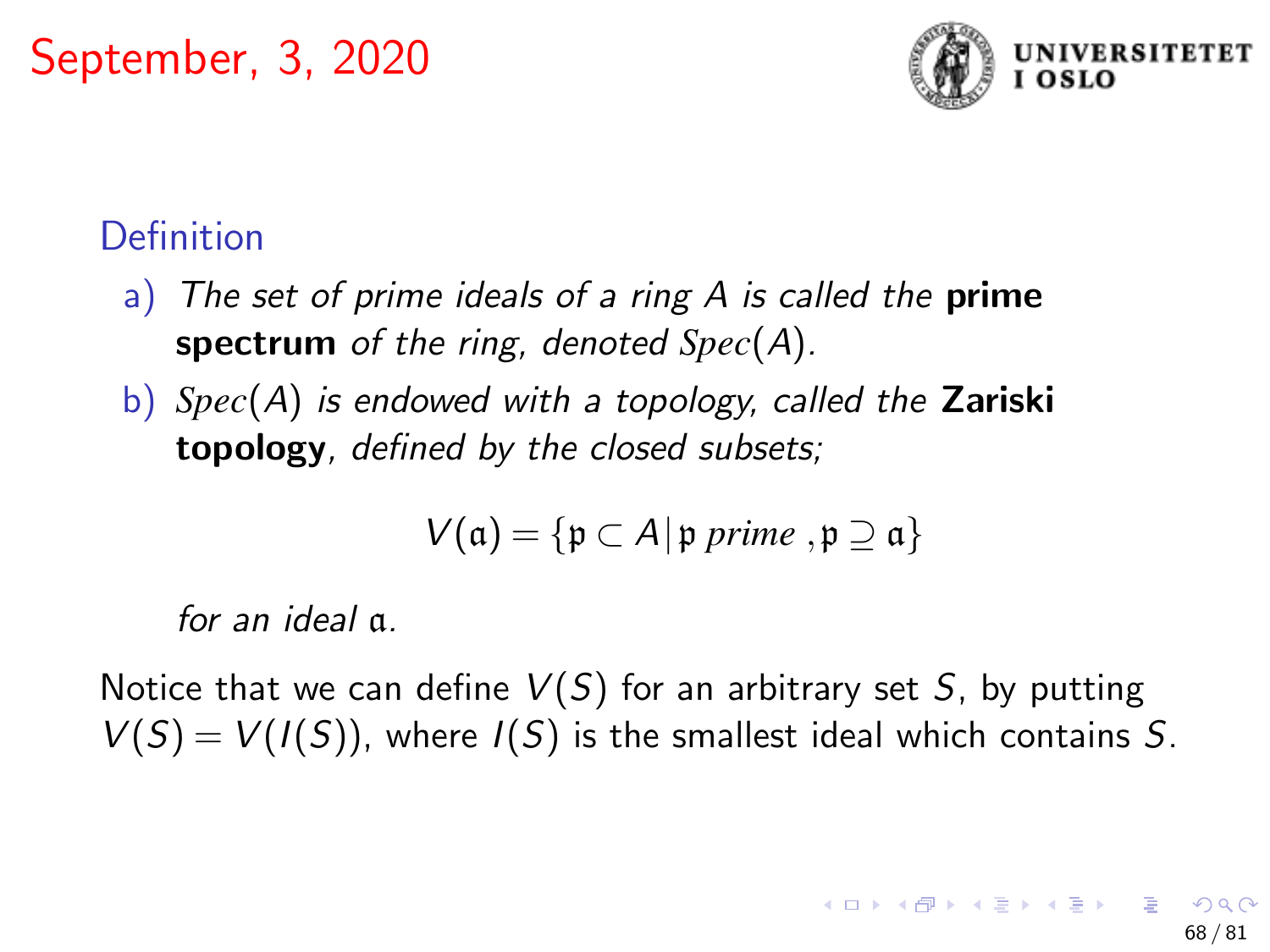

Let X be any set and let  $\tau$  be a collection of subsets of X. Then  $\tau$ is a topology on  $X$  if and only if:

- i) Any intersection of arbitrary many closed sets of X under  $\tau$  is a closed set of X under  $\tau$ .
- ii) The union of any finite number of closed sets of X under  $\tau$  is a closed set of X under  $\tau$ .
- $\overline{iii}$ ) The whole space X and the empty set  $\emptyset$  are closed sets of X under  $\tau$ .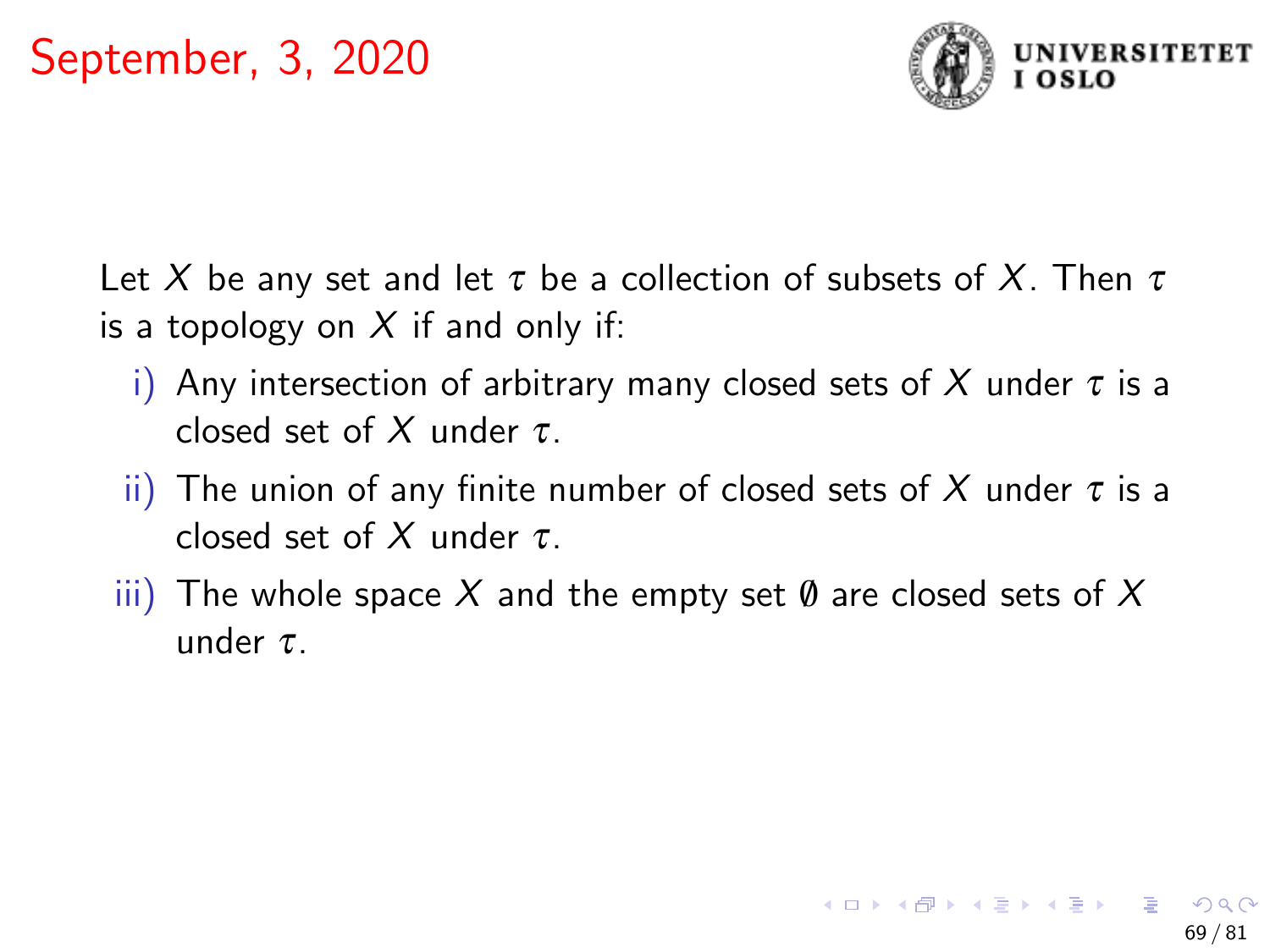

70 / 81

K ロ > K 個 > K 경 > K 경 > 시 경

# Proposition

Let A be a ring.

- i)  $V(0) = Spec(A)$  and  $V(1) = \emptyset$ ;
- ii) For any ideals a and b in A it holds true that  $V(a) \cup V(b) = V(ab)$ ;
- iii) For any family  $\{\mathfrak{a}_i\}_{i\in I}$  of ideals one has  $V(\Sigma_{i\in I}\mathfrak{a}_i)=\bigcap_{i\in I}V(\mathfrak{a}_i);$
- iv) If  $a \subset b$ , then  $V(b) \subset V(a)$
- v)  $V(a) = V(a)$ √ a)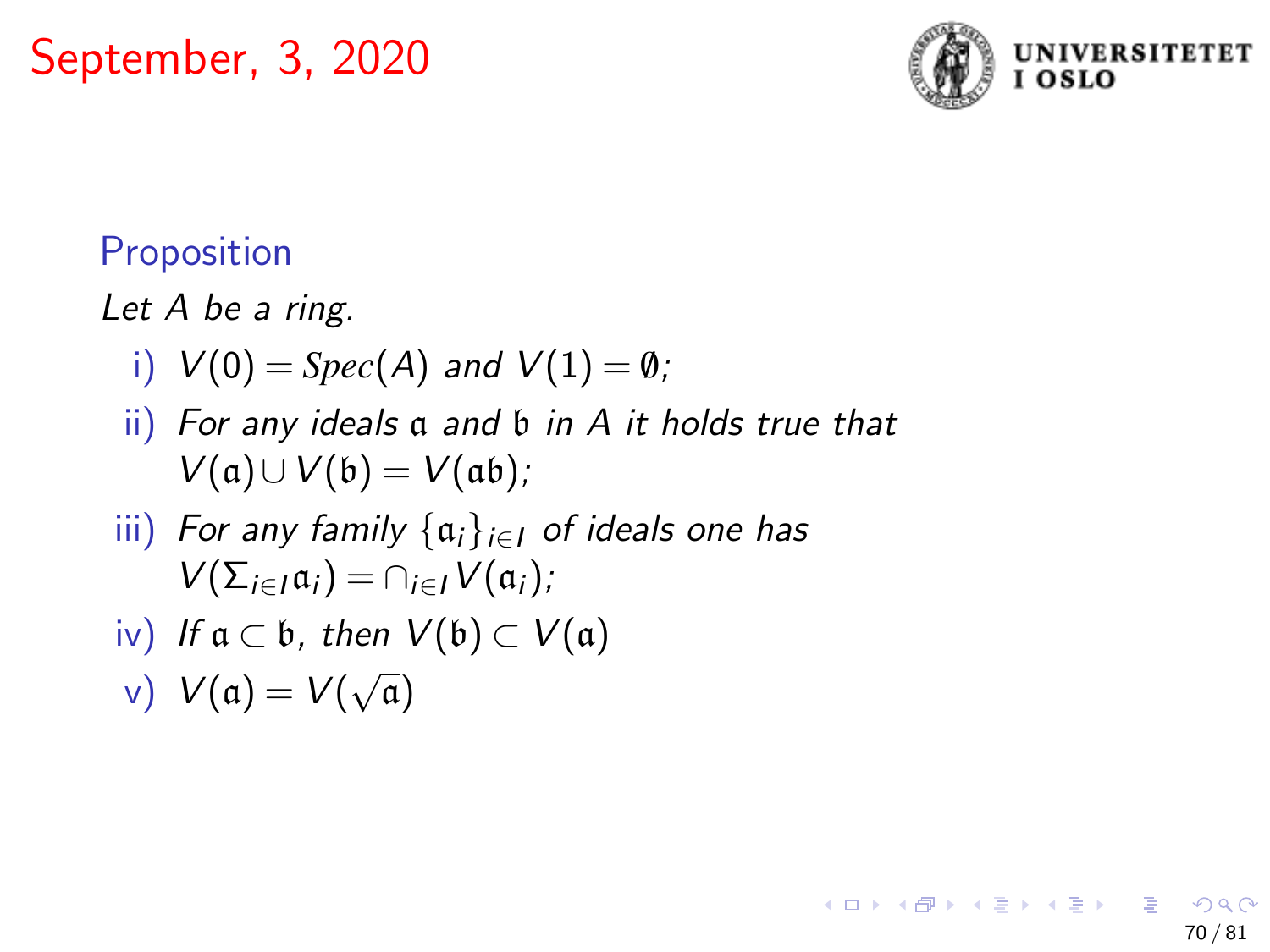

71 / 81

Proof.

- i) Every prime ideal contains 0, and no proper ideal contains 1.
- ii) The Prime inclusion property says that if a and b are two ideals in A such that ab is contained in the prime ideal p, then either a or b is contained in p. Thus  $V(a) \cup V(b) \supseteq V(ab)$ . The other inclusion is obvious.
- iii) The inclusion  $V(\Sigma_{i\in I}\mathfrak{a}_i) \supseteq \bigcap_{i\in I} V(\mathfrak{a}_i)$  is obvious. The other inclusion follows from the fact that  $a_i \subseteq \sum_{i \in I} a_i$
- iv) Obvious.
- v) The inclusion  $\sqrt{\mathfrak{a}}\subseteq \mathfrak{a}$  gives one inclusion (a consequence of iv) above. The other inclusion follows from the defining property of a prime ideal.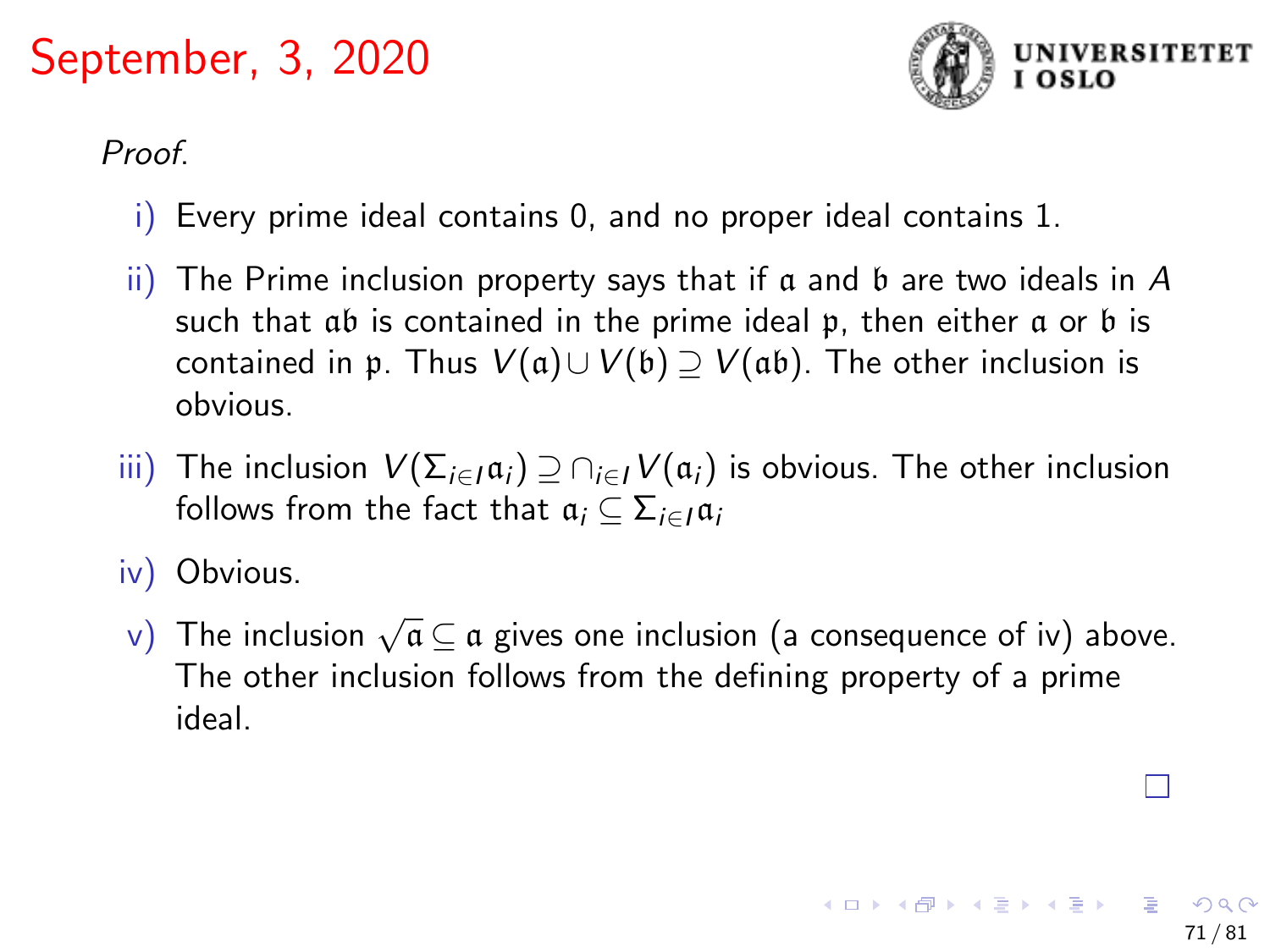

72 / 81

#### Lemma

#### The closed points in *Spec*(A) are the maximal ideals.

Proof. 1) The points of the prime spectrum are the prime ideals, and the closed sets are all primes that contain a given ideal. So a prime ideal q is a closed set if

$$
\{\mathfrak{q}\}=V(\mathfrak{a})
$$

for some ideal  $\alpha$ . Thus  $q \supset \alpha$  2) We must show that q is maximal. We know that q is contained in a maximal ideal (or equal to), say m. Consequently

$$
\mathfrak{a} \subseteq \mathfrak{q} \subseteq \mathfrak{m}
$$

and it follows that  $m \in V(\mathfrak{a}) = \{\mathfrak{q}\}\.$  Thus  $\mathfrak{q} = \mathfrak{m}$  and  $\mathfrak{q}$  is maximal ideal.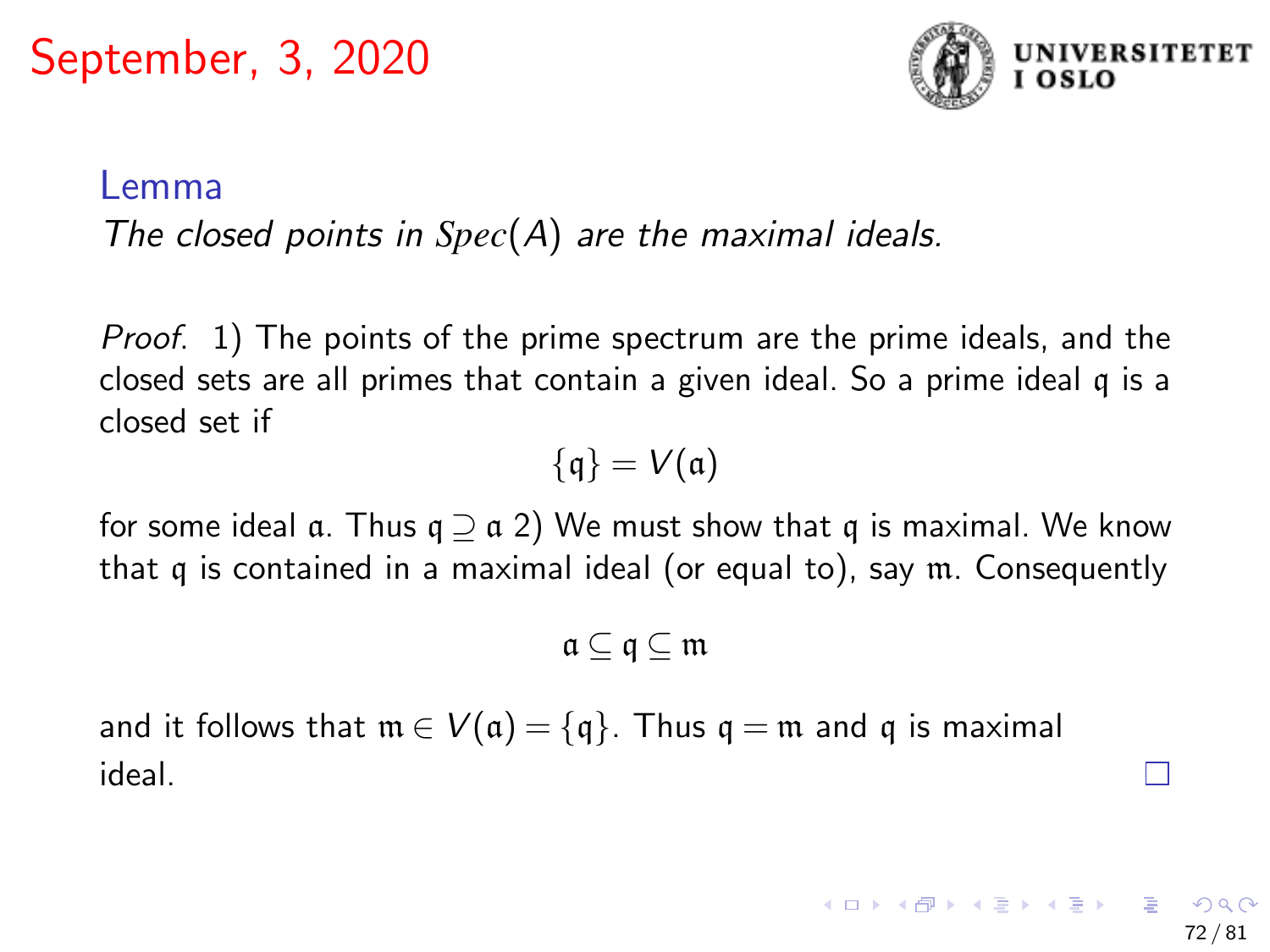

73 / 81

K ロ > K @ > K 경 > K 경 > 시 경

#### Lemma

Let  $\phi : A \rightarrow B$  be a ring homomorphism and  $\mathfrak{q} \subset B$  a prime ideal. Then  $\phi^{-1}(\mathfrak{q})$  is a prime ideal of A.

### Definition

Let  $\phi : A \rightarrow B$  be a ring homomorphism. Define  $\tilde{\phi}: Spec(B) \rightarrow Spec(A)$  by

 $\widetilde{\phi}(\mathfrak{p})=\phi^{-1}(\mathfrak{p})$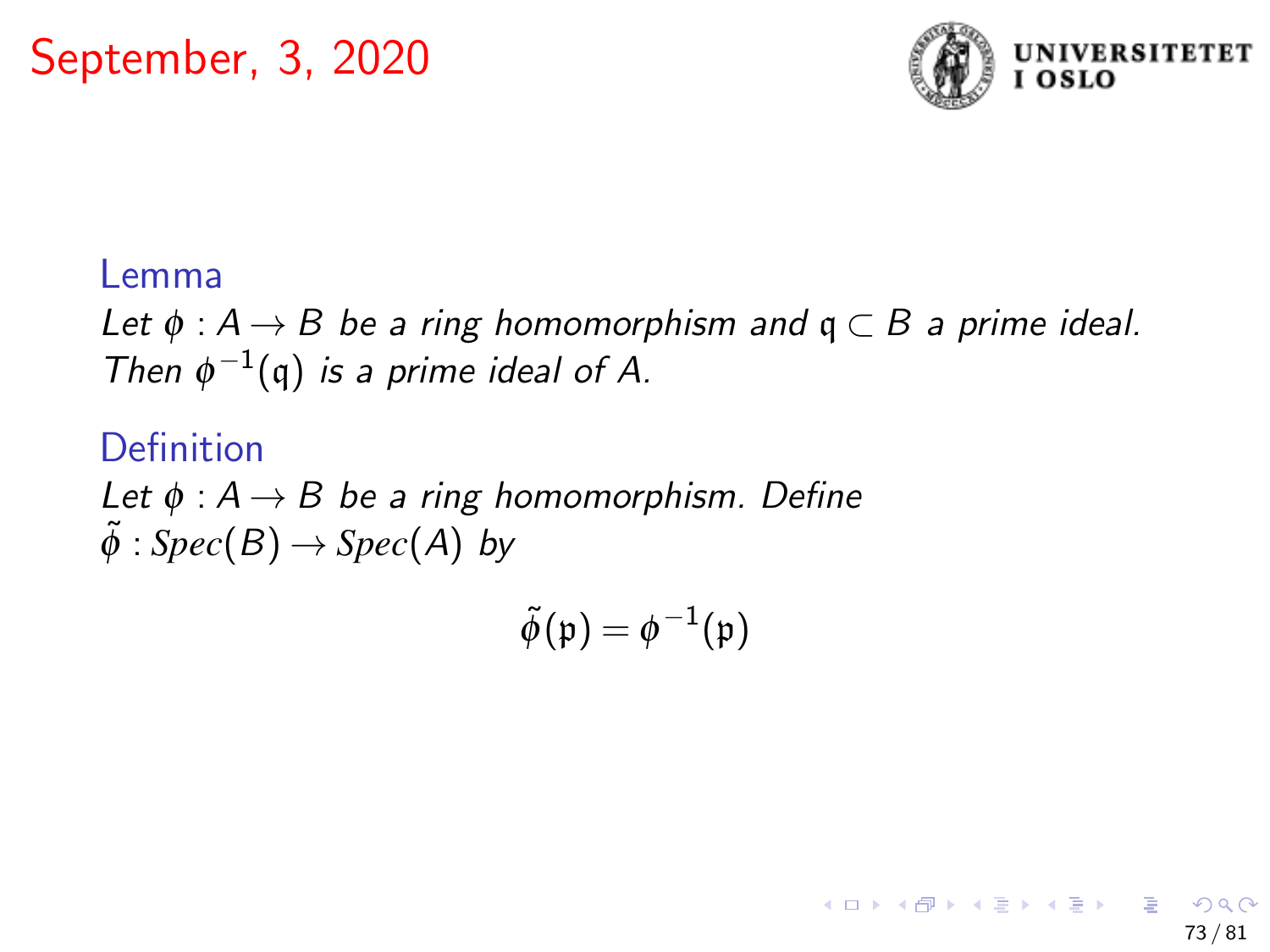

П

74 / 81

 $A \equiv \begin{pmatrix} 1 & 0 & 0 \\ 0 & 1 & 0 \\ 0 & 0 & 0 \end{pmatrix} \in A \Rightarrow A \equiv \begin{pmatrix} 1 & 0 & 0 \\ 0 & 1 & 0 \\ 0 & 0 & 0 \end{pmatrix} \in A$ 

**Proposition** The map  $\tilde{\phi}$  is continuous. Proof. We have

$$
\tilde{\phi}^{-1}(V(\mathfrak{a}))=V(\phi(\mathfrak{a}))
$$

### Proposition (Prime ideals in quotients)

Let A be a ring and  $\alpha$  an ideal. The prime ideals in the quotient  $A/\alpha$ are precisely those of the form  $p/a$  with p a prime ideal in A containing a, i.e.

 $Spec(A/\mathfrak{a})=V(\mathfrak{a})$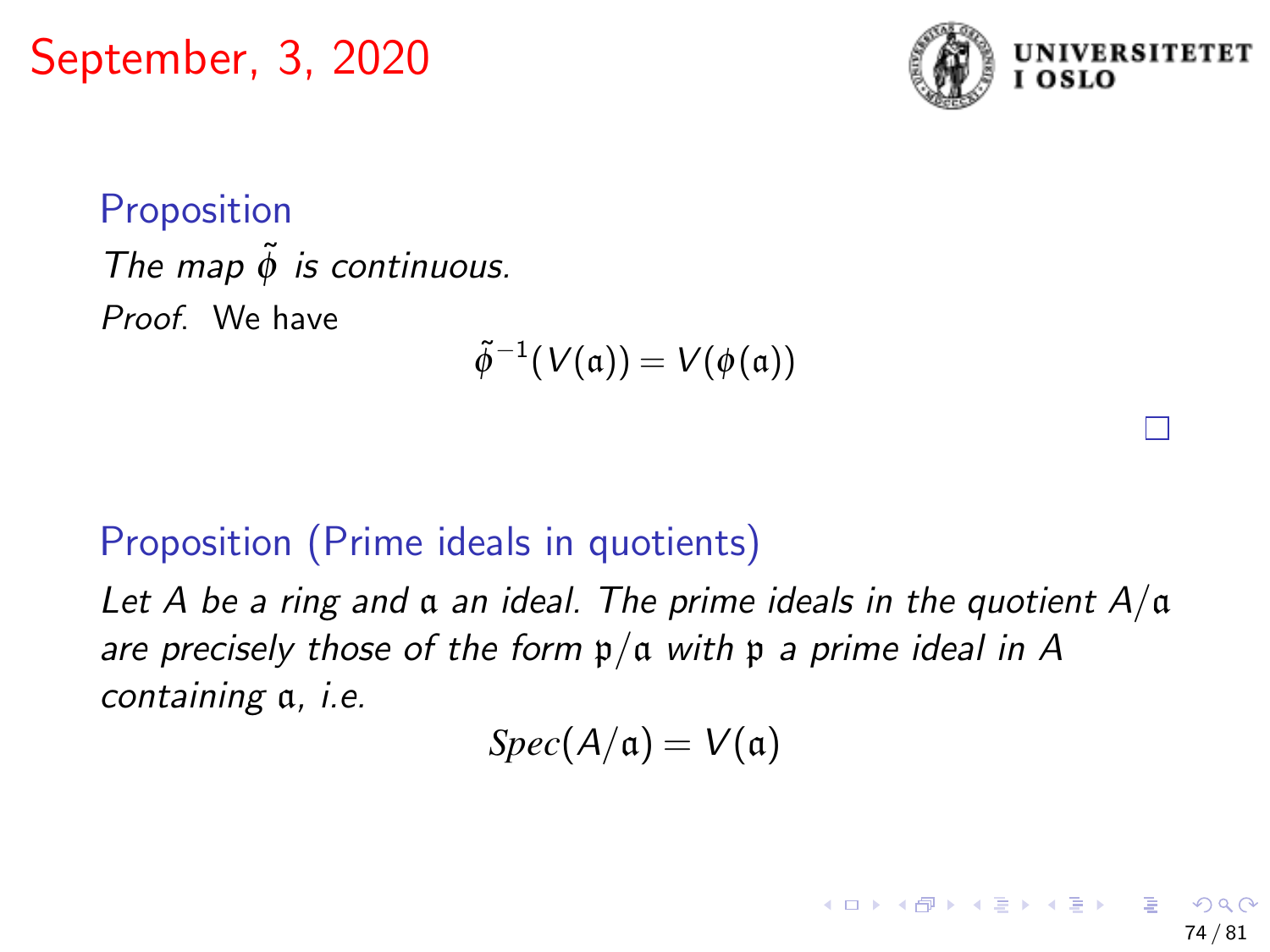

### **Proposition**

Let  $\tilde{\phi}$  : *Spec*(B)  $\rightarrow$  *Spec*(A) be induced by  $\phi$  : A  $\rightarrow$  B. Then the invers image  $\tilde{\phi}^{-1}(V(\mathfrak{a}))$  is homeomorphic to  $Spec(B/\mathfrak{a}B)$ . In particular, for any point  $p \in Spec(A)$  the fibre over p is naturally homeomorphic to *Spec*(B/pB).

$$
A \longrightarrow B
$$
  
\n
$$
Spec(A) \xleftarrow{\tilde{\phi}} Spec(B)
$$
  
\n
$$
\uparrow \qquad \qquad \uparrow
$$
  
\n
$$
V(a) \longleftarrow \tilde{\phi}^{-1}(V(a)) \longrightarrow Spec(B/aB)
$$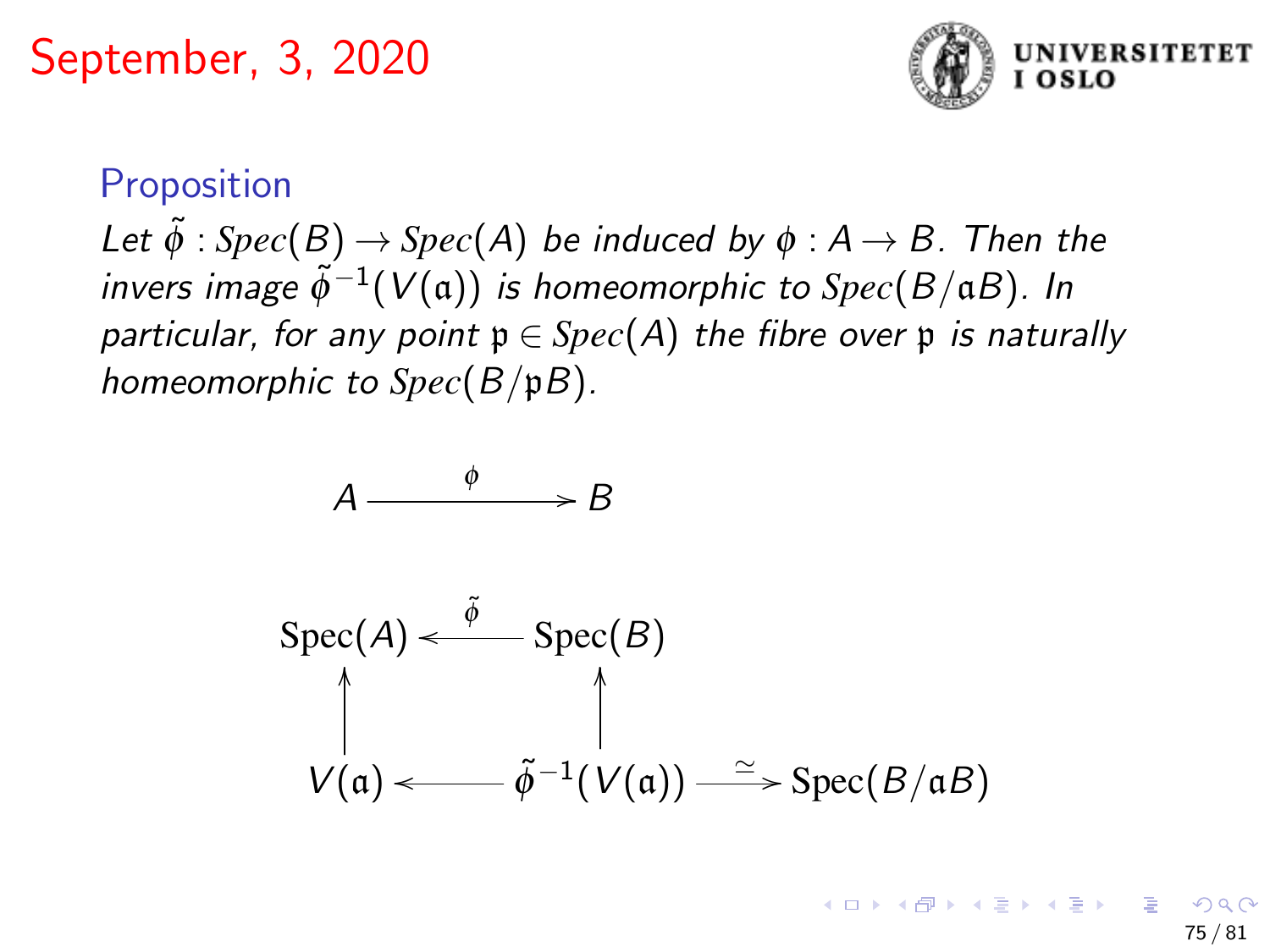

### Example

The direct product of two fields  $A = k \times k'$  has two prime ideals  $(0) \times k'$  and  $k \times (0)$ , i.e. Spec(A) has two closed points with the discret topology.

### Example

The ring  $\mathbb{Z}_{(p)}$  of rational numbers expressible as fractions with a denominator prime to p has just two prime ideals, namely (0) and the principal ideal  $(p)$ , where  $(0) \subset (p)$ .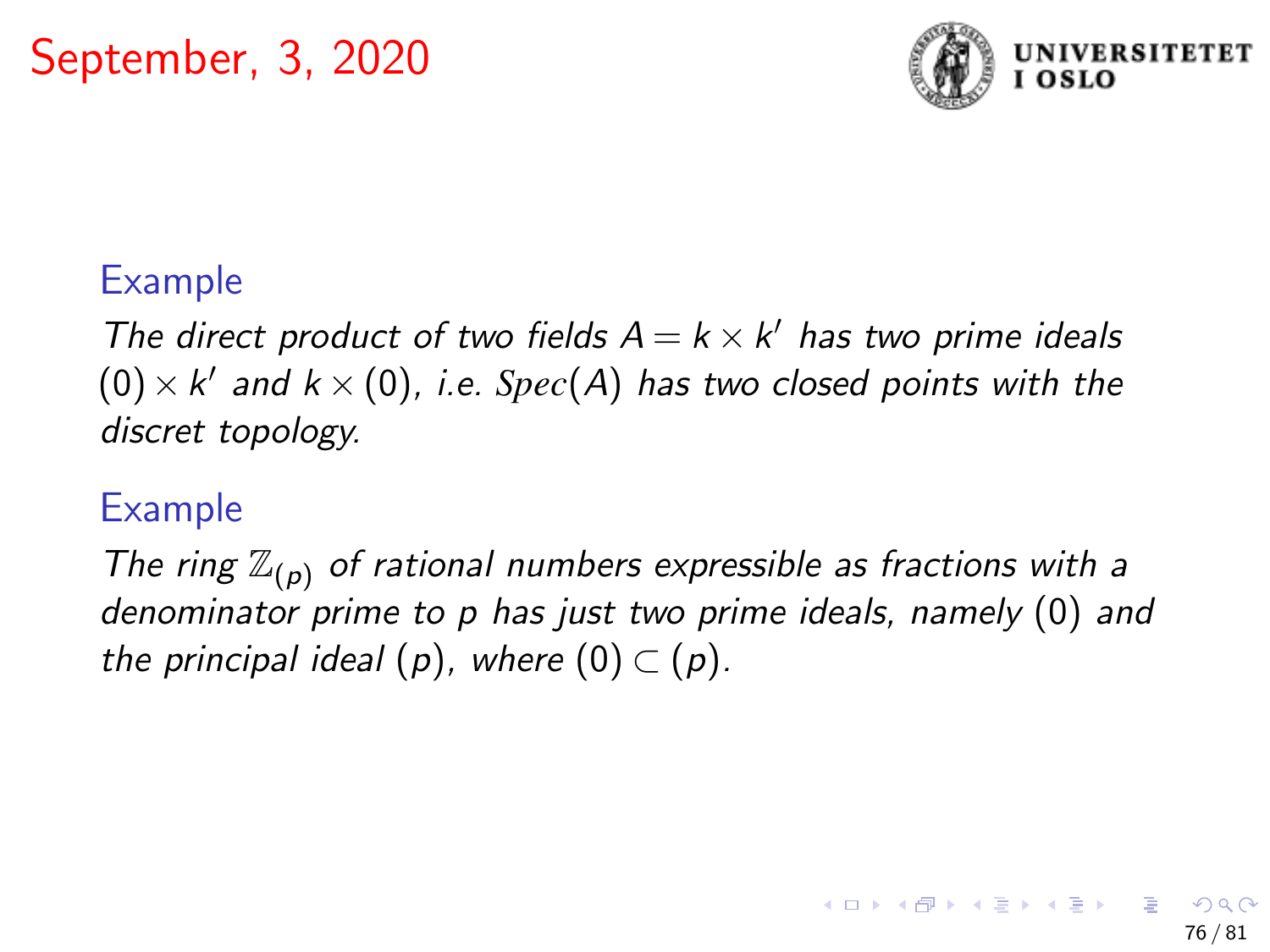

We consider the C-algebra  $A = \mathbb{C}[y]$ .

- ∗ A is a PID, every non-zero prime is generated by an irreducible polynomial.
- ∗ By the fundamental theorem of algebra the irreducible polynomials are linear.

\* It follows that 
$$
Spec(A) = (0) \cup \left( \bigcup_{b \in \mathbb{C}} (y - b) \right)
$$
.

∗ All primes except the zero ideal are maximal, i.e. the closed points of  $Spec(A)$  are in 1-1 correspondence with points of  $\mathbb{C}$ .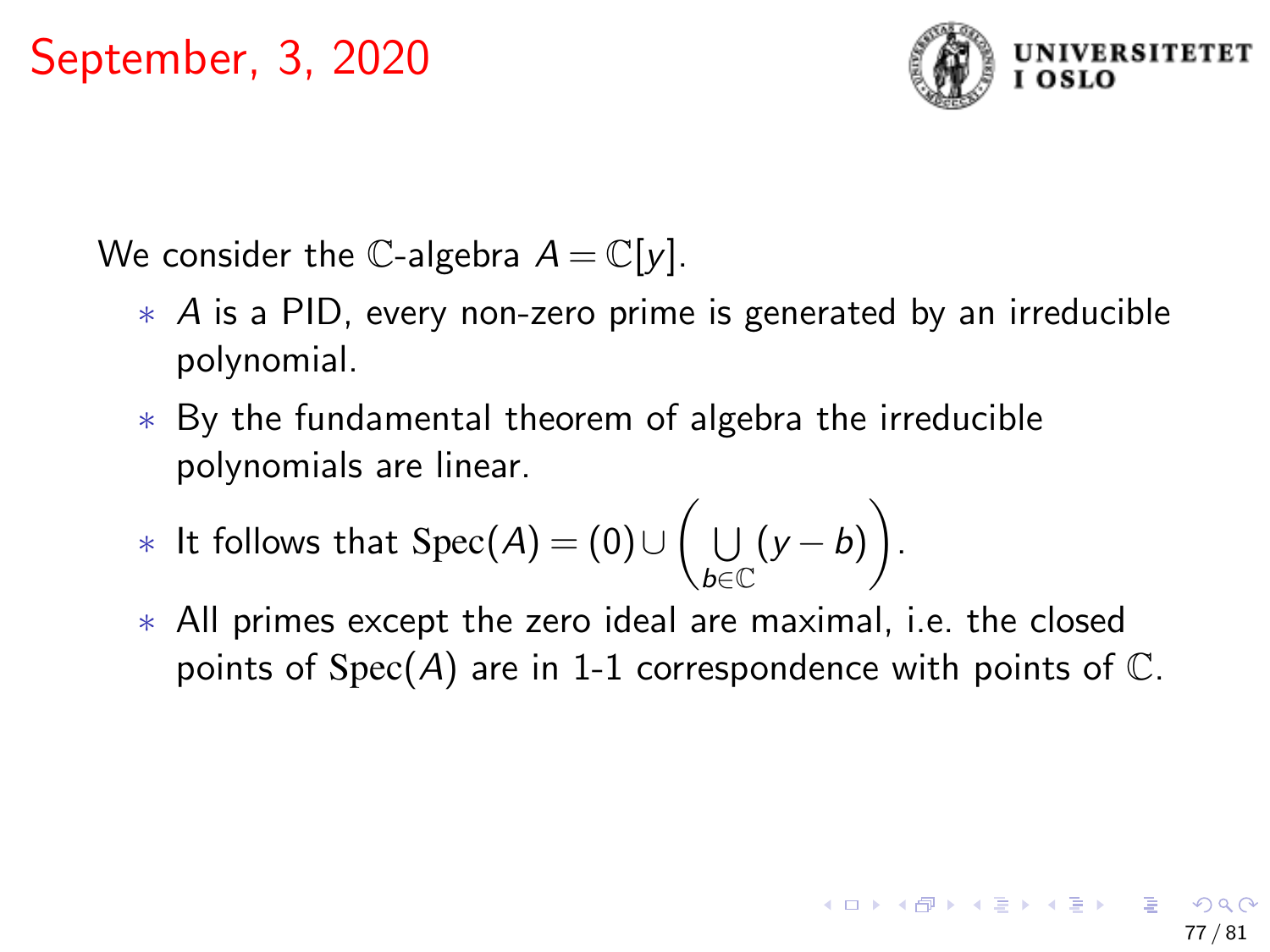

Next we consider the C-algebra  $B = \mathbb{C}[x, y]/(y - x^2) \simeq \mathbb{C}[x]$ .

- $\;\;\ast\;$  We have  $\operatorname{Spec}(B) = (0) \cup \Big( \;\; \bigcup\;$ a∈C  $(x-a)$ .
- ∗ All primes except the zero ideal are maximal, i.e. the closed points of  $Spec(B)$  are in 1-1 correspondence with points of  $\mathbb{C}$ .
- ∗ By the isomorphism above the maximal ideals are given by  $(a, a<sup>2</sup>)$  for  $a \in \mathbb{C}$ , i.e. the real part is precisely the parabola  $y = x^2$ , and the isomorphism corresponds to the projection onto the x-axis.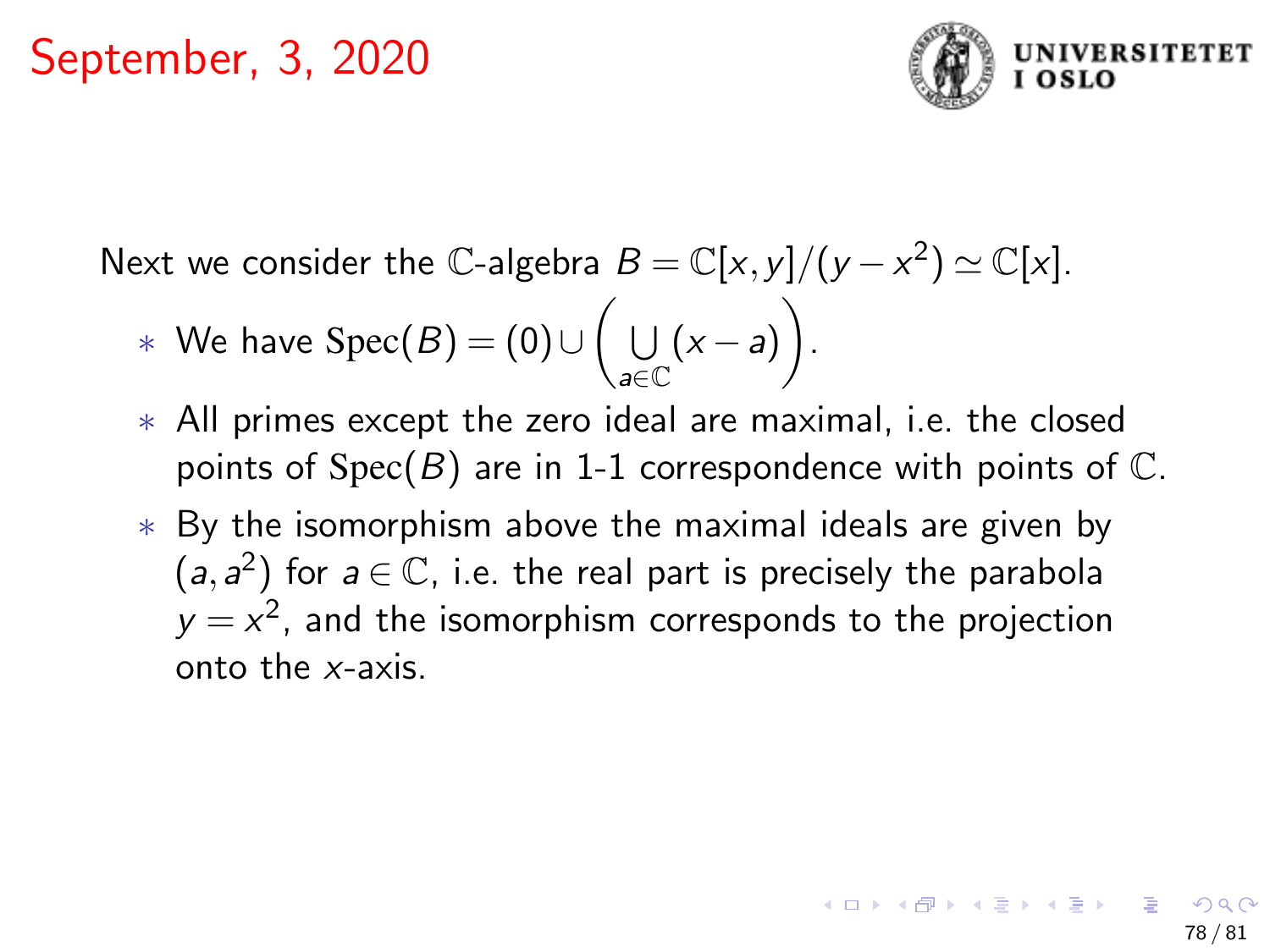

There is a natural ring homomorphism

$$
\phi: A = \mathbb{C}[y] \to \mathbb{C}[x, y]/(y - x^2) = B
$$

- $∗$  The induced map  $\tilde{\phi}$  : Spec(B) → Spec(A) is given by  $(a, a^2) \mapsto a^2$
- $*$  For a prime ideal  $\mathfrak{b}=(y-b)\subset A$  the fiber  $\tilde{\phi}^{-1}(\mathfrak{b})$  is naturally homeomorphic to  $Spec(B/bB)$ .

∗ We have

$$
B/bB = \mathbb{C}[x]/(x^2 - b^2) = \mathbb{C}[x]/((x - b)(x + b))
$$

∗ Notive that

$$
((x - b)(x + b)) = (x - b) \cdot (x + b) = (x - b) \cap (x + b)
$$

イロト 不優 トメ 差 トメ 差 トー 差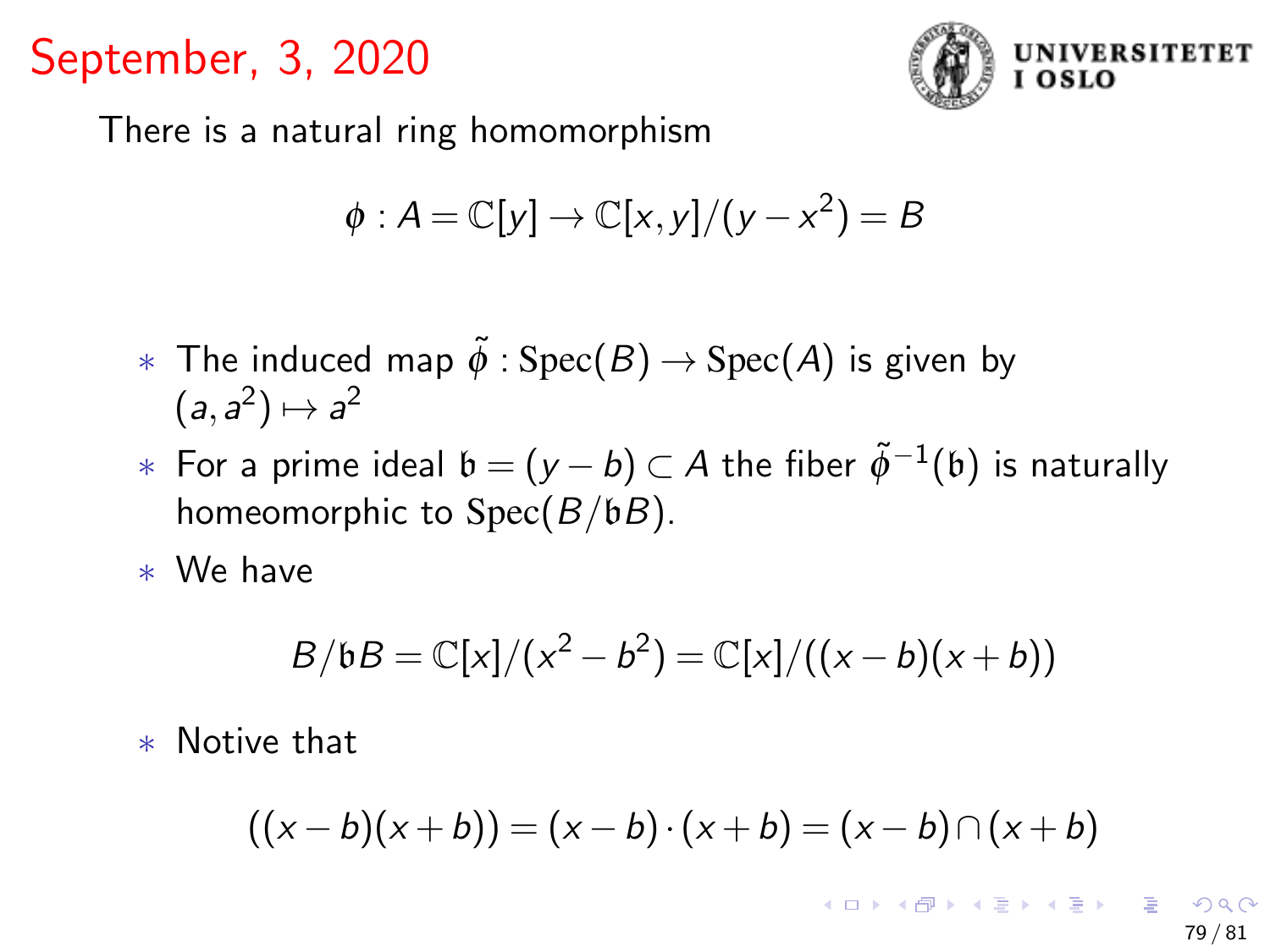

The Chinese remainder Theorem for two maximal ideals:

Let  $a, b \subset A$  be two maximal ideals, i.e. a consequence is that  $a + b = A$ . The Chinese remainder Theorem says that

 $A/\mathfrak{a}\cap\mathfrak{b}\simeq A/\mathfrak{a}\times A/\mathfrak{b}$ 

Thus we get

$$
B/\mathfrak{b}B=\mathbb{C}[x]/((x-b)(x+b))\simeq \mathbb{C}[x]/(x-b)\times \mathbb{C}[x]/(x+b)\simeq \mathbb{C}\times \mathbb{C}
$$

The prime ideals of the direct product ring  $A_1 \times A_2$  are the union of the prime ideals of the the two rings  $A_1$  and  $A_2$ . It follows that the fiber described above consists of two distinct closed points (except for  $b = 0$ ).